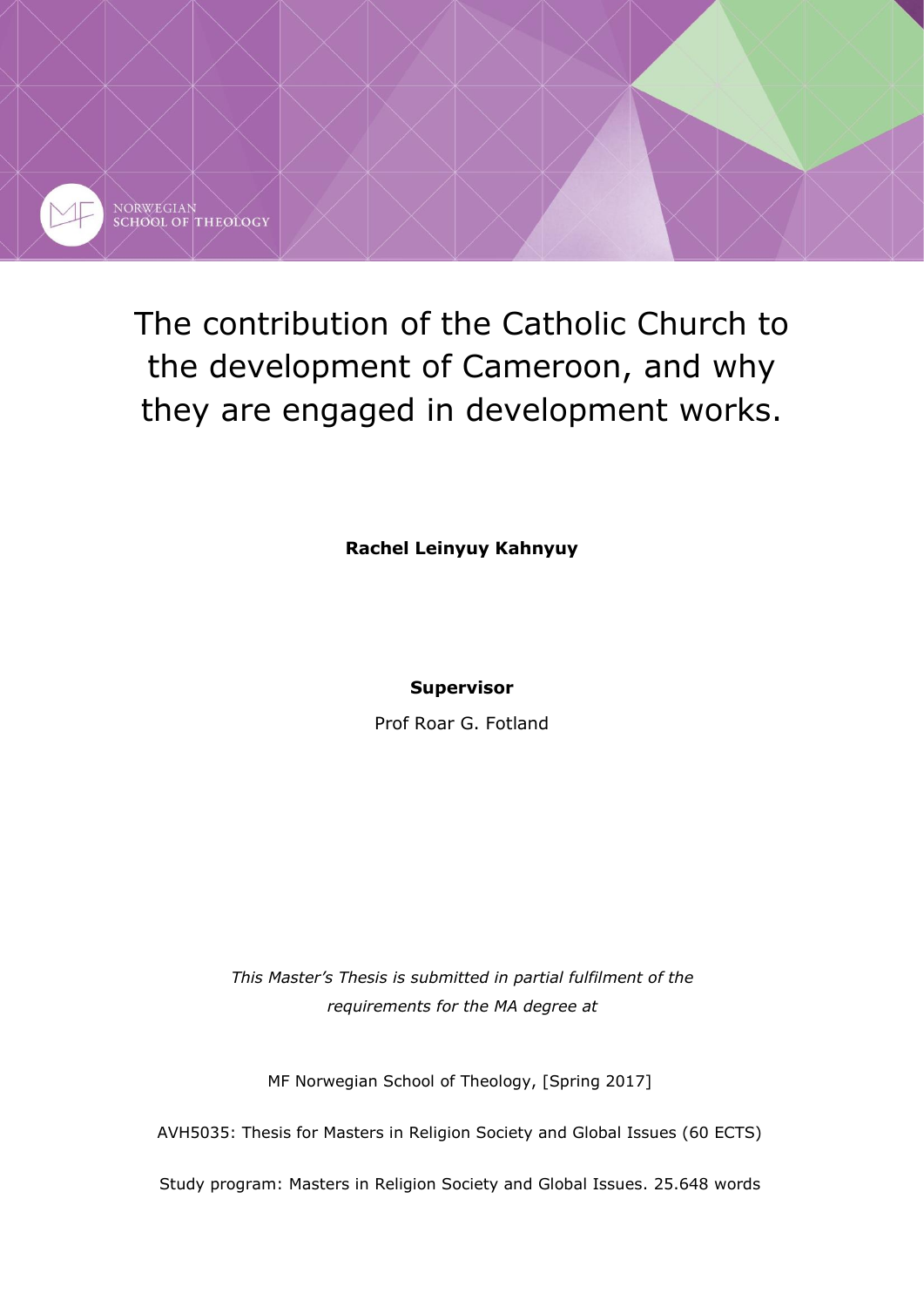## **Dedication**

Dedicated to Evaristus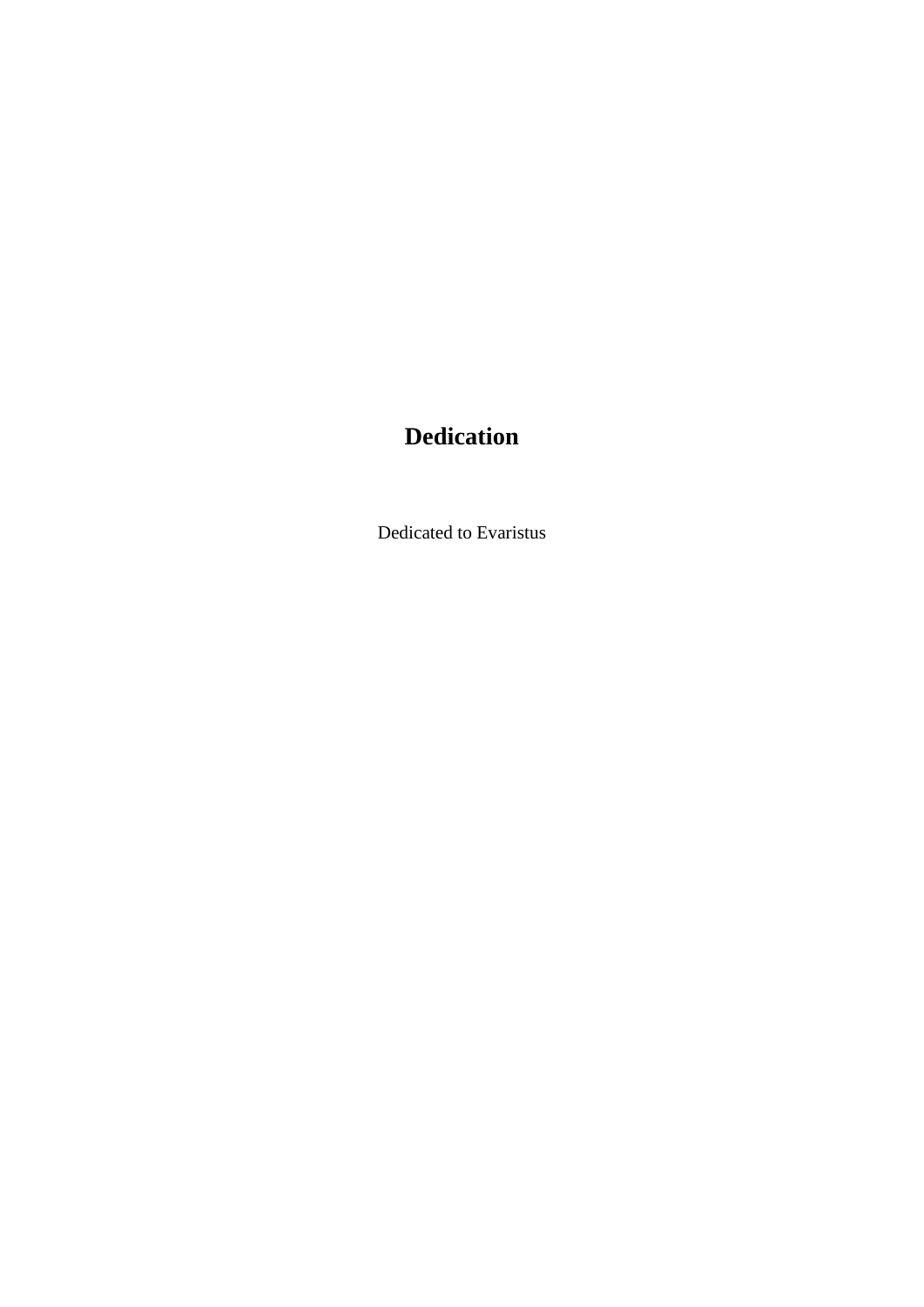## **Acknowledgement**

Thesis is work that cannot be done single handedly. It could not have come to a conclusion without the assistance of some people. I will like to thank my supervisor Prof. Roar Fotland immensely for his intellectual guidance and the ability to supervise this work. He has always been there to see everything is in place even in difficult moments especially the time he had an accident but continued his work tirelessly.

I will also like to thank the Norwegian School of Theology for giving me the opportunity to study here and at the same time gave me access to many facilities such as library where I had access to books that help me greatly with my studies.

I will also like to say a big thank you to my informants for dedicating their precious time to answer my questionnaires particularly Rev. Father Giles Ngwa the parish priest of the saint Peter and Paul Anglophone parish simbock and Prof.Misini Paul of Radio Maria Mvoly for helping me with some vital information, members of the local community such as, Bongnso Adeline, Loveline, Marceline, Renee and the rest. Not forgetting my mom who has been giving me her moral support tirelessly.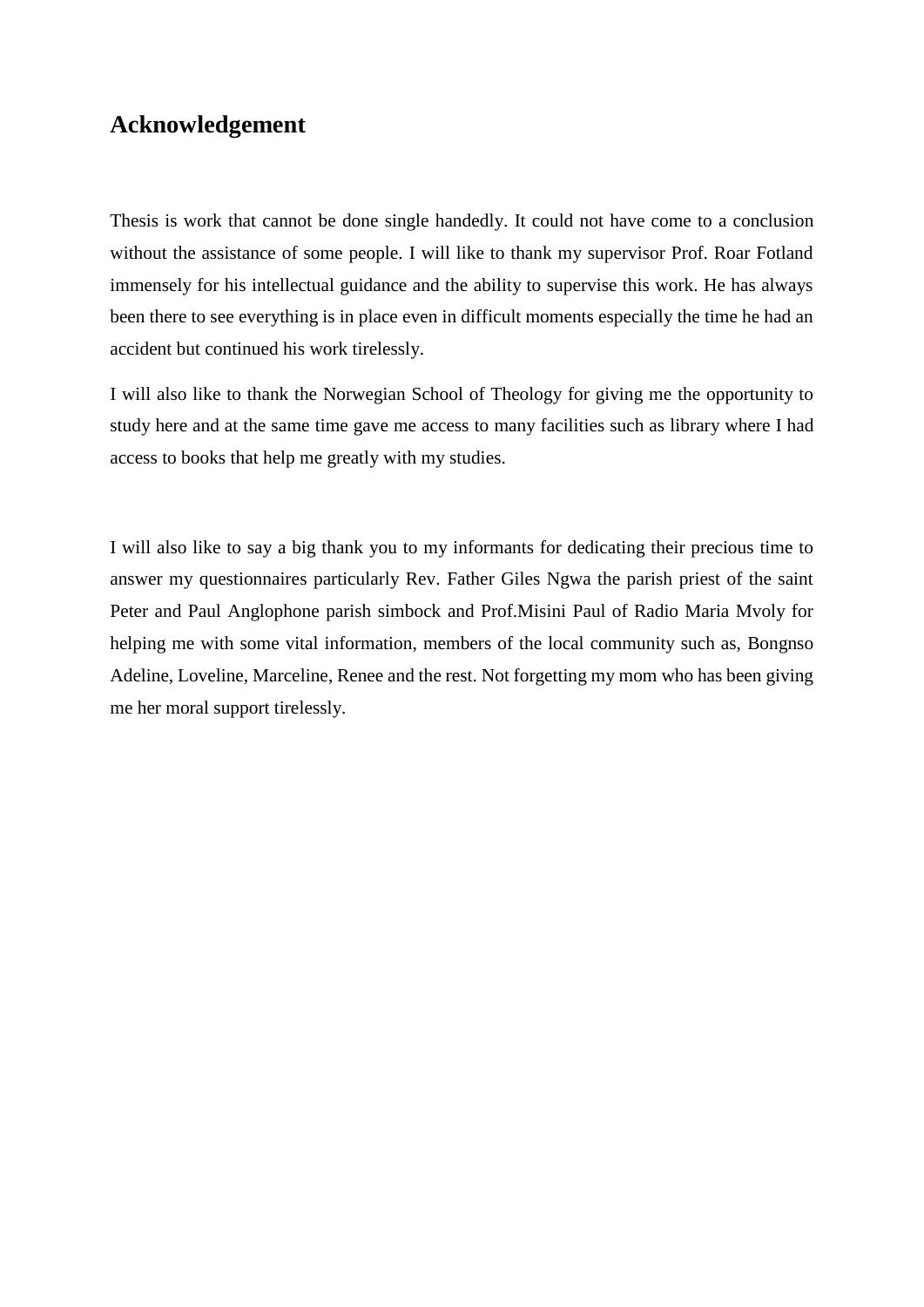## **Abstract**

The aim of this study is to answer the research questions and to find out why the Catholic Church is involved in development work. According to the Catholic Church, its mission is to impact faith to its people and to bring peace, unity, love and do charity works to the world at large. However, they are as well engaged in development works and practices. The Catholic church is involved in development issues such as, health care services, education and the provision of clean portable water, poverty alleviation, road construction and taking care of the less privileged.

Development according to the catholic church, is an essential aspects of their mission because, they consider the fact that, people are suppose to live in social, economy, political and cultural conditions because of dignity. The Catholic Church should therefore, defend human dignity, strive for justice and peace, promote liberty and integral human development of all individuals. (John Paul II, 1995, Ecclesia in Africa)

Looking at why the Catholic Church is engaged in development works, interviews proof that they are greatly engaged in those economic development activities. Additionally, when i look at the basic needs approach, I see development as a moral imperative aimed at satisfying the basic needs of human beings such as, shelter to protect themselves from rain and sun, they also need health care to live longer and healthily. Human beings also need education to become literates and excel in the modern society and to be able to take part in decision-making processes. Human development approach also look on the process of development as a way of expanding people's capabilities and freedom. The main aim of development is to give human beings the opportunities to reach their human potentials, that is, to live healthily, to be educated and to fully participate in the life of the community, to crown it all, they also need to live in a peaceful environment.

The gender centred approach and the environmental approaches. These go along in the form of poverty alleviation, sustainable development, gender equality and women empowerment.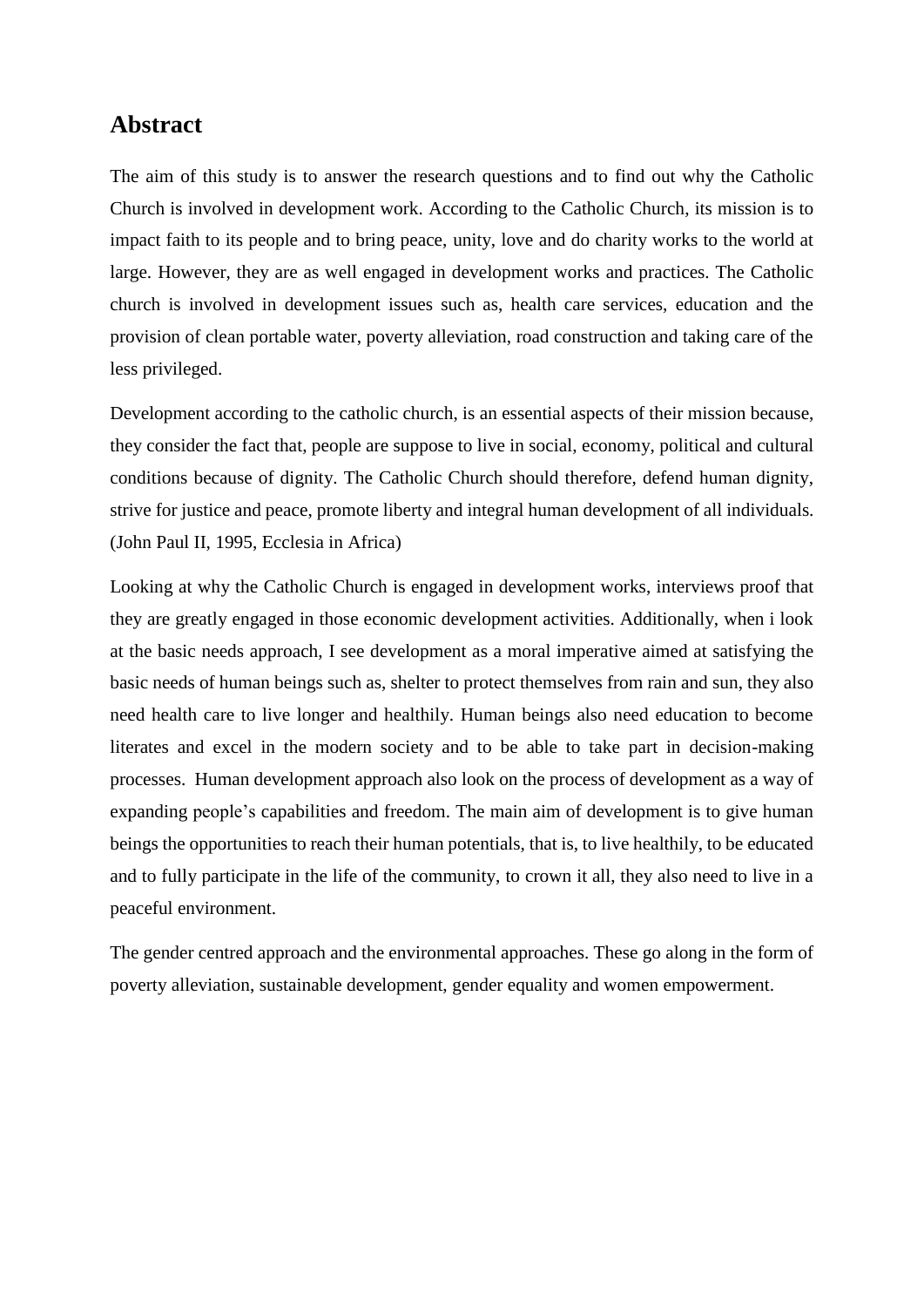## Content

| 23 |  |
|----|--|
|    |  |
|    |  |
|    |  |
|    |  |
|    |  |
|    |  |
|    |  |
|    |  |
|    |  |
|    |  |
|    |  |
|    |  |
|    |  |
|    |  |
|    |  |
|    |  |
|    |  |
|    |  |
|    |  |
|    |  |
|    |  |
|    |  |
|    |  |
|    |  |
|    |  |
|    |  |
|    |  |
|    |  |
|    |  |
|    |  |
|    |  |
|    |  |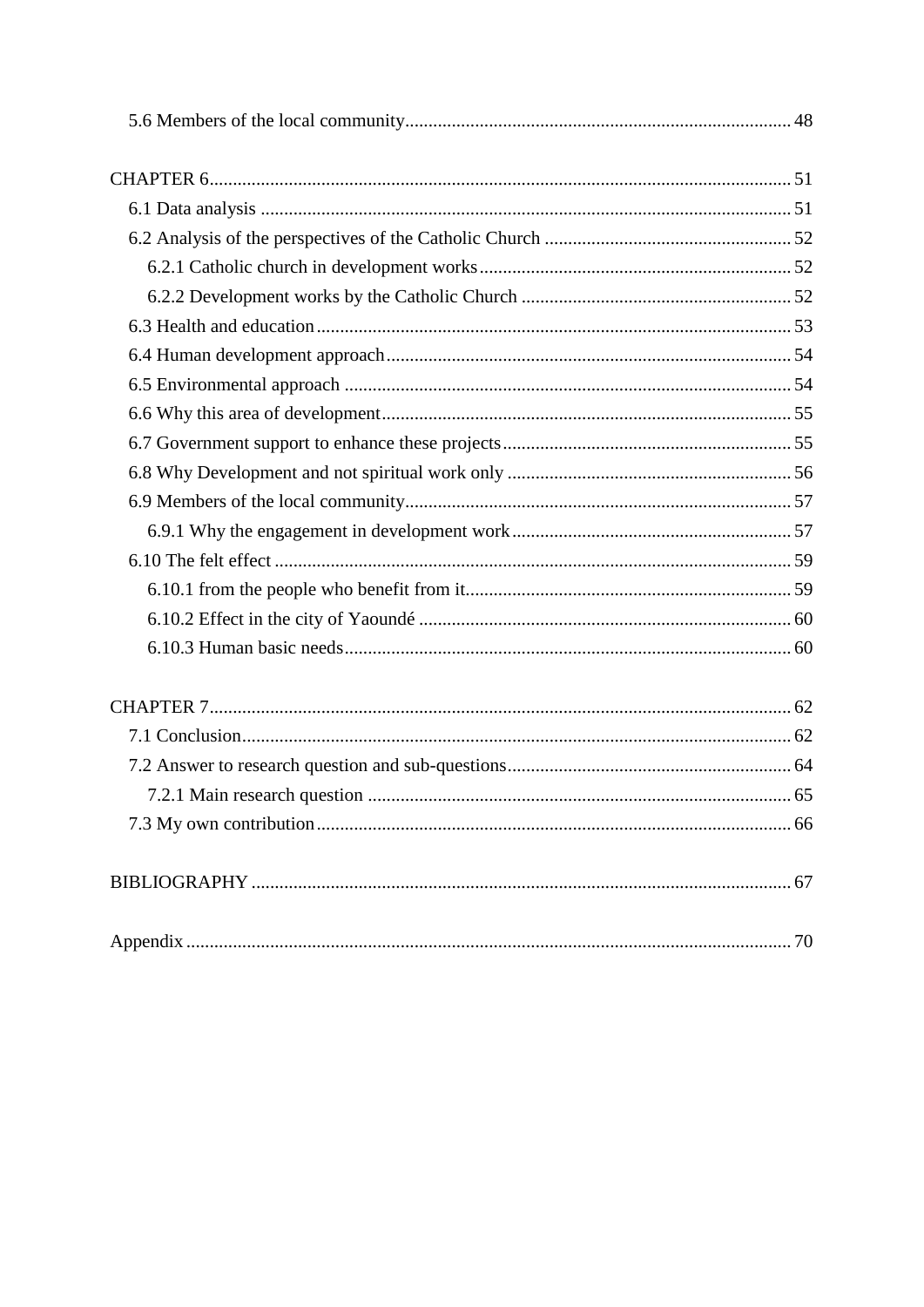## <span id="page-7-0"></span>**CHAPTER 1**

## <span id="page-7-1"></span>**1.1 Introduction**

The aim of this study is to examine how the Catholic Church contributes to the development of Cameroon and precisely the development of the city of Yaoundé, and the reason why they are engaged in to development works. We will further see how all those activities affect the members of the catholic and other community members who benefit from those developmental activities.

This work will as well tell us what scholars and books have to say about or in relation to the development brought by the Catholic Church throughout the world. Theories will also be brought in that will help to analyse all what the catholic priest, those in charge of the catholic projects, if they are beneficial to them and the church or not.

However, we will talk briefly on the history of the Catholic Church in Cameroon. This will as well tell us when the church started those projects not leaving out the brief history of Cameroon consisting of the government, economy, culture, social life of the people and, geography. Furthermore, there will be the need to acknowledge the impact of the government and the population after towards support of the Catholic Church and the challenges faced by the process. Subsequently, there will be the need to hear the voices of social scientist and western thinkers and their take about religion.

Religion is a social phenomenon that it's meaning and definition has been very complex. It has existed for so many years and has had a lot of impact on the lives of many individuals throughout the globe. Looking at the secularization theory, it urges that religion should be dismissed from the public sphere in the name of modernization. Many scholars have brought out their own view points in this particular issue but Harbermas mentioned the freedom of religion, which is believed to be the correct answer to religious pluralism.

According to western thinkers, the best way to achieve substantial developments and improvement in the developing world was more focused on the implementation of large quantities of development aid. The American president Truman then aimed at using development aid with the west's primary development advantage to swift social scientific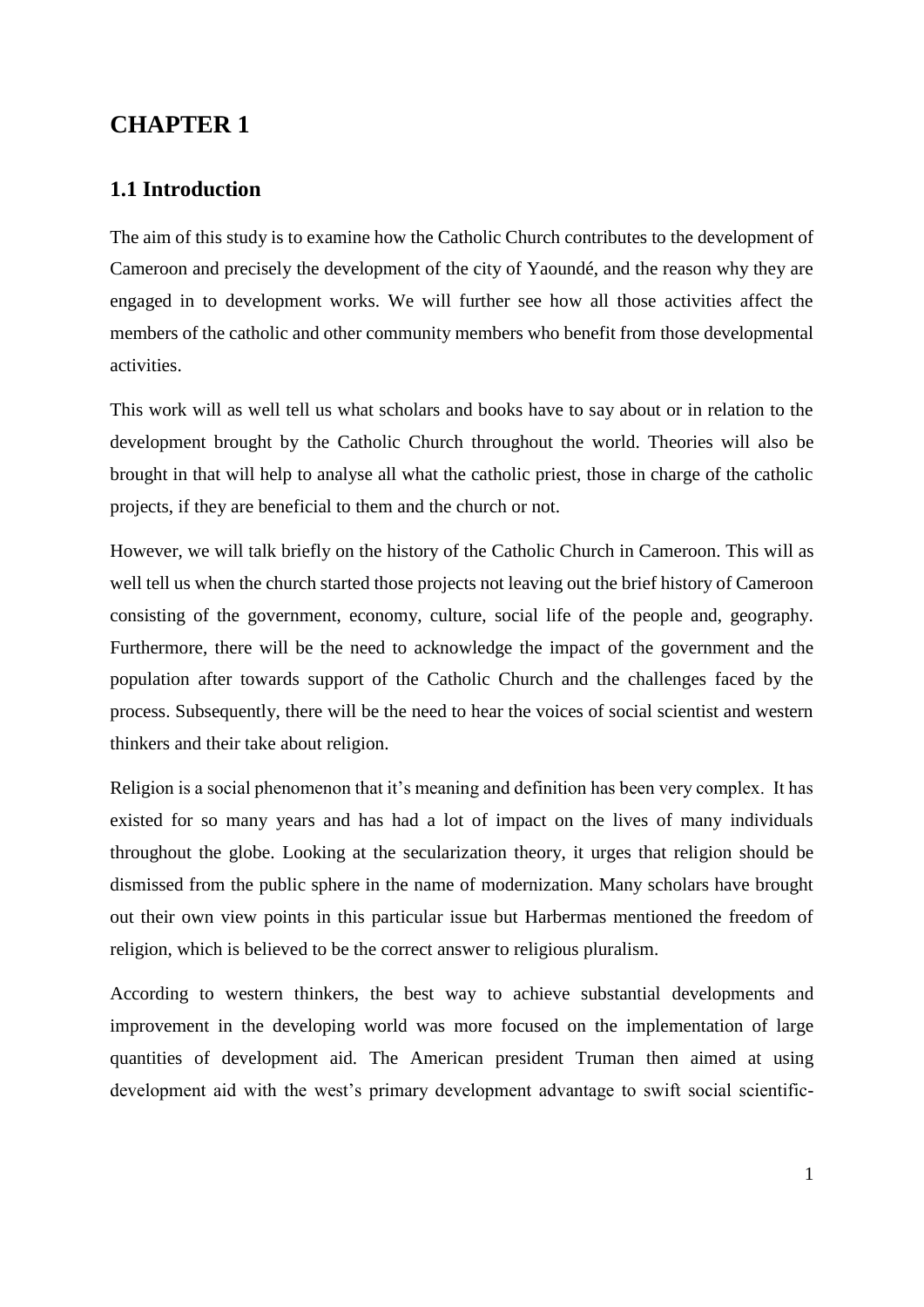industrial progress to facilitate the development of the underdeveloped regions (Holenstein 2005: 17)).

Looking at Beyers view on development depending on globalization, calls for better governance and the wide spread religious resurgence which has encouraged the belief that religion can play an important role in the achievement of desirable development outcomes in the developing world. (Haynes 2007 :2).

There are some religious entities that function at the international and regional levels which they include, faith based organizations and many of them are concerned with development issues such as education, health, service delivery and other non-market goods for example the structures which are very common with the Christian and Islamic communities. The international Islamic relief organization (IIRO) is one of the most active Islamic transnational NGOs in Africa that operate in several countries including Kenya and Uganda (Haynes 2007:66).

In the third world, there are many faith based that exist within and at both national and local levels have come together and achieve importance in the civil society support for development priorities (Haynes 2007:67).

After the cold war, faith based organizations have had significant impact upon development outcomes in many parts of the developing world. As a result, there has been a result of growth and the spread of urbanization, education, education development, scientific rationality and social mobility will be combined together to wipe away the socio political position of religion that was misplaced. (Haynes 2007:214).

According to Peter Berger, religion has not disappeared from the public sphere in either developed or developing worlds. It can be observe from the funeral of Pope John Paul 2<sup>nd</sup> in April 2005 as it attracted an impressive number of head of states including the president of Iran, Israel and the United States.

## <span id="page-8-0"></span>**1.2 Motivation**

The aim of this study is purposely to find out why the Catholic Church is engaged in development works and the felt effect of those who benefit from it. The development brought by the Catholic Church in Cameroon seemed not to be equally carried out, from what I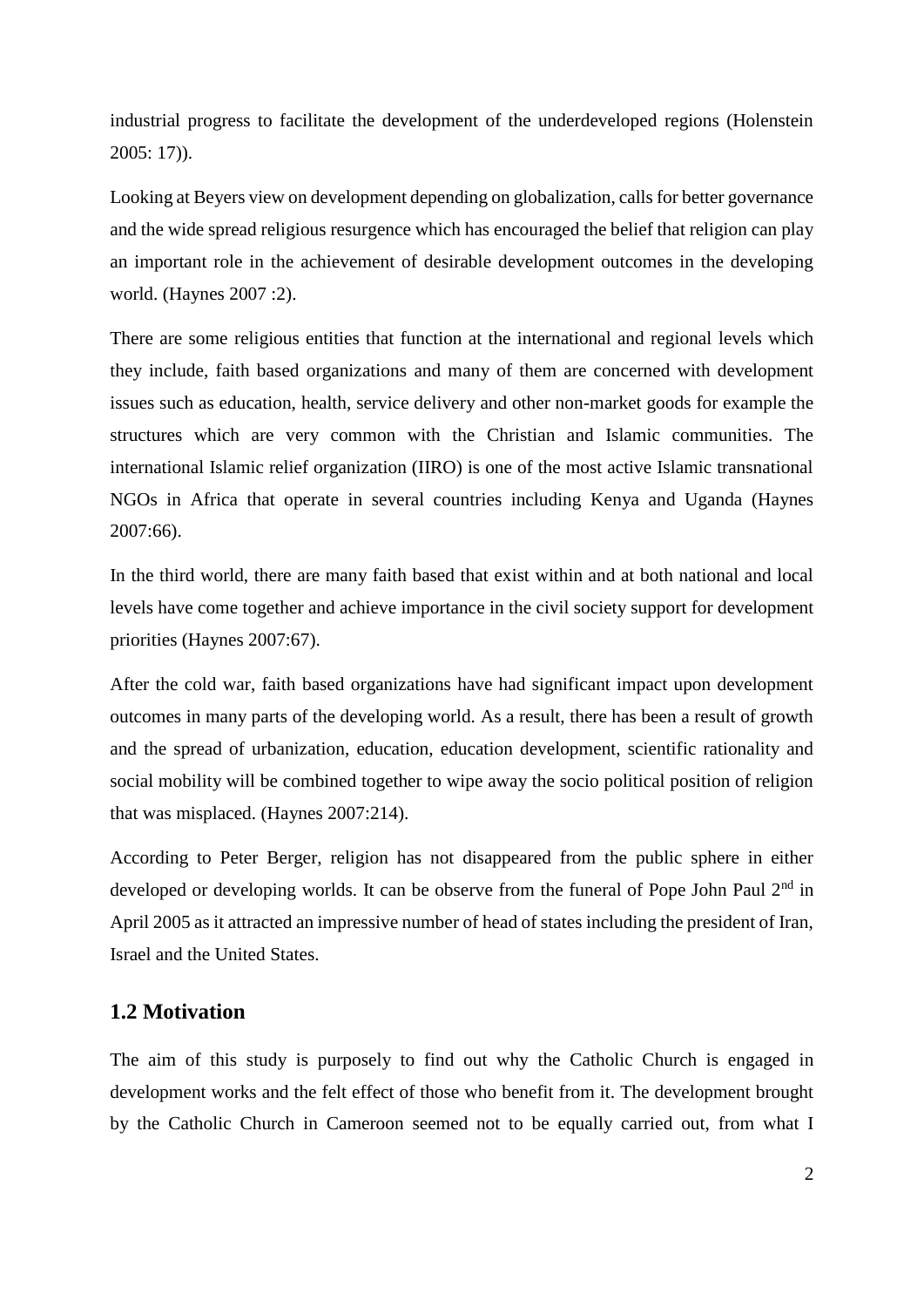observed; much has been done in the English speaking regions of the country than in the French speaking regions.

The Catholic Church is believed to be known as, one of those institutions that have existed for thousands of years. The missionaries who came to Africans were known as the white fathers. They were responsible for evangelization of the great lake region, in western and southern Africa. Also they revived Roman catholic missionary activity which was all about the generation of the protestants in the East being further from Europe until the Suez Canal was opened in 1969 and later the catholic missionaries had a greater presence at the time (Kim and Kim 2008, p.75).

Consequently, as the missionaries brought Christianity to Cameroon and Africa, they did not only come to spread the word of God but as at that time, African had problems of natural disaster such as drought and other issues such as, poor education, health care, rapid population growth and limited economic resources. They were not completely prepared to help Africans manage their own affairs (Kim and Kim 2008, p.86). Pandemics such as AIDS, malaria etc. are unbeatable and diseases due to lack of sanitation, unclean water and other preventable causes is rife, so health care and education is concerned with Christian organizations in Africa. The governments take the main responsibility, majority in Africa continue to run hospitals clinics and health care projects as they did in the colonial period, but Christians in other wealthier countries often support them.

I can remember like twenty years back in my village (Kumbo), we used to fetch pipe born water which was used basically for cooking and drinking from public taps that were situated in all round about that is, in the centres of each neighbourhood. These taps were being opened two times a day in the morning and in the evening so, for that reason, families needed to fetch enough water that could be used for household chores each time the tap was opened. After some time, the opening time changed from two times to once in day and in addition to that, money was collected from anyone who fetched water from the tap and by so doing, majority of the population went back and started all over with the stream water. The Catholic Church later came up with the pipe born water project, which brought enough water in to the village, and the majority of the inhabitants afforded because each family was asked to pay a small amount for the installation in their homes. This project was so helpful because the water crises got to an end as families had enough free water supplies with no water bills to pay every month.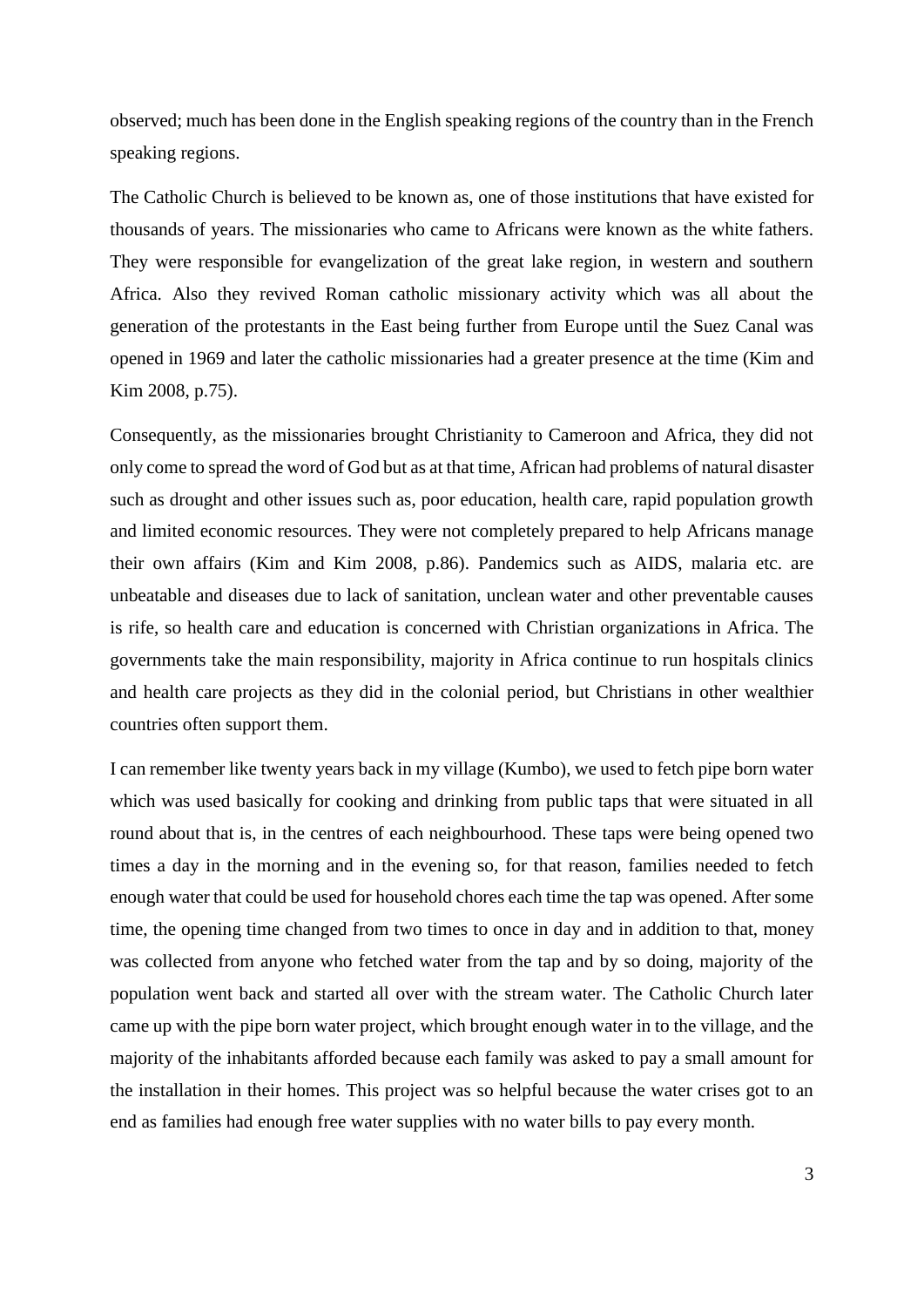From the above example, I then see the importance of faith based organizations and NGOs to assist the society by not allowing the people to rely only on what the government provides for her population. It warrants a research of some of the key concepts such as development, mission, and to find out how they move alongside. Below is one of the most important section of the introduction which is the research question.

## <span id="page-10-0"></span>**1.3 Research question and sub question**

Oscar Salemink argues that religion is of course a phenomenon of immense variety of rituals, symbols, practices, dogmas, experiences (Salemink 2004, p.102) Daneulin then came up to say, according to the oxford English dictionary, religion is the belief in and worship of a super human controlling power, especially a person God or gods. (Daneulin 2009, p.57) Looking at Giddens view, or point on religion, he characterizes religion as involving a set of symbols, invoking feelings of reverence or owe, and is linked to rituals or ceremonials engaged in by a community of believers (Giddens 2001, p.531)

Furthermore, before carrying out a research, there must first of all be a purpose for it and there must be a method that is used to answer the research questions. «Why do I want to find out ". The target of my research are individuals in charge of catholic projects and, people of the local community not necessarily catholic Christians. I will find out their reasons for doing what they do as development is concerned and what they will do in future. Below are the questions that will guide me in the research process.

Why has the Catholic Church engaged in the developmental work in Yaoundé, and what is the felt effect of people in the local community that receive development aid.

#### <span id="page-10-1"></span>**1.3.1 Sub-research questions**

I chose the below research questions because they will guide me to analyse my data. The research questions included, do the people understand development? Before everything, the population is supposed to know what development is, before knowing the importance it has in their lives. Do the people know the development works brought by the Catholic Church? In normal circumstance, the people a supposed to know the various development works brought by the government and various faith based organizations in order to appreciate them independently. Why do you think the church does it? This is another question which is needed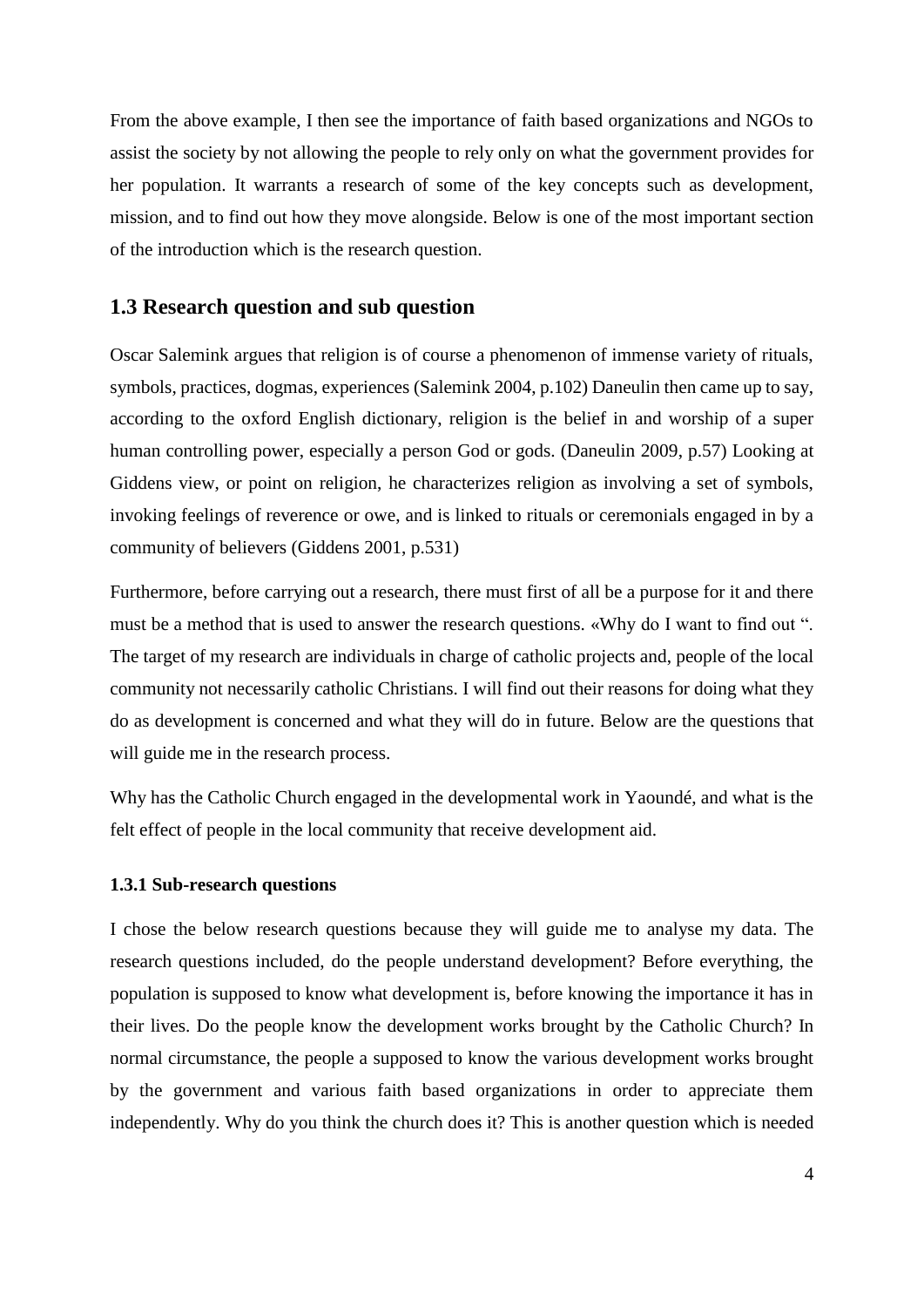in this research in order to come out with the correct answer because; the people need to know the reason for these development activities whether they are of positive or negative effect to the society. Do they know about development? The society has to be ware of all those development activities before it comes out perfectly because; the church may need their support in one-way or the other. Do the people know why the church is doing this? The people are supposed to have an idea of why the church brings about those activities if they are of their advantage or not. Another question is, what do the priest think are the effect? The catholic priests as one of the main coordinators of those projects are supposed to know the effect those projects have on humankind. The last but not the least question is, what do the people think are the effect in relation to this? The people are supposed to testify if those projects have a remarkable effect on their lives as members of that particular community.

## <span id="page-11-0"></span>**1.4 Research method**

Research method is a strategy that is used to answer the research questions. It is a means to collect analyse and interpret data but the interpretation and analysis is done after words. This will involve a specific instrument such as, a self-completion questionnaire or a structured interview schedule, or participation observation (Bryman 2012:46) During this research, I am going to use the qualitative research method because, it emphasises on words rather than quantification in the collection and analysis of data (Bryman 2012:380). It entails fieldwork studies, and its main futures include induction. The interview will be semi-structured and the unstructured observation which these two will save as my research tools. Another reason is because, the semi-structured interview will allow me to gain the research without; keeping papers of those, I will interview especially not to forget them. This method will answer the question 'why' and the 'felt effect'. This emphasis on the construction of the meaning gotten from the text, allowing some categories to show up themselves from the data collected, and also on recognizing the significance for understanding the meaning of the context in which an item that is analysed appears. (Bryman 2012, p.14)

#### <span id="page-11-1"></span>**1.4.1 Qualitative research Method**

Qualitative research method emphasizes on words rather than numbers in the collection and analysis of data. (Bryman 2012:714) It will be preferable to me because, qualitative research method entails the fieldwork, observation and interpretation.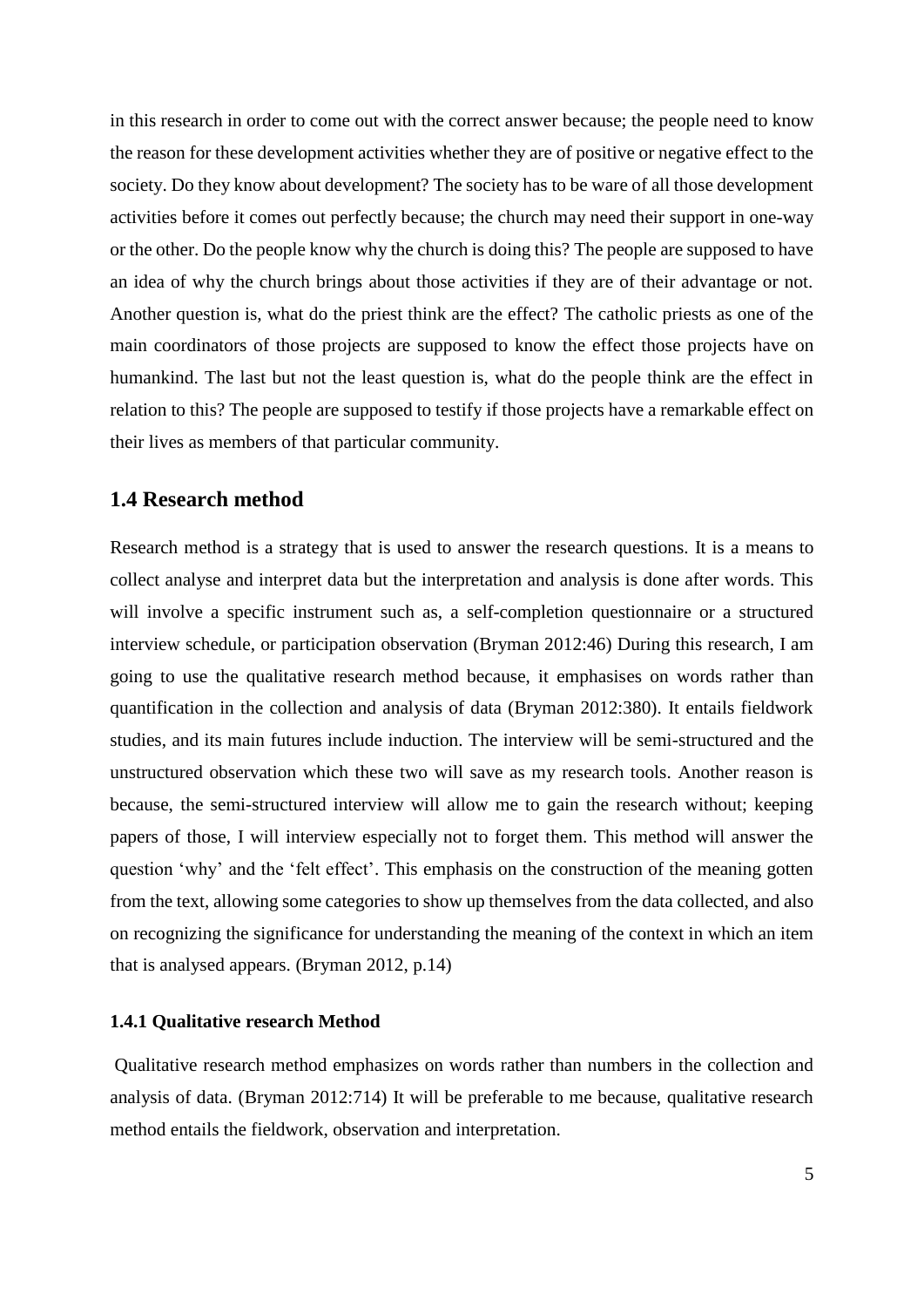As my main method for data collection is the interview method, it is clear that, the criteria for selecting informants were mainly to be the degree of involvement in economic development efforts and the reporting by the beneficiaries. I will interview two priests, four people working with the catholic projects, who will possibly provide me with quality information, and as well the inside view of those projects and if possible, the written documents or material. One will be, someone who is directly connected to the church projects that is, the leader of projects and ten people from the local community who benefit from those projects. These are the three categories of people to be interviewed.

This method does not permit me to rely on instruments and procedures that will hinder my connection between research and everyday life, measuring process possess an artificial and false sense of precision and the accuracy (Bryman. 2012, p.178). Additionally, I have chosen qualitative method because, it is inductive that is, it will help me in my research process to examine a number of aspects of the members of the local community, those in charge of catholic projects and the catholic priest especially. It will as well help me to compare a number of findings relating it to other faith-based organisations with reference to development. What I will definitely use is the inductive nature of research, which will probably be seen in various ways, that is, will be derived from my data rather than being formed before collecting my data. It will further help me to be able to characterize the inductive strategy as associated with qualitative research method, which will not be entirely straightforward. I will probably use theories at the very least as a background to the qualitative investigation. I will also use this same strategy to observe and to interview on why and the effects development activities that are carried out by the Catholic Church. Those activities will be examined thoroughly in the city of Yaoundé, in Cameroon on why the Catholic Church does all those activities, and the felt effect of those who benefit from the aid.

#### <span id="page-12-0"></span>**1.4.2 Research design**

Consequently, I will use the case study design because, according to Bryman, it will help in the intensive analysis and detailed analysis of a single case. Although Bryman made mention of other research designs such as the experimental, longitudinal, cross-sectional, survey and comparative. For example, the case study design examines a single case such as documents, school, a family, organization or person (Bryman 2012:66-67). Bryman further said research design is like a framework for the collection and analysis of data.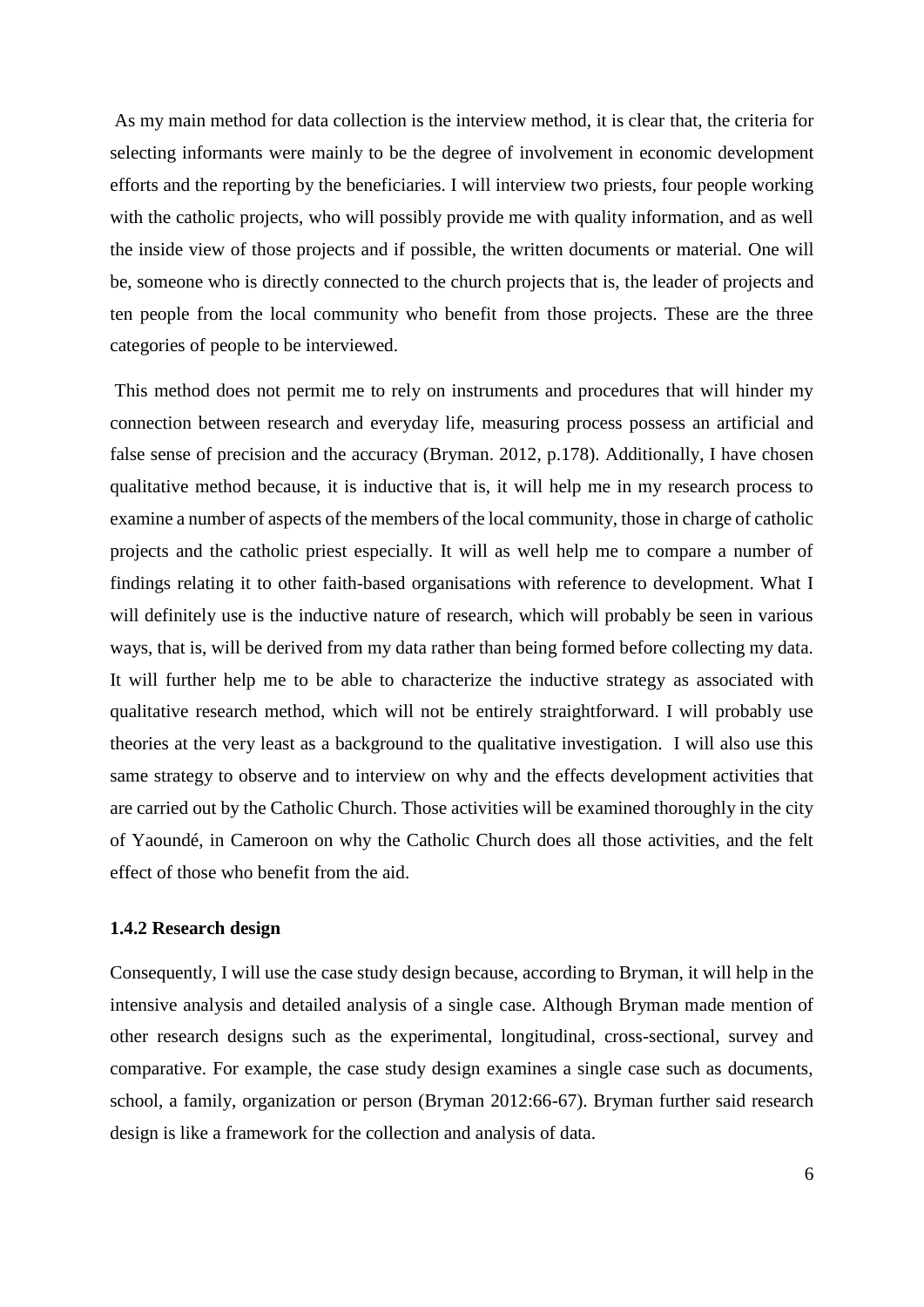A chosen choice of design shows what the researcher thinks about his or her priority that is being given to a range of dimensions. The research process such as, the causality and generalization (Bryman 2012.p.209) According to Bryman, the main concern lies with "ethical issues that arise in relations between researchers and research participants in the course of investigation" (Bryman 2012, p. 133).

It was at times difficult to understand some of the informant. Still, I did not experience this interview as substantially different from the others. In addition, there were issues the informants took for granted or things they consider sensitive, which then lead to a situation where the informants might not share relevant information. My experience however was the informants were open and honest in most instance. At one point, the interviewer herself did experience that as she went along; she included additional notes to the interview guide. The informant in the first interview brought up some issues that I was not even aware of but found it interesting. Still, with the minor exceptions, the informants were asked almost same question.

#### <span id="page-13-0"></span>**1.4.3 Background**

In this study, I will connect all what scholars and documents have written in relation to my research topic. All these will enlighten me on the development concepts that are; they will help me understand it more deeply. Many have written on this same topic but there are some scholars, that have written on some aspects of catholic development and they include, Ndikitum Gerald Berinyuy, of the George Washington University on the reflection of women as former orphans in two catholic orphanages of the English speaking Cameroon. Also Jum Joseph of the University of South Campton who wrote on catholic schools in the English speaking Cameroon and their educational outcomes. I shall review on some books.

Severine Deneulin, (2009), *Religion in development: Rewriting the secular scrip*. The book as a whole is very useful as it contains a lot of material on what religion do to enhance development but most importantly, Chapter one and two of this book is very important to my work because it involves economic growth; basic needs Religion freedom, human development approaches etc. My main reason for choosing this book is because, it will provide some useful information that goes in line with the goals of the Catholic Church and are very useful to a human person.

Jaffrey Haynes (2007*), Religion and development: conflict and cooperation*? He talked on the role of religion in development and the rise of faith based organizations. Religion and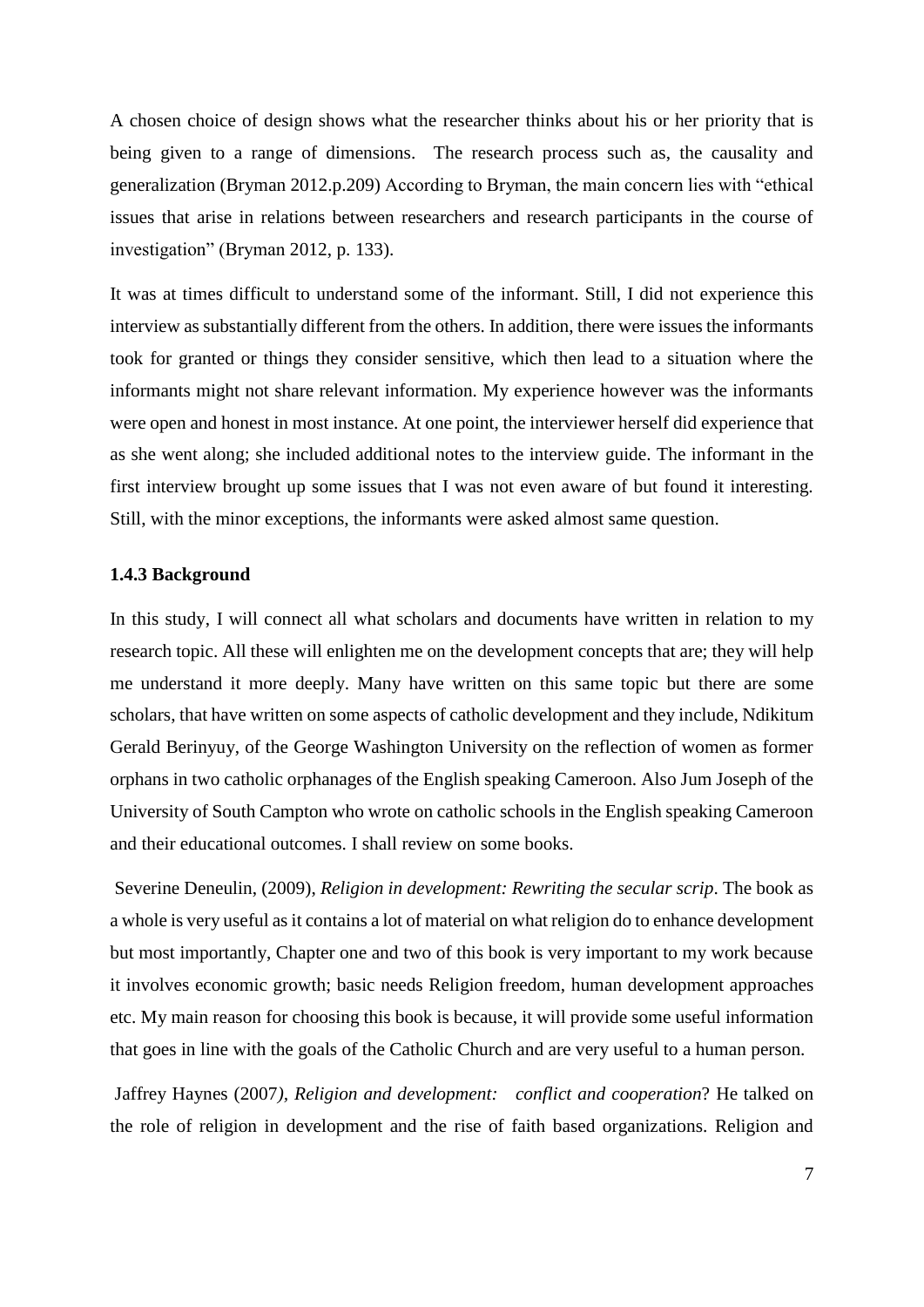development is useful, as it will provide me with some valuable information on the importance of religion in development alongside the various ways religions go about those development works. This book also talk on how faith based organizations have risen on developmental issues most particularly, in developing countries.

Paul Hopper, (2012), *Understanding development*. It contains some topics as approaches to development and sustainable development. It will as well provide some quality information on the UN millennium development goals, which are some of them are the projects the catholic church is engaged in. The book will give details on the life situation of people in developing countries, how faith based and international organizations offer aid to safe those situations. Most importantly, how globalization can affect the world positively.

Anthony Payne (2010) *Development,* this book will be very important as it contains the various theories on development such as, the catch up theories, alternative theories etc. These theories will go a long way to guide in the analysis of data. Alternative theories will be mostly used because; they provide human development theories such as, gender and development, environmental approach, human development approach etc. This gender approach tells us how women are integrated in the economic, social and political activities of the society. Environmental approach talk on how the environment is safe and protected for the well-being of people. Human development approach talk on the necessities of a person.

Risto A. Ahonen (2006) *Mission in the new millennium*, it is of importance especially chapter eight as it talks of the church evangelization and development aid, the church growth etc. This book will provide information on why the church has to handle spiritual and developmental activities at the same time and how economic activities are important to humankind.

Sebastian Kim (2008) *Christianity as a world religion*. The chapter three of the book is somehow useful to my work as it talks on the health and wealth of African churches. This chapter is relevant to my work because it talks about health care offered by the Churches in African countries.

Peter Beyer (2006) *Religion in Global society*. Chapter two of this book is a little important to my work as it talk on the religious system of global society and also, what social scientist think about religion, and how it is practiced in the global society.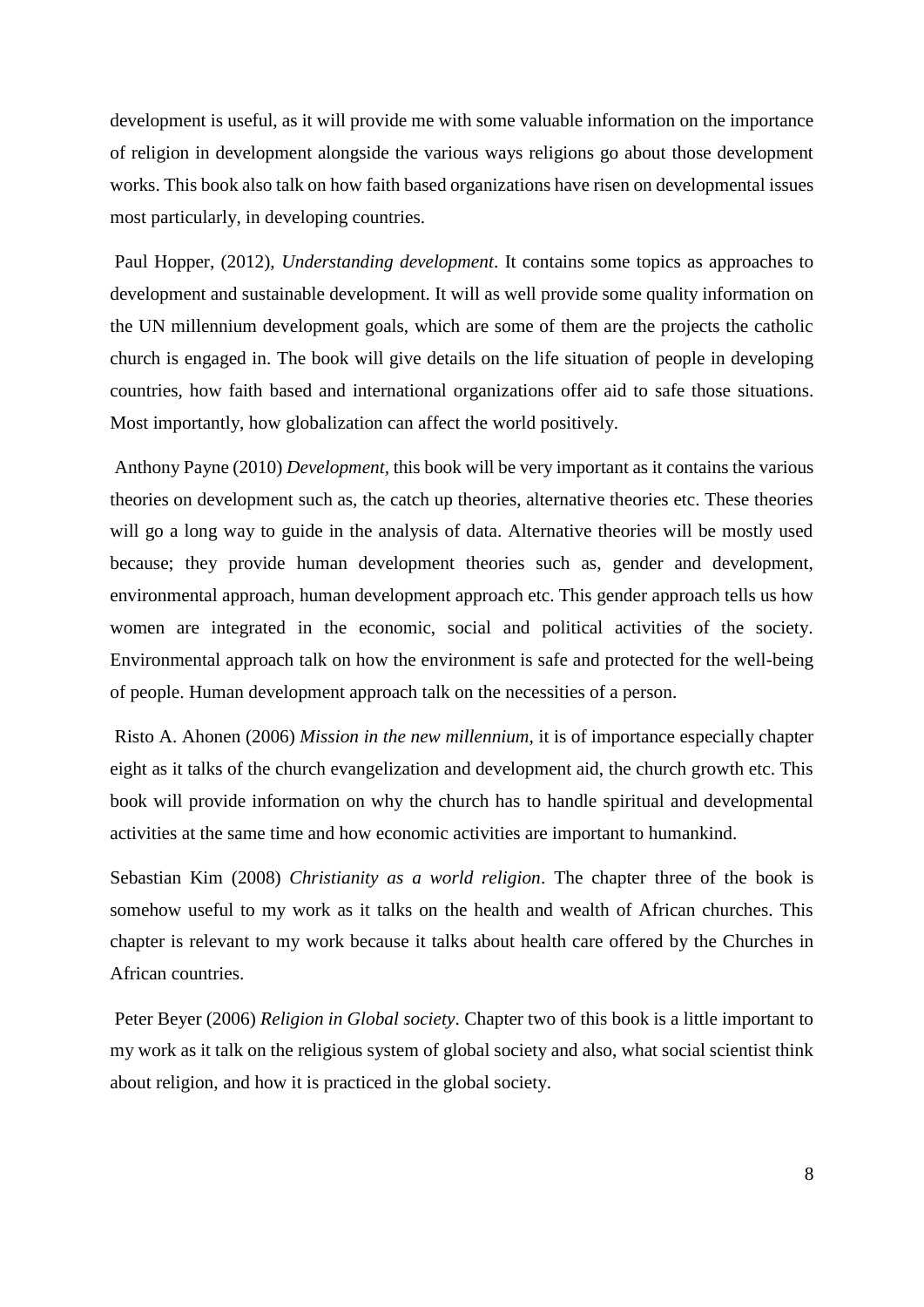John L.Alle Jr. (2014), the Catholic Church: What everyone needs to know? Chapter one of this book is important because, it gives detail information on the various levels of the Catholic Church such as, parishes, dioceses. The importance of the church to human beings and all they need to know.

Ter Haar (2011), *Religion and development*: Ways of transforming the world. Part one and two of this book talk about development brought by faith based organisations and religious groups, which consist of, sustainable development, religious values and economic growth, religion etc. It will provide some reasonable information that suits the developmental activities of the Catholic Church, and ways to make the society grow in all dimensions.

Tazifor Tajoche (2003*) Cameroon History*: This book will provide some relevant information on the brief history of Cameroon like, how Cameroon got its rise, the government, economy, culture and social life of the Cameroon people.

Bowker John (2002) *Religions.* This book will brief me on the various religions that are commonly practice in all parts of the world. It contains the details on their traditions, history etc.

After my data collection, evaluation and analysis will be discussed in relation to the research questions and theories on development. It is good to define the key words or terms because the definition will give a clear and better understanding of the work.

## <span id="page-15-0"></span>**1.5 Mission**

The goal of mission is expressed in all gospels in the New Testament. It brings the sense of being "on the move" in the life of the church. But mission for some, is being a link to the chain of travelling overseas as ambassadors of Christ. Mission consist of making Christ known everywhere in the world which Christ meets us in various circumstances which could be through a neighbour, who offers bread to the hungry and water to the thirsty. The love of Christ embraces the whole person with all his or her needs and expectations. The birth of Christ gives the church a model for missionary task, to recognise his people and not giving up on his own identity. (Ahonen 2006:264)

Furthermore, mission is witnessed to Christ whereby; one person seeks to pass on to another person what the gospel is ultimately about. The late bishop of Helsinki, aimo T.Nikolainen, has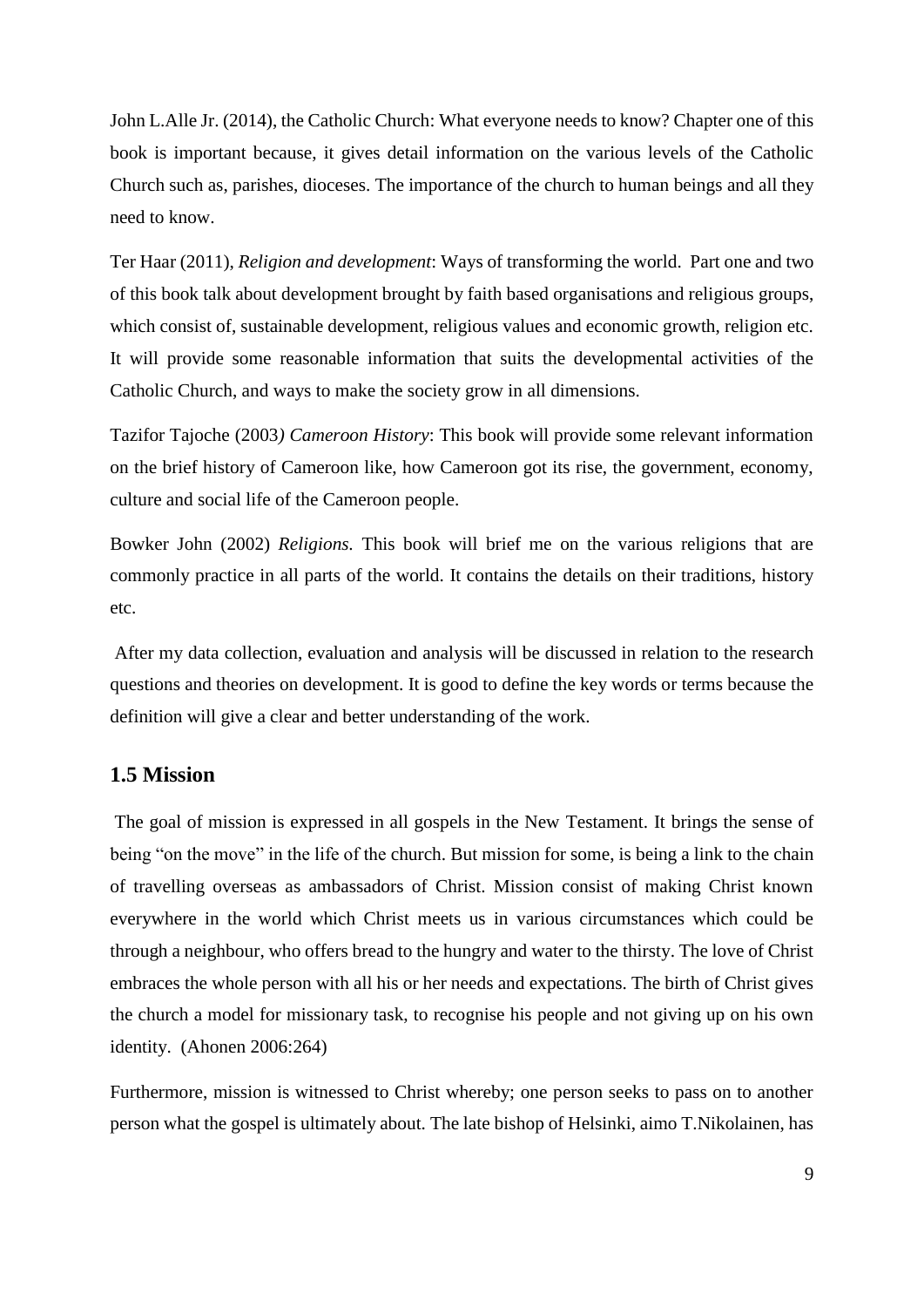defined this process well as "transmitting the specific message of the gospel in to people's lives ". When the gospel touches people's lives deeply and becomes a force for renewal in their very own circumstances in life (Ahonen 2006:244)

Consequently, there is a goal all round human development that is, we see no division between congregational work and developmental project. Ahonen 2006:241). One of the most important issues was to establish the meaning of holistic aid, the churches' role in the process, which this lasted years, brought out and open a considerable number of intractable and significant issues.

Castro's observation reminds us on how faith and life, individual motivation and the social reform belong inseparably together. Mission significantly renews society by creating faith in the future and in peoples own capacity to help themselves. (Ahonen 2006:243).

Looking at the mission in the perspective of the holy apostolic church, the church is known as the body of Christ that participates in the one mission of the true God. As the human being has its own weaknesses, the church has not yet realized the ones it confesses to be, but the church had tried over centuries to approximately it by trying to engage in mission in "unity in diversity" Christians have confessed that, the disunity of the church is detrimental to its witness to the love of God. (Lutheran World Federation, 2004, p. 28)

According to mission of God, creation affirms a strong relationship with God and the world. He created the world out of nothing but of his own will. The world depends on him because, he is the giver of life, sustains it, replenish it, transforms it, and renew life in the world. (Psalms104). God's mission also helps to share his love in creation of all people in his own image in order for them to be his co-workers. Men and women are accountable to God for the care of creation. This is connected to human dignity because; God in grace also sustains the world by working within the societies of human being and in their various institutions. People who confess Gods name to work in partnership with all people for the realization of Gods purpose of peace and wholeness, such as, work for justice, trust among peoples, freedom from hunger, responsible use of the earth's resources, and proper use of technology for human welfare. (The Lutheran world federation 2004, p. 35-36)

Haar came in with the idea that, mission illustrates, broad argument on the meaning as sustainable development which it is brought out in public vocabulary, and not taking in to consideration reference to the factor of religion in general or even referring to a specific religion. The meanings of religion in public is as neutral as sustainable development and are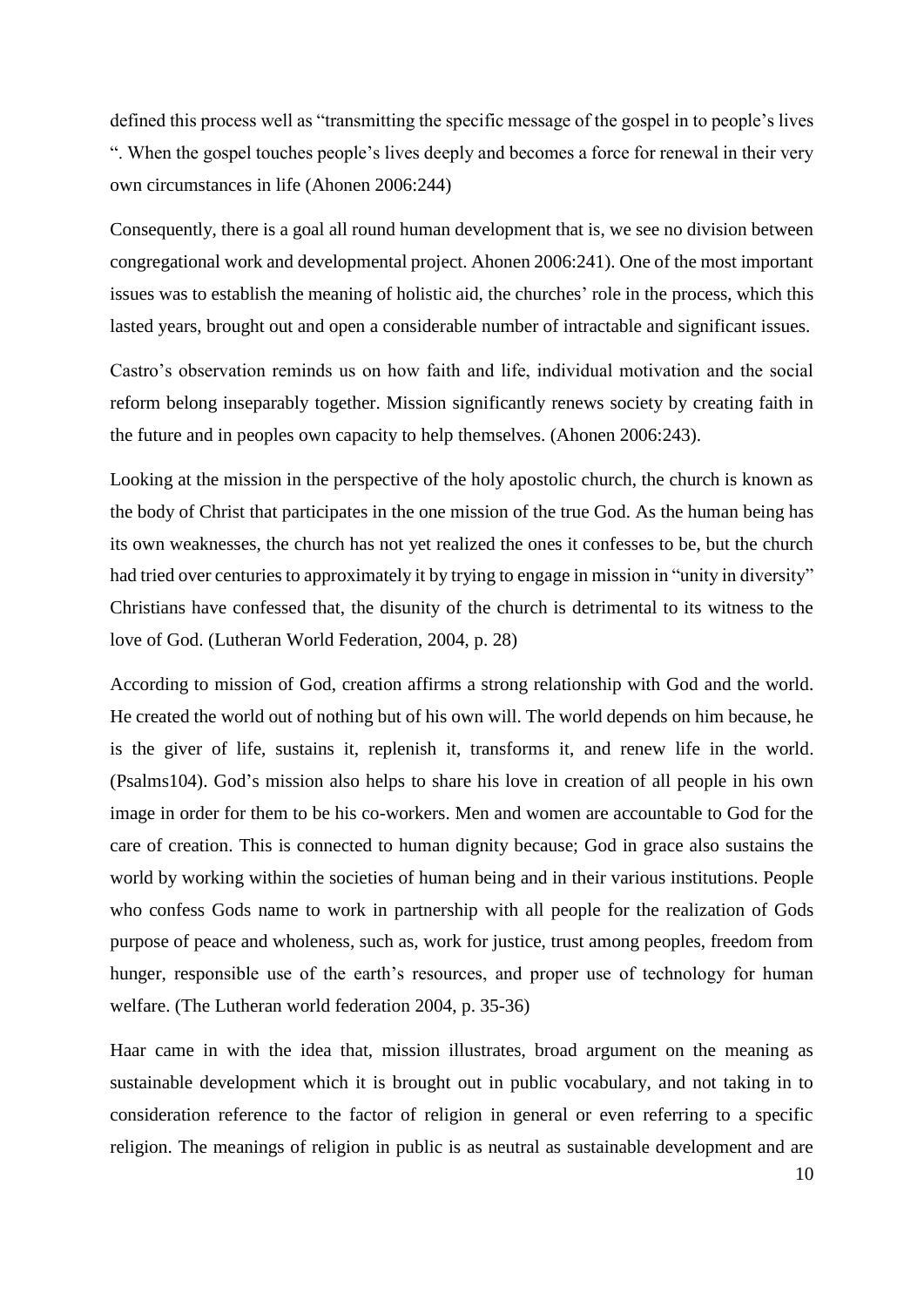standard for mission statements of development organisations that operate following the additional pattern, even though some individual members may want to consider the factor of religion. (Haar 2007, p.86)

#### <span id="page-17-0"></span>**1.5.1 Development**

Development is about creating something more from something less. Development implies vision of progressive change and measures to achieve that vision, which there are clearly alternative conceptualizations of what change would be considered desirable and progressive (Carole 2007:22)

Consequently, the basic needs theory is a theory that moves development plan beyond an exclusive focus on growth and preoccupation with the material dimensions of development. This theory seeks to improve life chances and the realization of human potentials. It lays a lot of emphasis on the need for food, shelter, clothing and other necessities to survive such as, clean drinking water, health care, sanitation, public transport, educational facilities and so on. Most probably, development should be about the satisfaction of basic needs of all human beings and development plan should be re-oriented to priorities the objectives aggregate national growth and continues improvements in the standard of living of developing countries.

Looking at development, Payne looked at development as the object of strategy that leads to positive change and could be an intended goal of something or somebody. He further said that in this case, there should be an actor and in psychology, that actor might be an individual whose personality and human attributes can or cannot develop fully (Payne 2010:5).

Haynes then came up to say that development is to achieve the status of modern state. In other words, it is a way to manage the developed status of other countries and to achieve modernity. "He also said development is an integrated approach in which all aspects of society would have their role in the strategic aim of making people more productive and able to live longer and healthier lives". (Haynes 2007:6)

Preston development theory argues that, development started with the industrial revolution in Europe and the concern to mitigate the negative social consequences of industrialization and economic progress. (Deneulin 2009:28)

"According to Salemink, (2004) development is a global moral engagement where economies, markets, cultures, and societies have to be developed" (Salelink, 2004:1).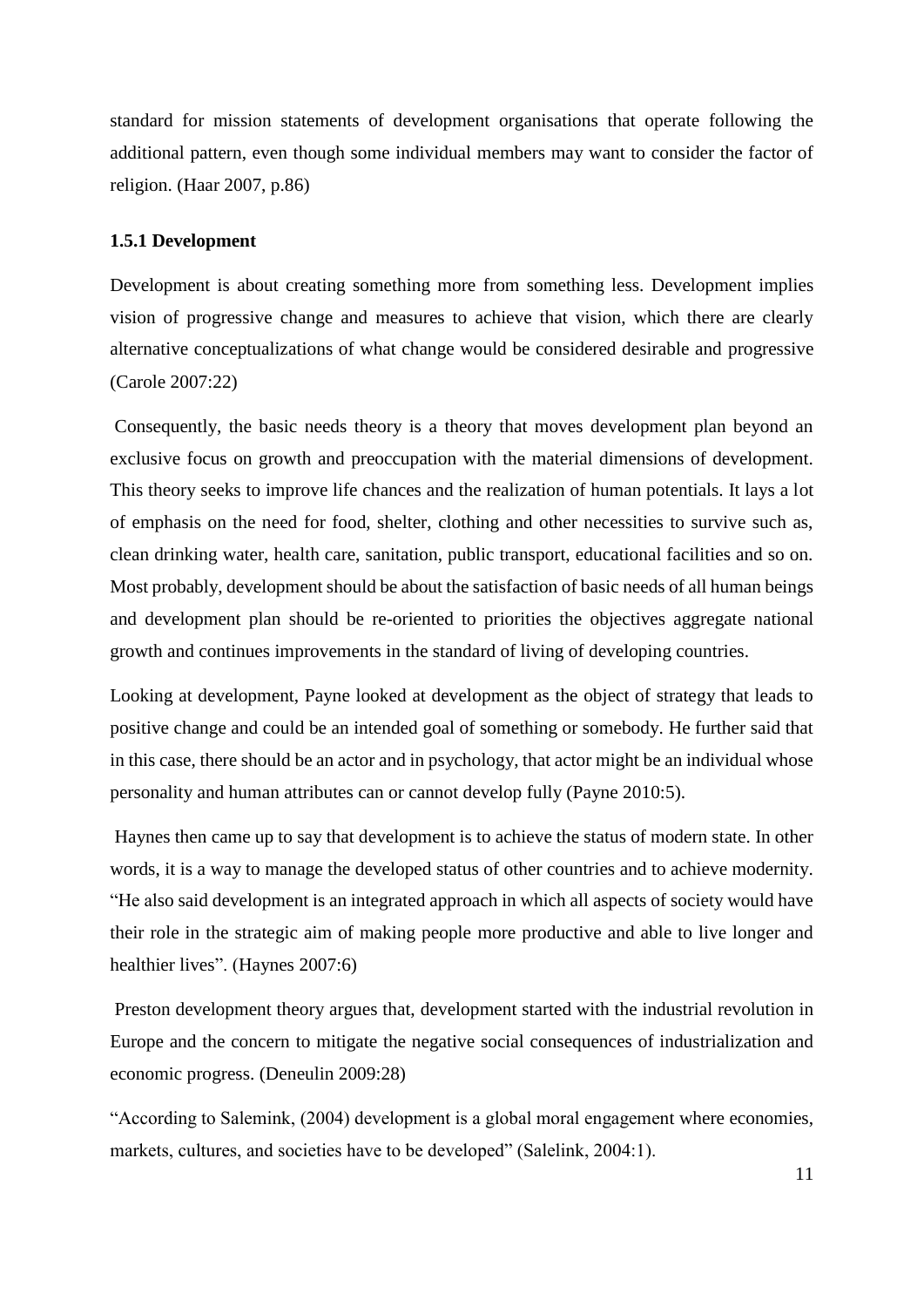Haar then said development is any sustainable change in the conditions of poverty of any particular people or group of people that entails taking in to account simultaneously, the material and the human needs, taking in to consideration the dimensions of the context, in relation micro-social and macro-social conditions and in relation to its history. "Put more philosophically, in any context, of development, it means grasping together, in a single allencompassing approach, the context-relevant dimensions of time, space, place, person and power. (Haar 2007, p.241)

## <span id="page-18-0"></span>**1.6 Structure of the thesis**

This work will comprise of seven chapters, chapter two will contain theories that will help in the data analysis in chapter six. This help to make the findings more valuable. Chapter three will deal with the structure of the Catholic Church in Cameroon. It will explain how the catholic church started in Cameroon, and how it is organised. Chapter four will then contain context that is, brief history of Cameroon, this chapter will give us some highlights on the political, social, cultural and religious activities of Cameroon. Chapter five will have the report of the research. Regarding this chapter, it is going to give details of the interviews that were carried out on the catholic priest, people in charge of catholic projects, and members of the local community. Chapter six analyses of data. In chapter six, data collected will be analysed linking it to the theories in chapter two for better understanding. Then chapter seven will be the conclusion where the research questions and sub questions will be answered and limitations of the work will be seen as well.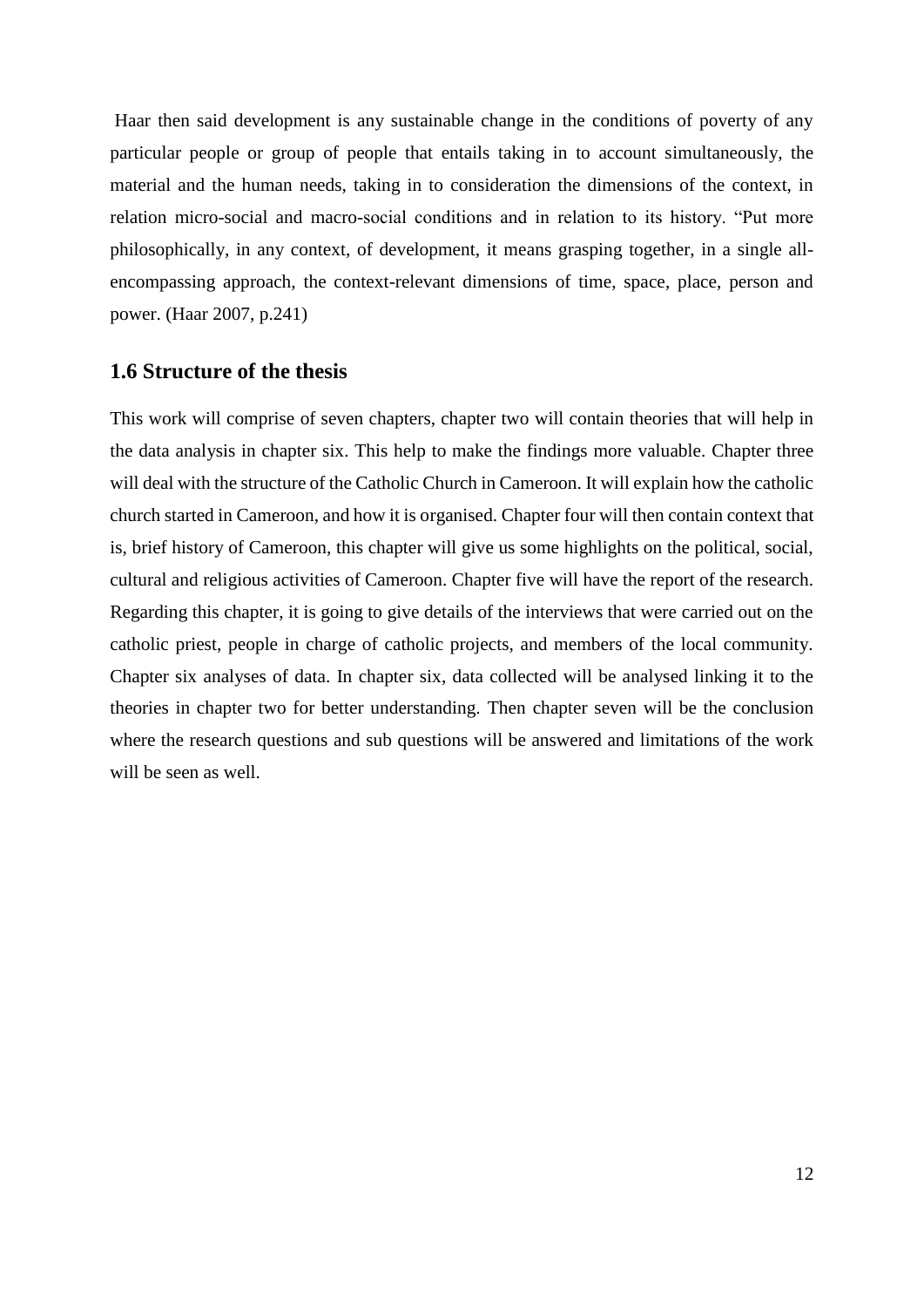## <span id="page-19-0"></span>**CHAPTER 2**

## <span id="page-19-1"></span>**2.1 THEORITICAL FRAME WORK**

After looking at the literature review and the methodology of the work, in the previous chapter, I shall now proceed to the theoretical framework. This aimed at providing a theoretical base that will guide and build up my analysis, interpretation, and discussion of my findings. This chapter will then be composed of theories of development.

The church has seen the rights of extraordinary opportunities that are offered by our modern times for more effective and recognized human dignity and its universal promotion. This is a characteristic that is inscribed by God the creator in his creature. The church has never failed to take in to consideration the positive value of the Universal Declaration of Human Rights adopted by the United Nations on the  $10<sup>th</sup>$  of December 1948. Pope John Paul the 2nd had defined the declaration, as "a true milestone on the path of Humanity is moral progress". The origin of this human right are only found in the dignity that belongs to each and every human being that is, human life and equal in every person which it is perceived and understood before all reason.

The original foundation of Human Rights appears stronger in the light of supernatural, it is known as human dignity, after it has been granted by the almighty God and now it has been profoundly destroyed by sin but finally the burden has been carried by Jesus Christ at the end by his death and resurrection for mankind.

These rights are titled universal because, it englobes every human person without any exception of time, place, or subject so far they appear in human person and dignity. "it would be vain to proclaim rights, if at the same time everything were not done to ensure the duty of respecting them by all people, everywhere, and for all people". "So far as no one can legitimately deprive another person, whoever they may be, of these rights, since this would do violence to their nature".

These human rights correspond to human dignity, which this entails the fulfilment of the basic needs of the person that these needs consist of material and spiritual needs. All these embody the promotion of every aspect of both society and individual. (Pontifical council for justice and peace 2004.p. 84-86).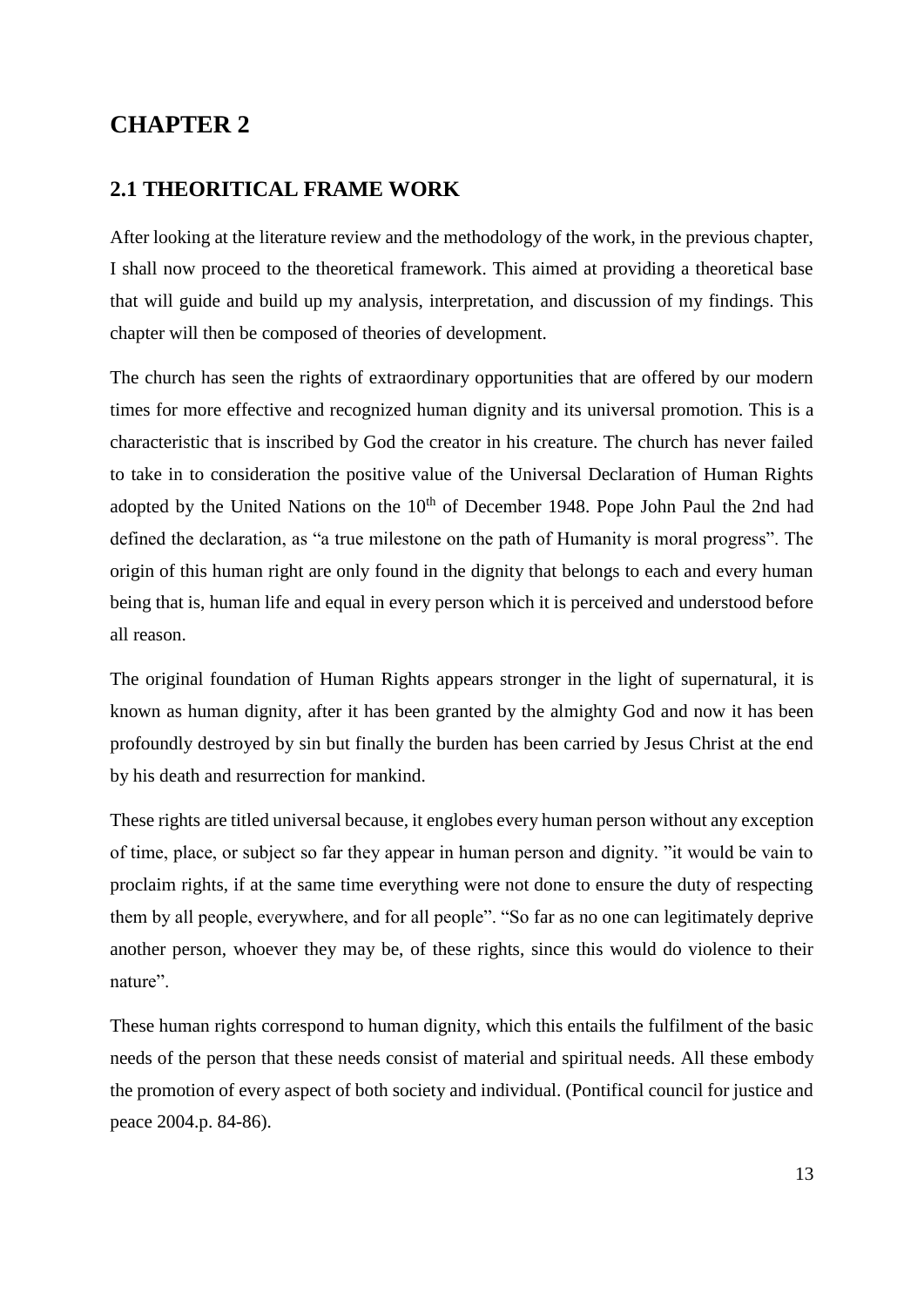Today, the church is everywhere promoting these rights. They have seen a great need to respect justice and human rights with their own means. (Pontifical council for justice and peace 2004.p.89).

I shall now proceed to the theoretical framework of my work which is aimed at providing a theoretical basis that will serve as a guide in analysing, interpreting and discussing my research findings. It will then constitute of theories of development.

## <span id="page-20-0"></span>**2.2 Theories of development**

The history of development has been marked from various theoretical approaches such as the geographical, economic, political, but social scientist do not see development in the same way that is, why is it said the concept of development is complex (Payne 2010:3,5).

It is observed that all theories of development are generated out of historical situations, and has changed because of historical events. They have some similarities and differences. (Payne 2010:6). Development is increasingly viewed as, the practice of development agencies like multilateral organizations, governments, NGOs and social movements who then conceptualize development in terms of alleviating problems and setting targets (Hopper, 2012, 12). The gender approach (WID) is from the critique of development, which crystallized in 1970s, and its later evolution in to the more materialist and critical gender and development (GAD) approach (Payne 2010, p.125).

Allan Thomas expressed the UN Millennium Development Goals in September 2000 that synthesized the various declarations, a target from numerous international submits, and conferences held during the 1990s. This consist of eight goals that were to be achieved by 2015, with the intension of eradicating poverty and pursuing development, these goals include, eradicate extreme poverty and hunger, achieve universal primary education, promote gender equality and empower women, reduce child mortality, improve maternal health, Combat HIV/AIDS malaria and other diseases, and Ensure environmental stability. These goals were set purposely for less developed countries because, majority of the third world countries still suffer from lack or limited access to those goals. The UN did that because it was trying to develop a global partnership for development (Hopper 2012.p.13)

Authors come out with different approaches that are put with boarder theories of development. (Payne 2010) examine development from political, economy perspective as they talk of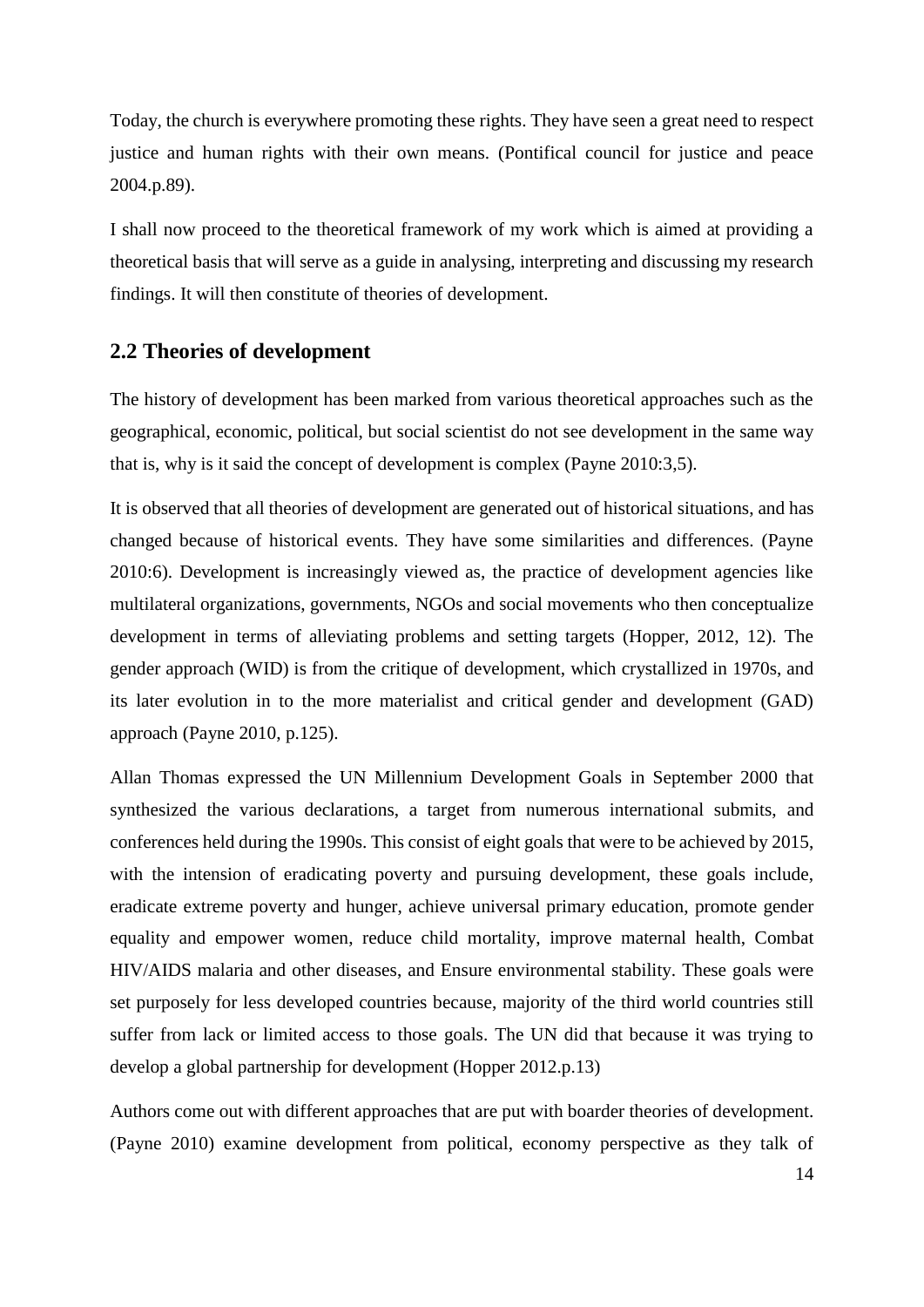classical theories of development which include, classical liberal economy theory, classical historical materialism, and classical economic sociology. Then the catch up theories, that consist of, nationalist version and communist version. The golden age theories include, growth theory, modernization theory and under development theory. There are also alternative theories that include, human development approaches, gender approaches, environmental approaches and post developmental approaches (Payne 2010).

#### <span id="page-21-0"></span>**2.2.1 Human development approach**

Here, I shall examine some approaches of human development. The first of the approaches is the "basic needs" approach. The basic needs approach argues that, basic needs is not associated for benefit of the poor, either their income or employment opportunities, but that, it is very necessary to device roles to target the poor and the unemployed. It was further stated that, development should be, and above all, about the satisfaction of the basic needs of all human beings. It should be to prioritize this goal over the objectives of aggregate national growth and continued improvements in living standards. (Payne 2010.119,120). Looking at the basic needs by Hooper 2012, it was championed by the World Bank under the presidency of Robert Mc Namara and the International Labour Organisation (ILO).

The basic needs placed emphasis on the needs for;

Food, shelter, clothing, and other necessities of survival

The need for access to service such as, clean drinking water, health care, sanitation, public transport, education facilities and so on

The need for people to be able participate in political decision-making that affect their lives (ILO 1976; also streeten et al 1982) (Payne 2010.120)

From here, development should be all about the satisfaction of the basic needs of all human beings and that development agenda should be reoriented to priorities this goal over the objectives of aggregate national growth and continued improvements of living standards (Payne 2010.120)

The Human Rights development approach, which was launched by the United Nation as Development Program (UNDP), it was of the annual Human Development report (HDR). It was first published in 1990, and it had been a pioneering influence in laying the foundations of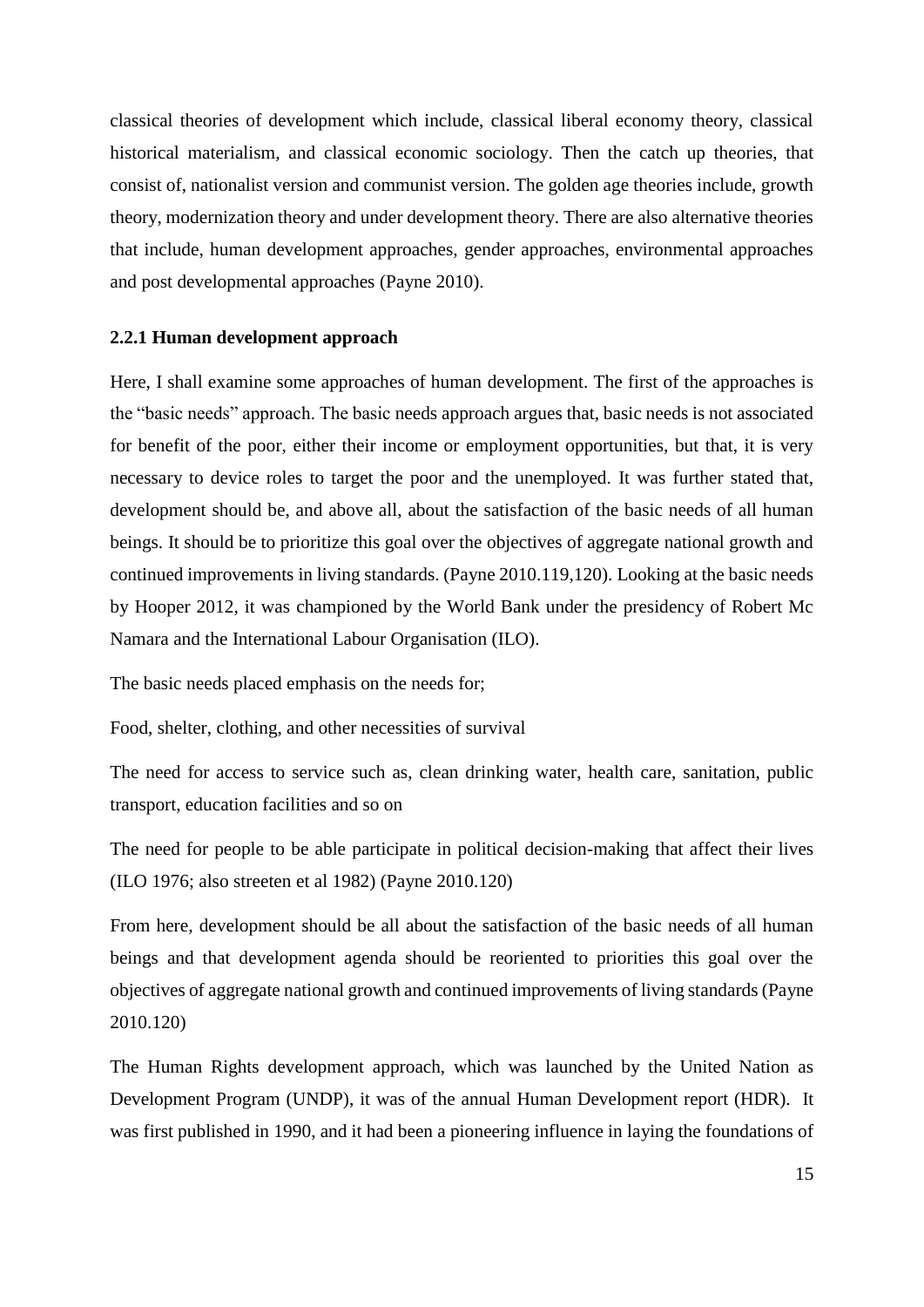the basic needs development approaches (Ul Haq 1976, 1995; Haq and Ponzio 2008). They said in this approach that Human development is a process of enlarging people's choices including the ability to live a long and healthy life that is, to be educated, and to enjoy a decent standard of living, political freedoms, human rights and self-respect. (Payne 2010.123)

Haar then argue that, religion and spirituality have started to find itself on the agenda of development agencies. For some couple of years now, various government agencies as well as the United Nations had looked for ways to work hand in hand with religious communities. Religious leaders on several occasions have brought people together in order to talk on the relationship between their faith and development. Meanwhile, some research has been carried out in to the work of different faith-based societies that are involved in development from the beginning. That notwithstanding, there are some people who see the religion world and their activities as an actual hindrance to their work and they consider that any engagement with religious group will be of no gain (Haar 2007, p.209).

#### <span id="page-22-0"></span>**2.2.2 Gender centred approach**

Looking at the UN general assembly commissioning report in 1962 on women in development, Women in Development (WID) where questions about women and development were asked most concretely on the role of women in economic development. It was argued that, women had been marginalized in both development policy and the reproductive economy. Gaining less than men from their activities as workers in rural production which when looked at it critically, it is unfair because, there is no place in the Universal Declaration of Human Rights, which states that there should be discrimination in sex no matter the circumstance. Everybody is considered equal irrespective of sex, race, religion etc. This marginalization in turn affected women's social status, reinforcing patterns of exclusion and deprivation and leaving basic needs unsatisfied in a very particular, gendered ways.

Gender and development (GAD) approaches this three deserve particular attention which the first of it relates to GAD analysis of the highly gendered impact of neoliberal development strategies (especially structural adjustment policies (SAPs) and the concomitant transformation of global and local labour markets. GAD theories explored carefully the connections between the rise of export-oriented growth sectors and the transformation of the terms on which women's increased participation in the labour force was realized. (Hopper 2012, p.108-109).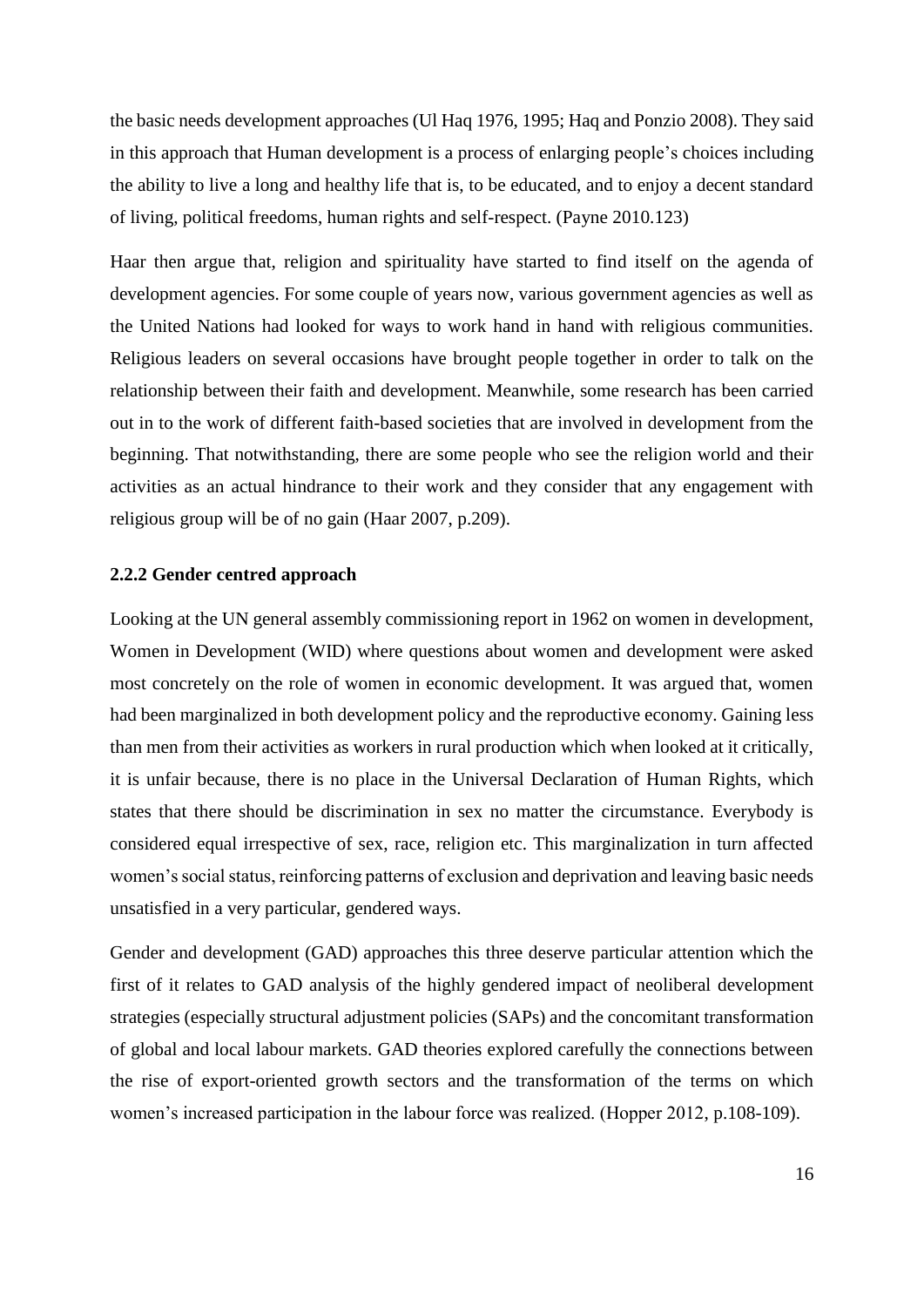#### <span id="page-23-0"></span>**2.2.3 Women in Development (WID**)

The WID writers had argued that, development planners have been seeing and still women's primary role as homemakers and not earners. The main aim for WID is to strengthen women's position within the labour force and marked economy. Practically, women are required to have equal access to education, as they are employed as skilled workers and in credit services. Some of the writers argue that, women are capable of playing a greater role within industries and development in general, which will in turn speed up the economic growth within countries and communities. It was very wise and efficient to bring women in to development as to see what they are capable of doing in order to promote development in their societies. For this reason, WID had gotten great support from governments, international development organisations and faith based organisations even though they still get criticisms from a number of sources.

#### <span id="page-23-1"></span>**2.2.4 Women and Development (WAD)**

WAD is an organisation, which emerged in the 1970s with the aim to fight and maintain female rights in all dimensions. Women's ideas were initially marginalized from developing societies. It tries to come out with diverse, nature of women experiences. WAD also tried to build up those aspects of women that WID ignored.

WAD has gradually changed the power that was given to women, where women were being used in many ways such as, raising children, to become the next generation of workers, and providing labour that is free of charge within their households, such as, making sure their male partners are ready for work each day. Capitalism was depending on the exploitation of women who were functioning as a source of cheap labour as women were always working in worse conditions and for very little pay than men. The only reason they gave was that, women earnings were seen as supplementary to that of men. The origin of development failed to recognise the existence of diversity and particularly marginalized the ideas of women from developing societies. Different perspectives come out between the northern and southern women on development during 1975 UN women's world conference that took place in Mexico City. The main aim of the conference was to lay greater emphasis on achieving gender equality, access to drinking water and having adequate shelter for those in need. (Hopper 2012, p. 107-108)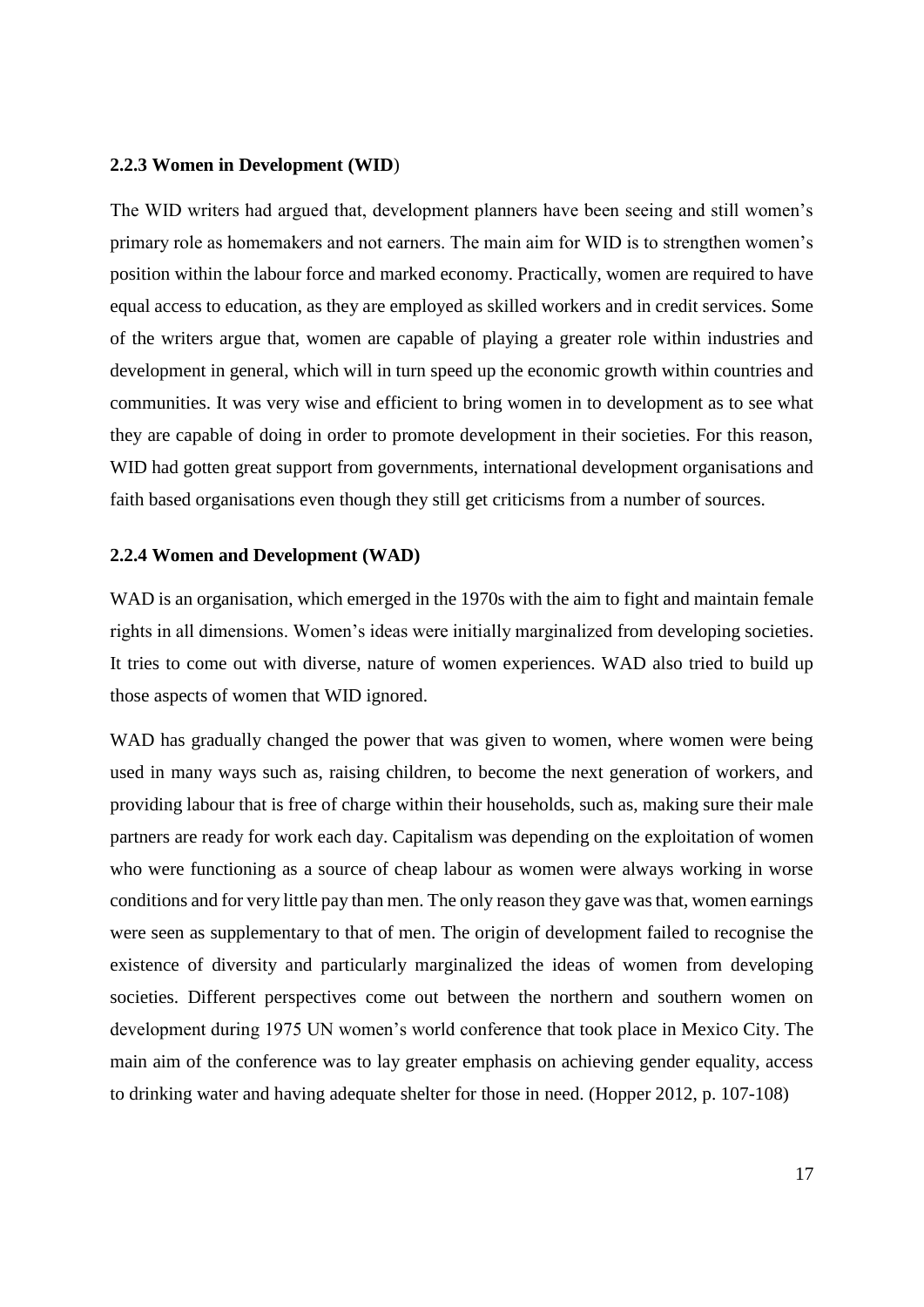#### <span id="page-24-0"></span>**2.2.5 Environmental Approach**

This approach like others set out a critique of neoliberal theories that rested on various objections. The first is their omission of non-economic factors from systematic consideration, and accorded to highly utilitarian manner in which the natural environment was integrated in to neoliberal understandings of development, where natural resources were identified as providing" services" for production, the sustaining of life and aesthetic appeal. Natural resources were treated in a highly misleading way, as form of natural capital, which could be accumulated or depleted in the same ways as other forms of capital (Wood house 2002;143) (Payne 2010,133)

Looking at the environmental critique of mainstream, it gained grounds from the basic needs human development and gender critiques. In fact, they put more interest to those relating to hunger, famine, food security and the need to ensure greater access to ownership of land and resources in interest of conservation and sustainability. Owning a land in this case will help eradicate all of the problems, as food will be cultivated for consumption. (Payne 2010, 133).

### <span id="page-24-1"></span>**2.3 Concept of development the Catholic perspective**

Religion in development is an issue that has been raised in recent years. Development cannot only be achieved in secular 'scientific' terms. This change focus may be seen more generally as suggestive ways in which we need to rethink contemporary knowledge, production in order to better understand religious world vies. (Haynes 2005) The rise of religious resurgence in many parts of developing world has come to the understanding that, many people now feel an increased sense of religious favour to the faith based organisations where they truly belong, and this may even compensate lack of material capabilities and comfort (Berger 1999). Amartya has noted for many among the extremely poor in the developing world, regardless of specific religious traditions, religious faith is an extremely important fact to their identity. However, this does not mean that development should not be achieved but should be complemented alongside religious practices intrinsically to value all aspects of human flourishing such as; safety, health, and knowledge, meaningful work and play self-direction and culture. A key value of religious faith is that, it can facilitate achievement of a degree of serenity, providing meaning to life where life was lessened.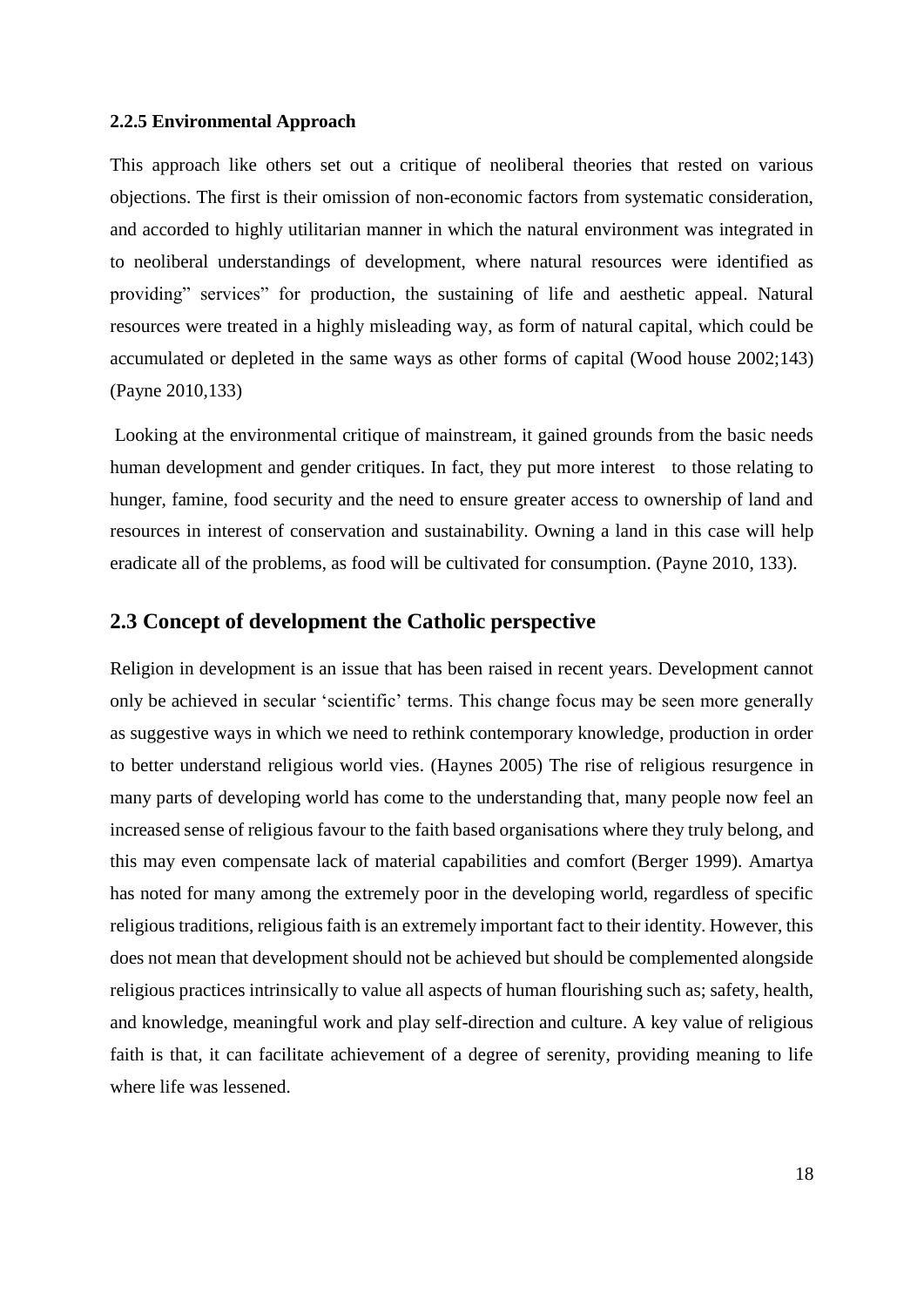Recently, many participatory and multidimensional development have proof the relevance of religion in aiding many among the poor in the developing societies to cope with a lowly material position. For instance, the recent voices of the poor studied by the world bank, which collected notions of wellbeing expressed by about 60000 people in 60 countries, who were considered to be poverty stricken families only came to discover that they were living in "harmony" with transcendent. Matters such as, a spiritual life and religious beliefs and observance was often seen as their main factor of well-being (Haynes 2005, p. 55). This does not only explain why people in developing world need to belong to a religious group, but also show how religion can play a great role in development.

Furthermore, the international community has had as obligation to World Bank by implementing the law to the need of development for both the developed and less developed countries so that, they can work together in order to resolve development crises and to increase partnership between secular development agencies and faith based organisations. For them to be able to cooperate with each other and to work out the strategies to achieve agreed development objectives. In the late 1990s and 2000s, initiatives were formed focusing on interactive partnership which brought together interested parties to discuss ways and to work out practical solutions to pressing developmental issues. (Haynes 2005).

Hynes further explains that, the United Nations dialogue with faith based leaders in 2004. These initiatives were seen as a way to bring both the secular and faith based organisations on their understanding of the role of religion in development and other categories of religious entities that are concerned with development. The transitional faith based organisations for example, have views based on education, delivery services and non-market goods. Those religious entities include the Christian and the Islamic world. For instance, the International transitional NGOs in Africa operating in several countries including Uganda and Kenya. The Catholic relief services can also be mentioned as one of the International transnational development agencies.

In the report of United Nations for 2003, it states that, many Nations are actually experiencing socio-economic reversals and that suffering has intensified in spite of the Millennium Development Goal (MDGs). There was an appraised of MDGs progression in September 2007 which was led by the United Nations Development Programme (UNDP) which showed that many developing countries especially those from Africa, were unlikely to meet the development target expectation. In history, under the leadership of James Wolfensohn, the World Bank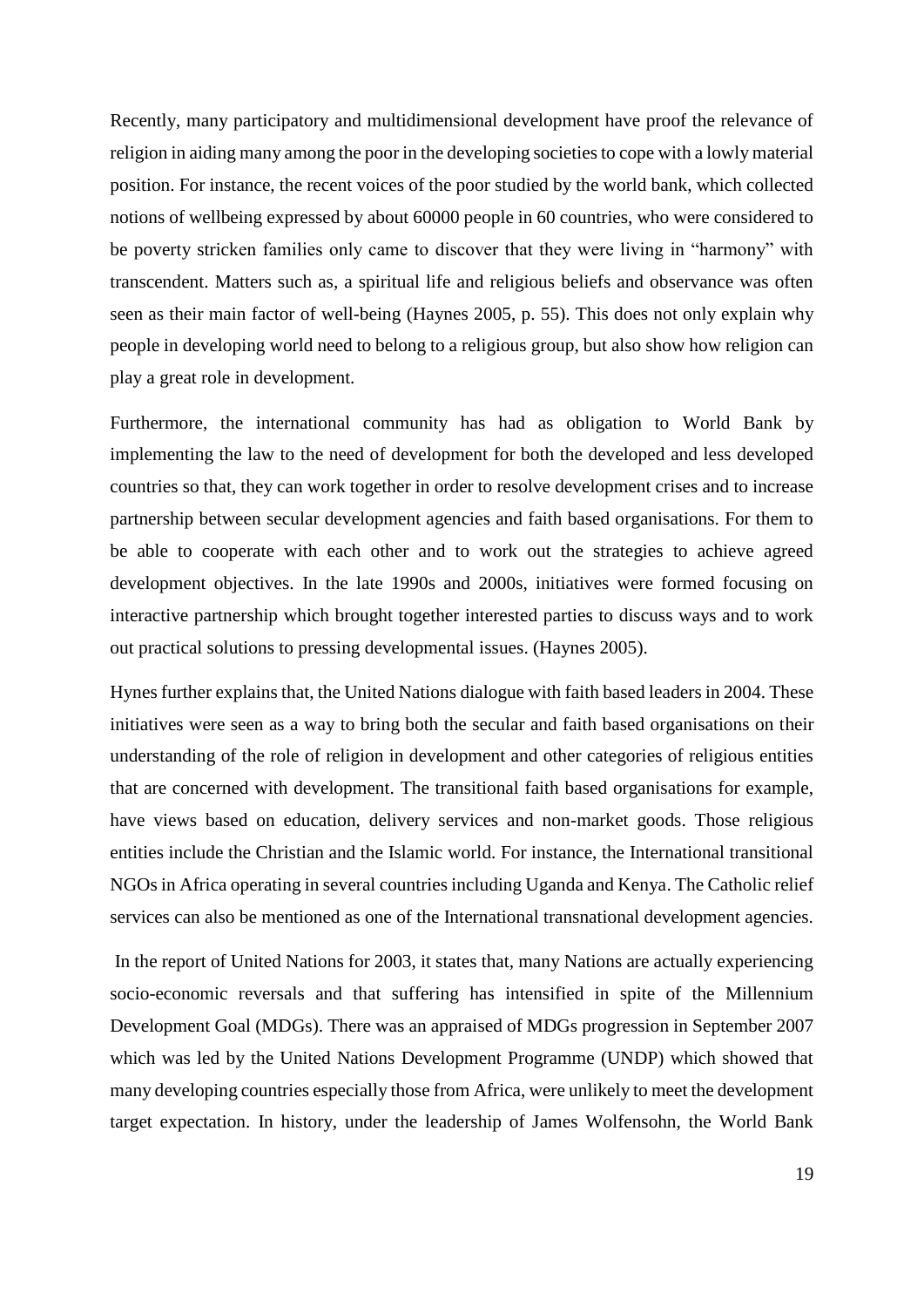engaged in a series of conferences between donor representatives and faith based organization leaders between 1998 and 2002. It believed to be a completely new branch of knowledge, policy discourse on faith and development has emerged. Development, and faith have been regarded as critical to the action of the Millennium Development Goals. (Haar 2011, p.58).

Faith Based Organizations has been quite effective in opening the doors for the fundamental individual institutional and societal transformations that development represents, both in the history of today's developed countries and of the developing ones, even though religion has become a problem in the former setting of countries. By contrast, the phenomenal growth of religion and FBOs in developing countries turns them to potential and actual players in development as most of the FBOs are engaged in mostly all aspects of development. Although religious institutions and FBOs have also been used to resist in some areas of social transformation (Haar 2011 50, 60)

Africa's FBOs have also played important roles influencing social norms that are related to development, combating HIV/AIDs and initiating other social programs, such as, education. Conclusively, this has not been limited to Africa. The realization of the continuing importance of FBOs in economic and social infrastructure development created an awareness on others, President Bush's Faith Based initiative in the United States and UK Chancellor of Exchequer, Gideon Browns 2.16billion pounds global immunization programme to combat malaria and HIV/AIDs which was in November 2006 (Haar 2011,61)

The aim of the second Vatican council for the Catholic Church was that, Christianity and the world were far reaching. The council had an important influence on development processes and outcomes. More so, the role of religion in development cannot be fully understood without understanding the religious traditions itself. The council declares that the church wants to help and promote institutions that men have founded and continue to found. She desires nothing more than to serve the general welfare of the population. (Deneulin 2009, p.138).

The nature and structure of the church was reformed at the council in a way that had profound influences for dialogue with others Christian denominations, other religions and modern world. During the council, the catholic church define itself as a communion of human beings united in God, whatever their denominations or religions. (Deneulin 2009, p. 139)

This ecclesiological reform changed the nature and structure of faith based development work. Roman Catholics could now collaborate with other Christian denominations and even with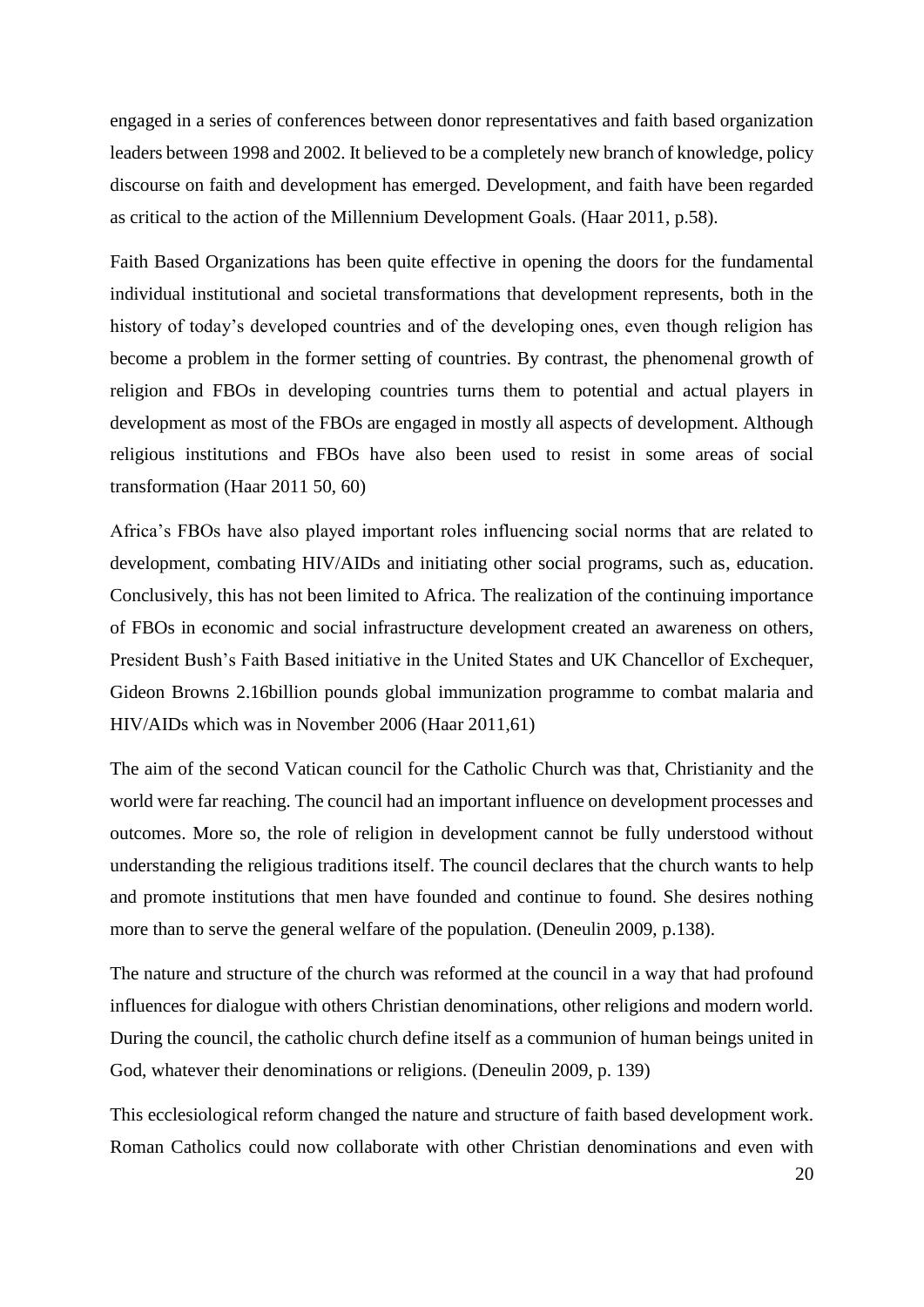other religions in the transformation of the world in the light of the gospel. Catholic could now collaborate with Muslim ones in order to improve the outreach and effectiveness of poverty reduction activities. (Deneulin 2009, p. 139).

After the second Vatican council, Latin American Bishops endeavoured to put in to practice the contents of the council documents. The council gave greater authority to local bishops and placed greater emphasis on Episcopal collegiality that allowed bishops worldwide to make decisions in their territory through national and regional bishops.

Most importantly, the engagement made between region and development as the story of the second Vatican council highlights the council's need for taking in to account the richness and complexities of a religious tradition and for avoiding stereotypes (Deneulin 2009, p.142).

Throughout the developing world, all religious entities own and provide services such as health care, education, help the poor, people in need, care for the disabled people, and support the income made from activities such as, farming, fishing and slum dwellers (Olsson Wohlgemuth 2003:157-8). Despite all these, it is noted that, however, governments in many developing countries are always unwilling to work closely with religious entities to achieve development goals. Forgetting the fact that they often making significant contributions towards the provision of health and education services. (Haynes 2007.p.107). Below we are going to see how the church transforms individuals spiritually to enable them build up and change the societies in all aspects of life.

## <span id="page-27-0"></span>**2.4 Transformation**

This is an ongoing process with the aim of reorientation life with its structure, aspiration, ideologies and values. Transformation is a process that is continues and desecrates life and adherence to that which affirms the sanctity of life and gifts in everyone and promotes peace and justice in societies. This comes from the knowledge of the gracious will of God who justifies, and empower people through the holy spirit, to be confirmed in to the image of Gods son, offering himself as an instrument of righteousness (Romans 12:2,6:13,8:29; 1 Peter 1:14- 25; Ephesians 4:15; 2 Corinthians 3: 18; Colossians 1:10-14'Titus 3: 5).

The churches mission as transformation includes, individuals, structures and most importantly, human relations in societies. Apostle Paul laid emphasis on transformation that is based in Gods saving grace, by "bringing the believers together in unity with Christ's death, burial and in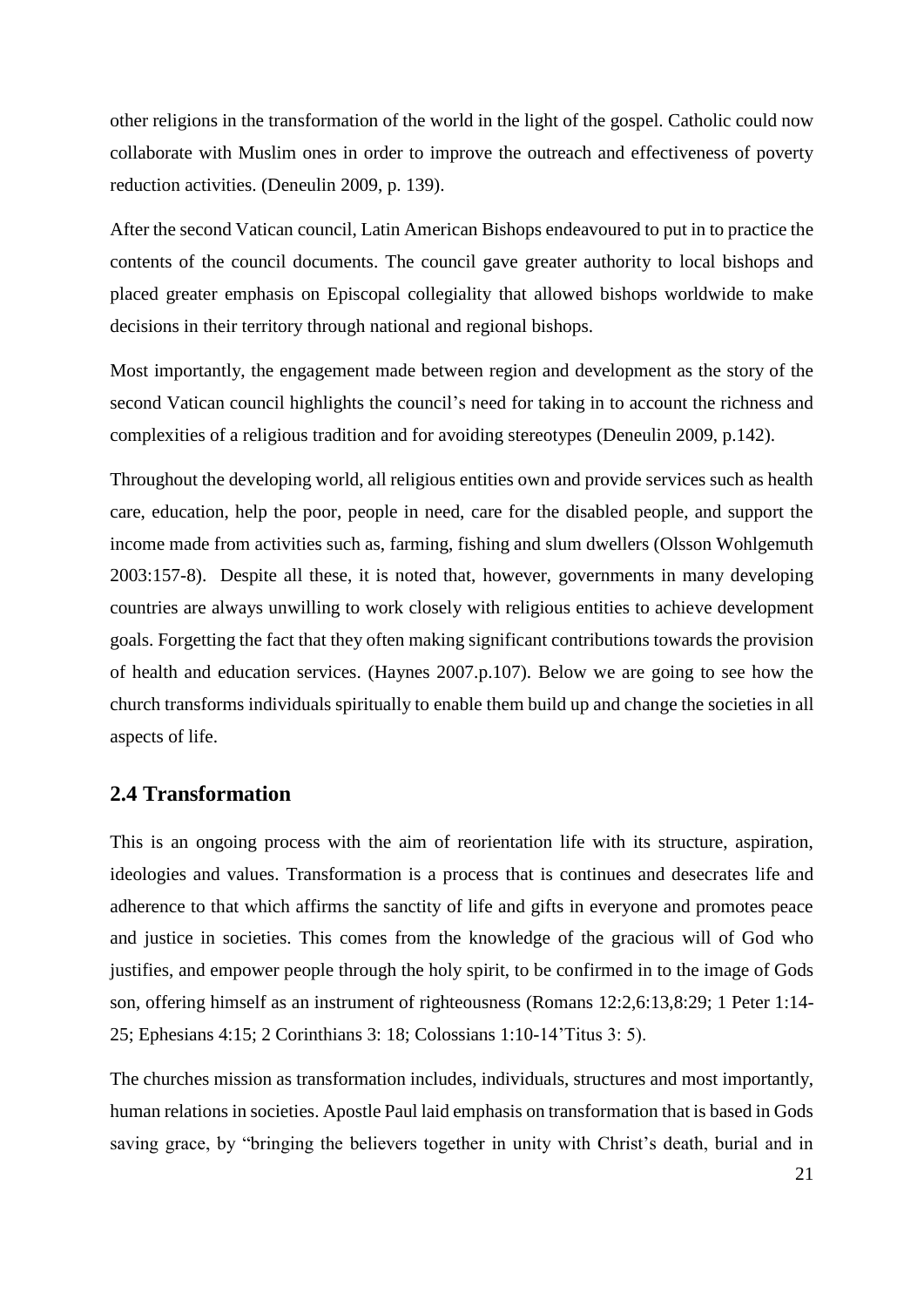resurrection, so that he or she might walk in the newness of life" Romans 6:4-14. (The Lutheran world federation 2004, p.32-33). As we have seen how transformations affects us, below we shall see how each person can be empowered in order to foster development.

## <span id="page-28-0"></span>**2.5 Empowerment**

According Jesus Christ, empowerment reflects Gods worlds" but you shall receive power when the Holy Spirit has come upon you, and you shall be my witnesses...to the end of the earth" (Acts 1: 8). The proofs that, empowerment refers primarily to God sharing his power with people in order to take part in his mission. God then empowers individual Christians and the church in general through the leadership of the Holy Spirit and the sharing of spiritual gift that is necessary to carry out the holistic mission of the church. The church is then empowered to witness Gods unconditional love in Jesus Christ. In a world, where hatred is abounding, to speak of justification by grace in a world where all seem to be measured by their marked value. In addition, to prophesy hope to the suffering and despair and the Holy Spirit also empowers the church to resist the act of misusing power and to walk in the way of Christ where power is shared with all equally.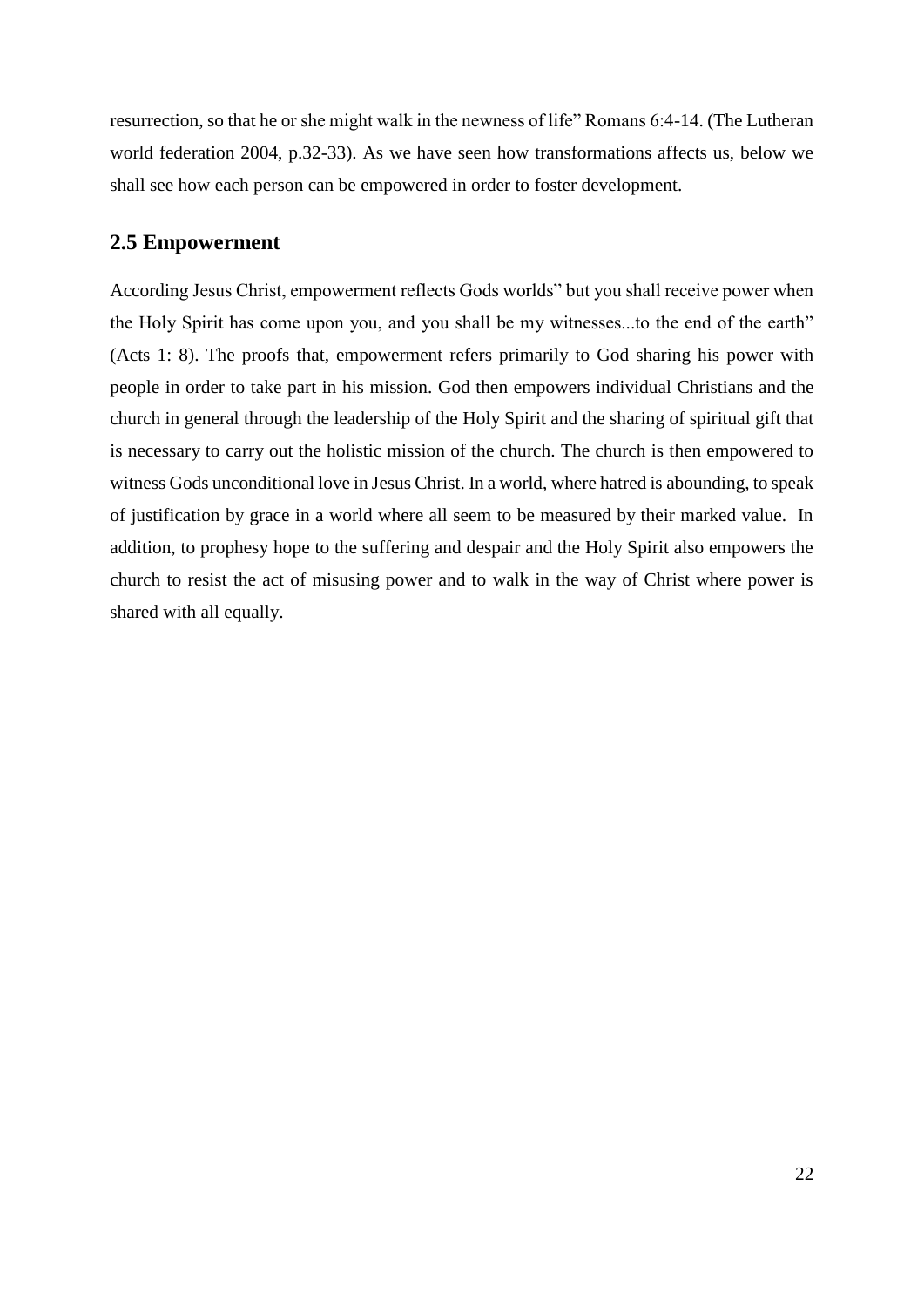## <span id="page-29-0"></span>**CHAPTER 3**

## <span id="page-29-1"></span>**3.1 The Roman Catholic Church**

In this chapter, I will talk on the Catholic Church, but will lay more emphasis on the Catholic Church and its various divisions, history of the Catholic Church in Cameroon followed by the development works of the church particularly, the Catholic Church in Yaoundé, and its division as well.

According to the catholic doctrine, the catholic church is a church that was founded by Jesus Christ about two millennia ago, and the bishops who lead the church begins with the bishops of Rome who is the pope and are the successors of Christ Jesus twelve apostles. The pope today is the leader of all the catholic churches in the world. (Allen jr.2014. p.50)

The Roman Catholic Church is by far the largest worldwide Christian denomination. Looking at its population, it is the majority religion in most countries in the world such as, Italy, Spain, Poland and nearly all Latin America etc. It is the largest individual Christian denomination of about 25percent of the world's population. Roman Catholic has a structure that is hierarchical, headed by the pope in Rome. Its government is run by a college of cardinals living in and out of Rome, and is concerned with matters of wide significance. (Allen jr.2014. p.51).

The Roman Catholic Church is organized and divided by diocese, with bishop and archbishops who controls and set roles for these territories. With certain restrictions and considerations, the pope selects the bishops. Meanwhile, the dioceses are made up of parishes each of which has a priest or priests. The pope is now on his part, an overall controller who controls bishops mainly by general legislation.

## <span id="page-29-2"></span>**3.2 Development work of the Catholic Church**

The Catholic Church is one of the highest global prayer groups in international development and relief work. They have organizations of charity such as the congregation of sisters of Charity of mother Theresa of Calcutta whose main purpose is to give good health to the old, the abandoned, the poor etc. that raises billions of dollars each year for development and relief work. There exist thousands of catholic organizations that are spread throughout Africa, Asia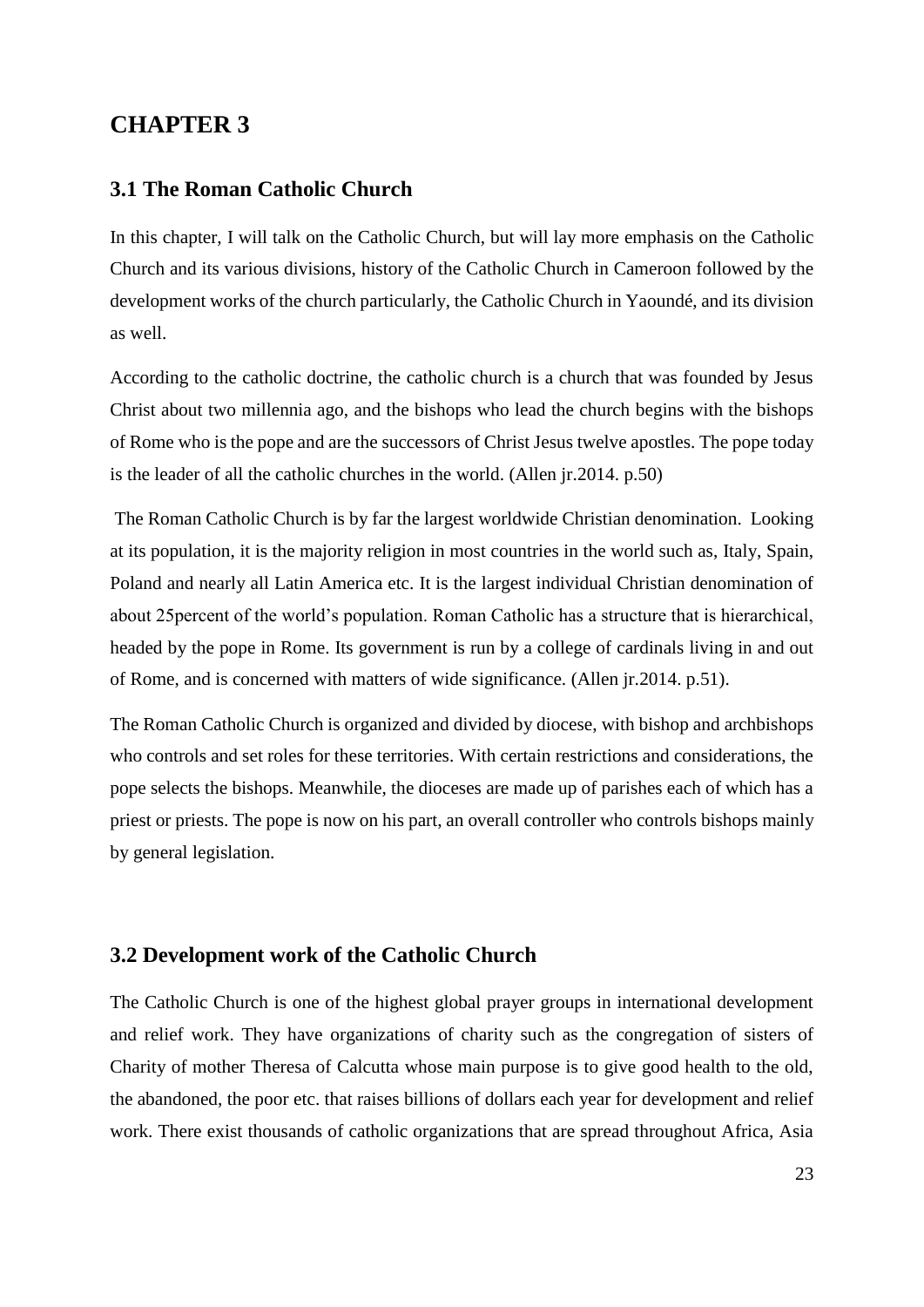and Latin America, that are engaged in sustainable development projects such as health care, education, conflict resolution, disaster relief and counselling. The catholic community supports thousands of hospitals worldwide as well as tens of thousands of clinics and health centres. The Catholic Church is the largest single non-governmental provider of health care services in the world as they train and employs health personnel. It is also a major player in education across the world from kinder garden up to university level.

In Africa, these development projects that concern health care, education etc. are in many countries of African countries and are controlled by an organization known as Caritas. It is present in many African countries. Caritas in Cameroon works to improve Education health care, water supply, by building additional distribution points, construction of churches and organizing environmental awareness through campaigns in order to protect pure water supply points, forest, land etc. Caritas is an example of an international faith based organisation that is actively involved in development action for rural communities in Africa. It has help to foster Christian development. Their services accompany rural communities in their development effort based on Catholic social teachings. These development activities of Caritas do not discriminate upon race, gender, political and age. It has been working in collaboration with a number of partners in the development service ranging from education, construction and health facilities.

Almost all catholic schools are controlled and owned by the Dioceses and Parishes. They are located most especially from kinder garden to primary and secondary levels. In many parts of the world, dioceses and conferences of bishops operate official Medias such as newspaper publication, radio and television stations which majority of them are remarkably successful, which is part of the churches contribution to development. (Allen Jr 2014, p.77- 78).

## <span id="page-30-0"></span>**3.3 The Roman Catholic Church in Cameroon**

The Catholic Church came to the city Douala in Cameroon on the 25<sup>th</sup> October 1890 under the leadership of two Pallotine priest, Heinrich Vieter and George Water with five brothers and a seminarian. They came and later on the  $8<sup>th</sup>$  of December that same year, they celebrated the holy mass in the first house in Hardenberg (Mount Mary) in Edea that they themselves had built, entrusting Cameroon to the protection of the Virgin Mary, Queen of the apostles. Then the following year at Christiana's, they opened the first missionary school and the first 15 students were Baptist. In 1904, the apostolic vicar, who later felt ill and was moved to Yaoundé,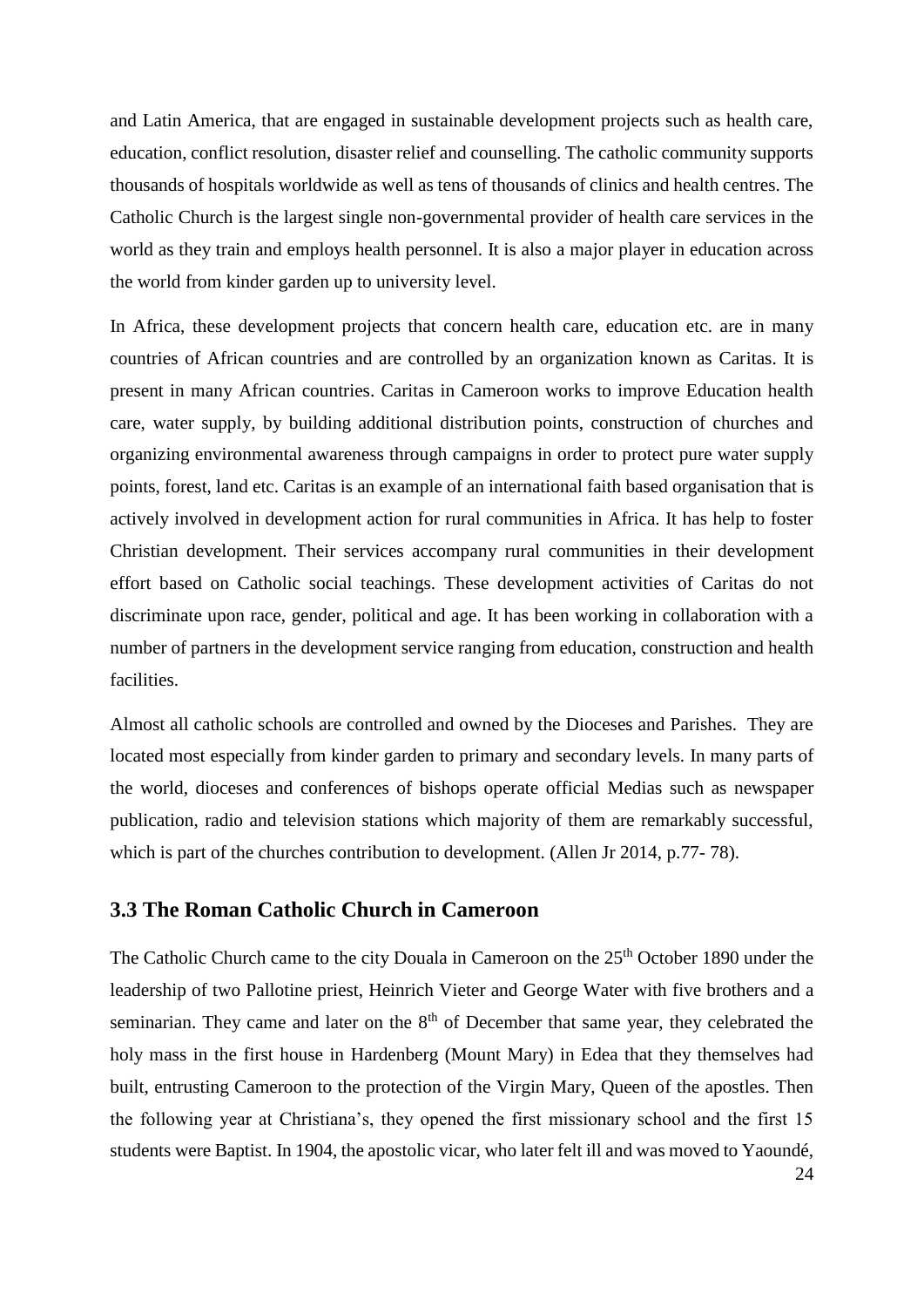where he died and was buried. At the end of 1913 16missionary station maintained by 34 priests,37 brother and 3 religious orders, all Pallotines 223 catechists and 28179 native Catholics at the time.

With the event of the First World War, among other effects such as illnesses, there was the expulsion of Germany so, palatines went back at that period which Germany was defeated and Cameroon was divided in to two French and English territories. They later returned to Cameroon in 1964 when bishop of Yaoundé Msgr Jean Zoa, who came to Rome for the Vatican council 2, and asked the palatines to return to Cameroon. He believed they were the "Fathers in the faith". They then came and established the missions in Yaoundé the capital city of Cameroon which this parish is called St. Vincent Palloti. Since, the apostolic vicar died and was buried in Yaoundé, this prompted them to move to Yaoundé after their return to Cameroon. From Yaoundé, and the Catholic Church continued spreading to other parts of Cameroon.

#### <span id="page-31-0"></span>**3.4 Structure of the Catholic Church in Cameroon**

Today, the Roman Catholic Church is the world's largest Christian grouping. There is an estimate of 4.25million baptized Catholics in the republic of Cameroon, 26%of the population in 33 dioceses. There exist 1.356 priest and 2600 men and women in religious order.

The Catholic Church is part of the universal church under the leadership of the pope. There exist five ecclesiastical provinces headed by an Archbishop, they include, the Archdiocese of Bamenda, Garoua, Yaoundé, Douala and Bertoua. Then after the provinces we have, dioceses headed by the bishop, then parishes headed by the parish priest.

#### <span id="page-31-1"></span>**3.4.1 Ecclesiastical Province**

It is an area presided over by a bishop, sometimes with auxiliary bishops. With the aim of helping him in some duties such being the bishop's private secretary who most probably is a priest from any of the dioceses. Most people and especially many Catholics do not actually know the meaning and significance of the term ecclesiastical province, yet this organizational structure plays an important role in the Catholic Church. It is a unit of religious government existing in certain Christian churches. It is actually an ancient form of church organization but still in function.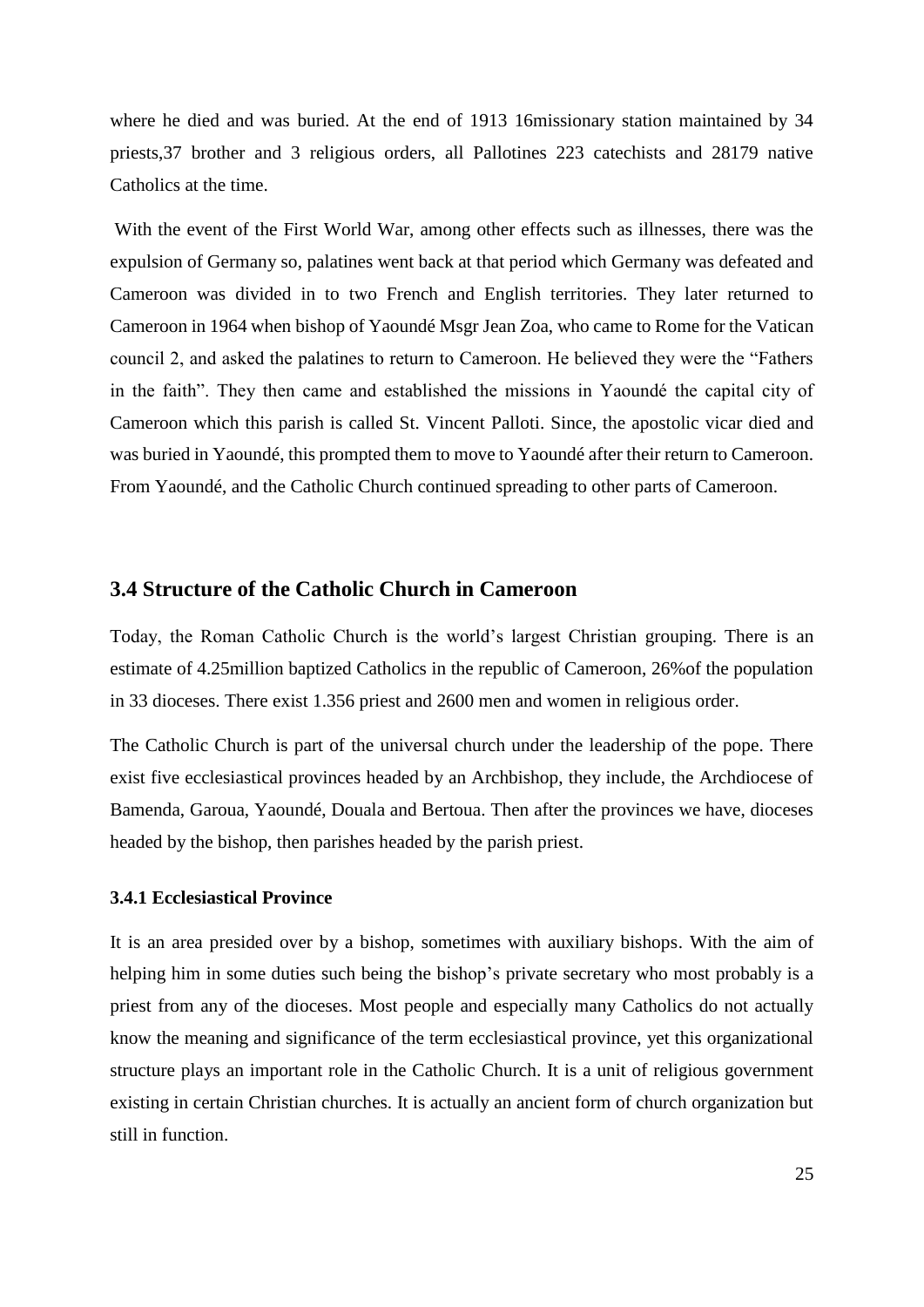In Cameroon, an ecclesiastical province is basically, one large archdiocese or a centre that governs all local churches and dioceses associated with it. Generally, each ecclesiastical province groups together a number of dioceses for obvious reasons. Certain liturgical matters such as the decision whether to transfer the celebration of some feast days and solemnities to Sundays are always kept aside to each ecclesiastical province to ensure the uniformity of liturgical celebrations among local churches (dioceses). The ecclesiastical province always decides the issue of transferring a priest from one diocese to the other. In Cameroon, there exist 25dioceses in five (5) ecclesiastical provinces that are further divided in to parishes, the local communities of Catholics.

#### <span id="page-32-0"></span>**3.4.2 A Diocese**

Diocese is like the second administrative unit after the ecclesiastical province, which handles the immediate issues from parishes. Diocese comes from a Greek term diaoikes, originally this means, and an administrative unit in the old Roman Empire. The term was then taken over by the Roman Catholic Church to refer to a geographic region encompassing multiple parishes under the leadership of a bishop. In effect, there is no authority above the diocesan bishop as he gives orders and directories on how the activities of each parish are to be carried out. The pope drives his own authority by virtue of being the commander and overall decision maker of all diocesan bishops in the world, in his case the bishop of Rome. (Allen, Jr, 2014, p.17).

#### <span id="page-32-1"></span>**3.4.3 A Parish**

A parish is a primary point of contact for most Roman Catholic Christians. It is where catholic Christians go for Mass every Sunday if they are following the rules, go for confession, have their children baptized, get married, attain funerals of their loved ones and strangers, and otherwise mark their collection cards as full Christians every year. (Allen. jr.2014. p.15).

In Cameroon, active members of the Catholic Church do a lot more in the parish such as, taking classes for the Bible that is Bible study, participating in spiritual activities in the church such as divine mercy devotion or the catholic charismatic movement, take part in service such as belonging to a choir group, readers club, church wardens. Each and every catholic is supposed to attend the parish with in his or her own geographical territory they reside. (Allen jr.2014. p.15).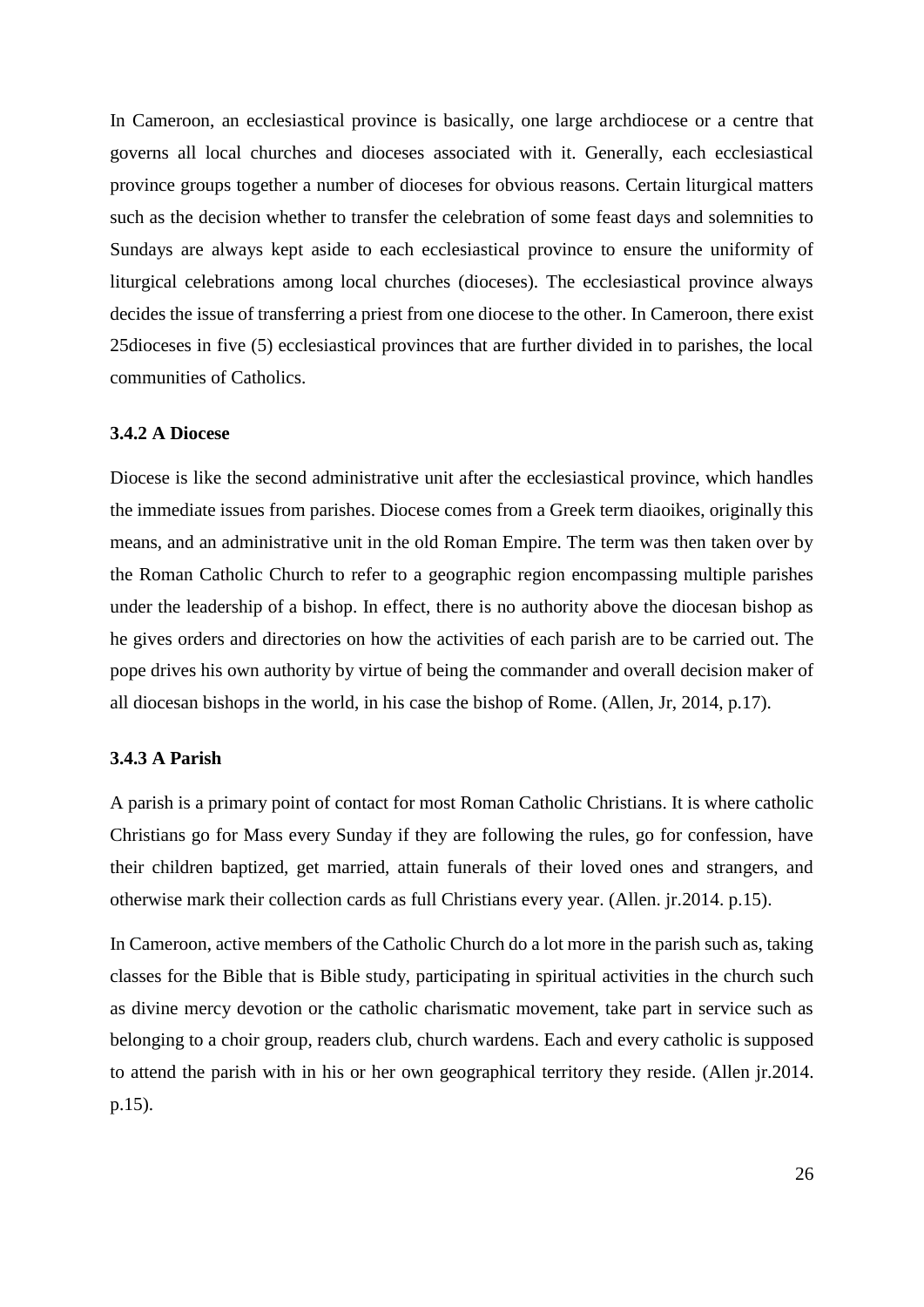

#### Fig. 1

Ecclesiastical Province of Yaoundé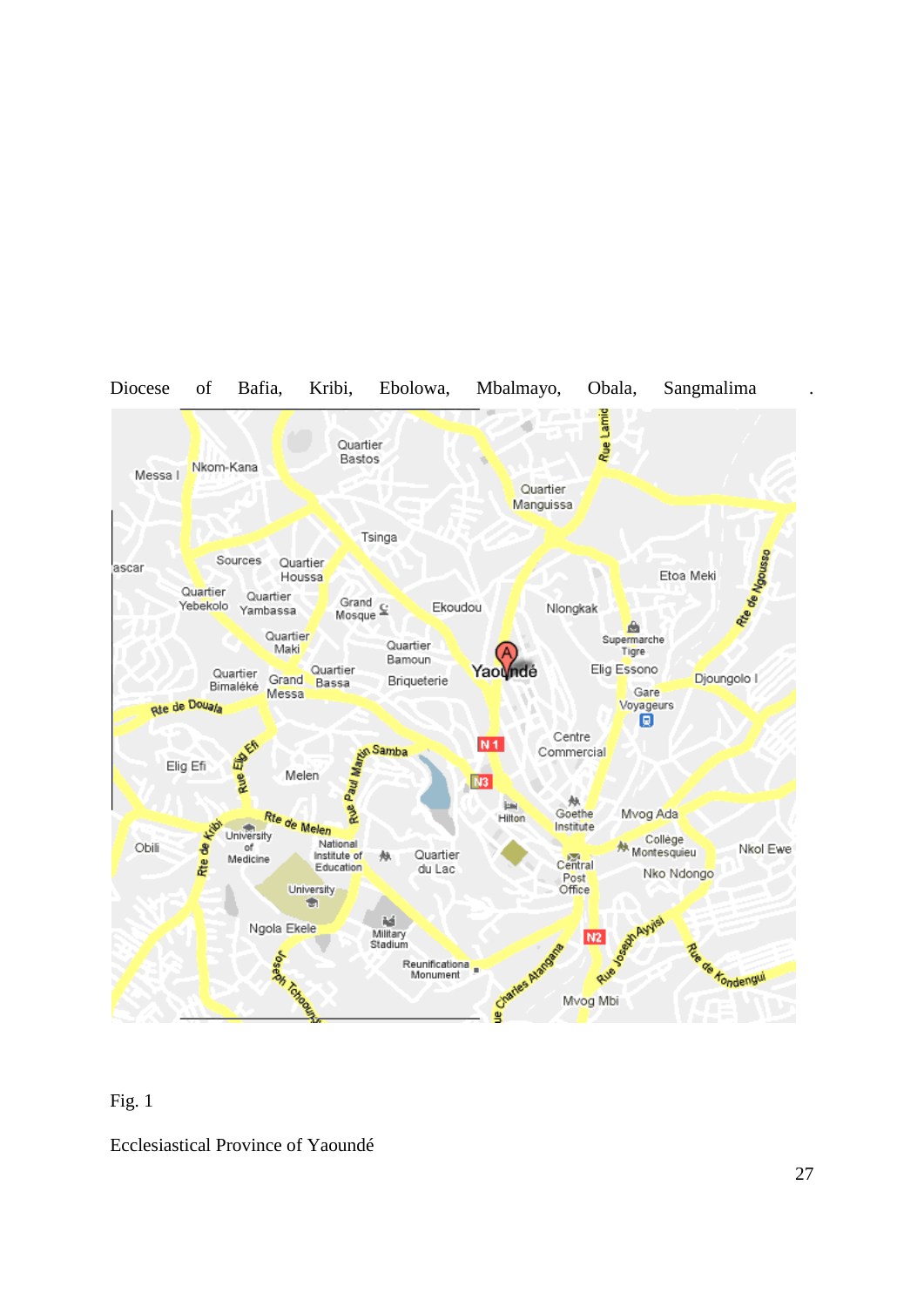## <span id="page-34-0"></span>**CHAPTER 4**

## <span id="page-34-1"></span>**4.1 Context**

Subsequently, I will talk on the political, social, cultural and economic activities of Cameroon. This will be followed briefly by some religions we have in Cameroon such as, Islam and Christianity. Christianity will compose of Protestants, evangelical, Pentecostal, Protestants and catholic.

The name Cameroon was derived from the Portuguese word, Cameroes, meaning shrimps. The Portuguese sailor Fernando poo arrived Cameroon in 1472 at the wouri river in Douala and discovered so many shrimps in the river and decided to call it Rio Dos cameroes (river of shrimps, in Portuguese). It was from there that the country got its name which is now spelt in various ways. The Germans spell it Kamerun, in English, it is Cameroon and in French, it is known as Cameroun.

The territory was colonized by the Germans in 1884 but after the end of First World War, Cameroon was mandated by the League of Nations to French and Britain governments. French took the greater part of the territory formally known as east Cameroon. While Britain took responsibility over the former west Cameroon known as Cameroon under British administration. Today called southern Cameroon

January 1960, the French sector became independent under the new name of Cameroon republic that is in French, La republic du Cameroun. Following the rush for independence by the southern Cameroons, before the name was changed to west Cameroon, a plebiscite was held in that sector of Cameroon on the  $11<sup>th</sup>$  of February1961 under the United Nations supervision. The results were overwhelming for reunification and gave automatic independence to southern Cameroon which was achieved on the  $1<sup>st</sup>$  October 1961.After then, the federal republic of Cameroon was born. After a referendum in May 1972, Cameroon became United Republic of Cameroon and later by the presidential decree of 1984, it became the Republic of Cameroon.

## <span id="page-34-2"></span>**4.2 Geography**

Cameroon is a territory located between West and Central Africa. It is a small state when compared to other African countries. Cameroon is situated where the West African coast takes a right-angled turn southwards near the equator. The shape is like that of an irregular triangle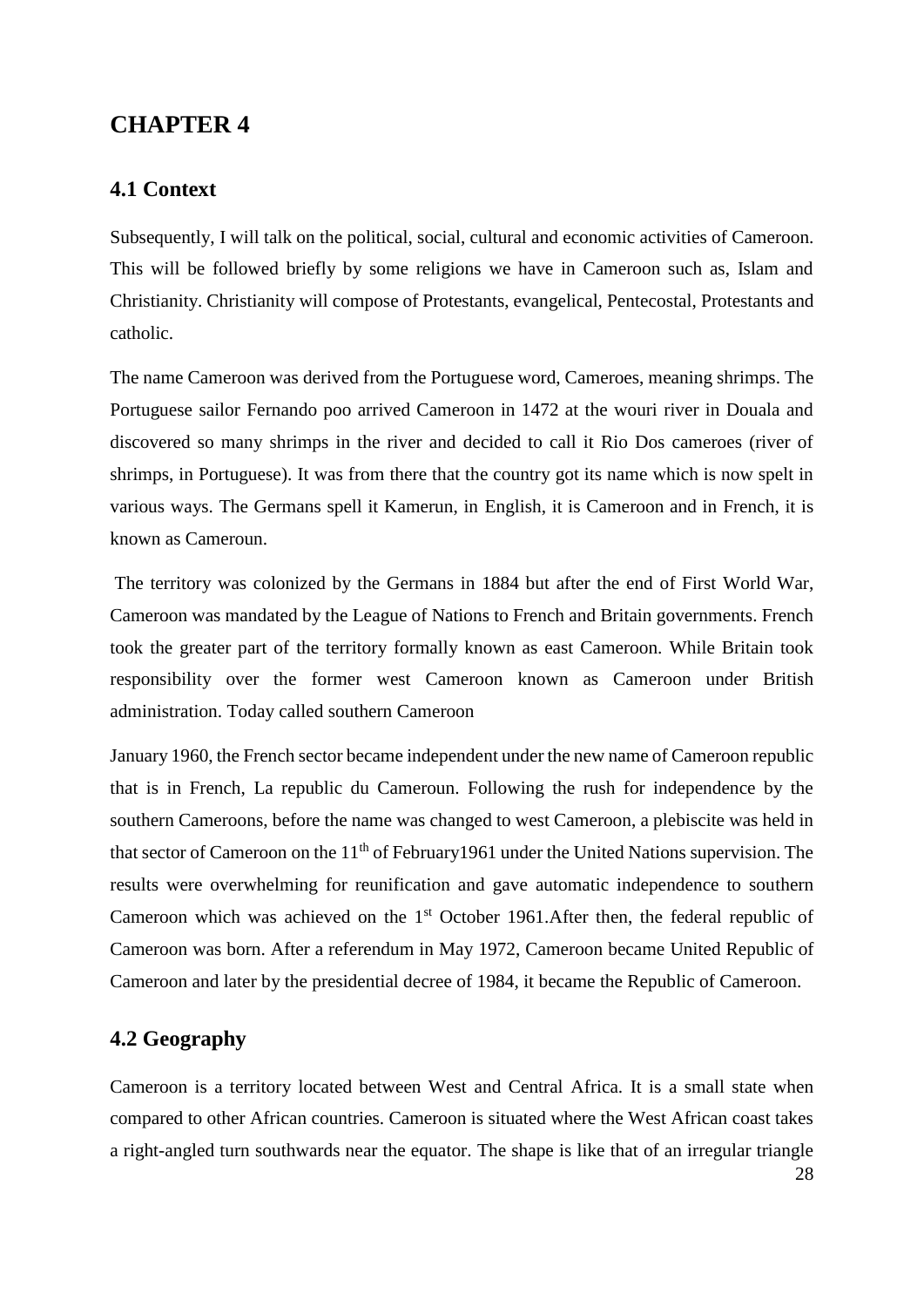with a total surface of 475. 442sq.km. The following countries bound it clock wise Nigeria, Chad, Central African Republic, Congo, Gabon, and Equatorial Guinea which are situated between the Atlantic Ocean and lake Chad and within the attitudes  $2^{\circ}$  N and 121/. Cameroon has a wide variety and diversity of relief or topography, climate and vegetation. It is possible to divide it in to five natural geographical regions such as, the forest region, coastal region, the high plateau region, the western high lands, the Benue river and the lake Chad basin. (Tajoche 2003, p.1-3)

Cameroon has a population of about 23.7million people and life expectancy of 55yrs due to some diseases such as HIV/AIDS, malaria, etc. French and English are official languages expected to be spoken by all Cameroonians. There exist 280 ethnic groups in Cameroon with different local languages



The Map of Cameroon

Fig.2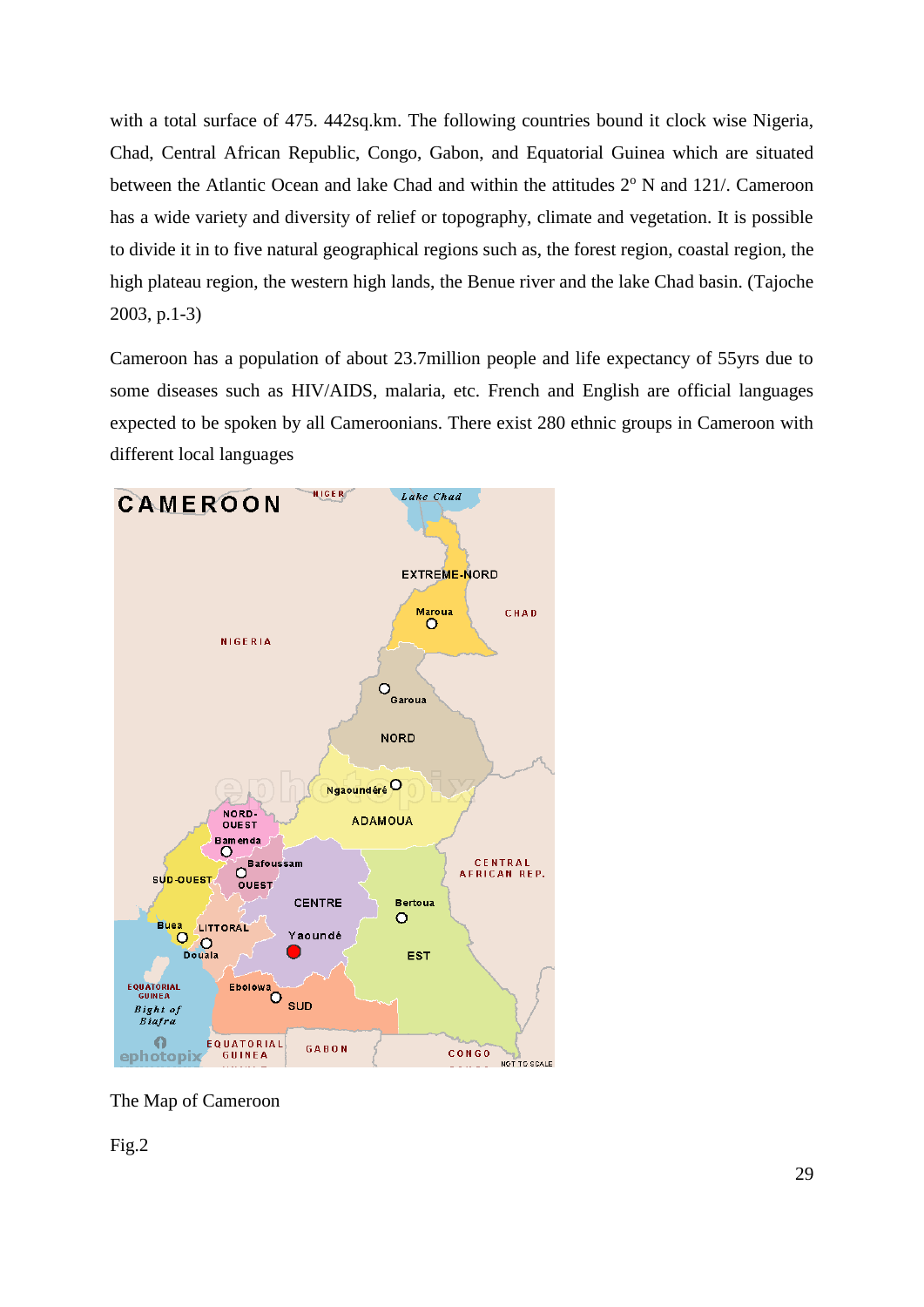## **4.3 Culture and social life**

Cameroon has distinct regional cultural, religious and political traditions as well as ethnic variety. The division of the country in to British and French –ruled League of Nations mandates after World War 1 created Anglophone and francophone regions. The English-speaking regions consist of the southwest and North West provinces but now regions, where Pidgin English (Lingua Franca) and English language thought in schools. The educational system and legal practices in these regions are derived from England. The French –speaking regions consist of the remaining eight regions, where French is the language thought in schools. Furthermore, the World Bank statistics show that, as the population growth of Cameroon increases, the number of poor people was increased between 2007 and 2014 by 12% to 8.1million people in Cameroon. However, Poverty in Cameroon is concentrated in the Northern regions with an estimate of 56% of the poor in the north regions alone. This poverty was observed before the conflict that destabilized the region began.

### **4.4 Economy and life situation of the Cameroon people**

The production economic activities of Cameroon has become relatively diversified, including those service that hold sectors that contribute about half of total domestic production of the country. There have been subsidies on retail fuel prices that has been stable since 2008, were change in 2015.

Public sector in Cameroon has been very inefficient for many years now, which then dominate the overall economic environment. "The risk of the state meddling in the private sector remains high in the country's uncertain political environment". The judiciary is vulnerable to the corrupt system, and the protection of property rights remains weak, not even taking in to consideration the prospects for more significant and dynamic long-term economic development, opening of companies in Cameroon has gradually become more streamlined, the minimum capital required is two times equal to the level of average annual income. The formal labour market in Cameroon is not even fully developed. The government has significantly reduced subsidies for the retail of gasoline, diesel, and government liquefied gas since 2014 and continue to subsidies electricity, food, most especially, the government regulate other consumer prices drastically. This makes life difficult for citizens, as majority of the population live from hand to mouth daily and it further leads to limited job opportunities as well.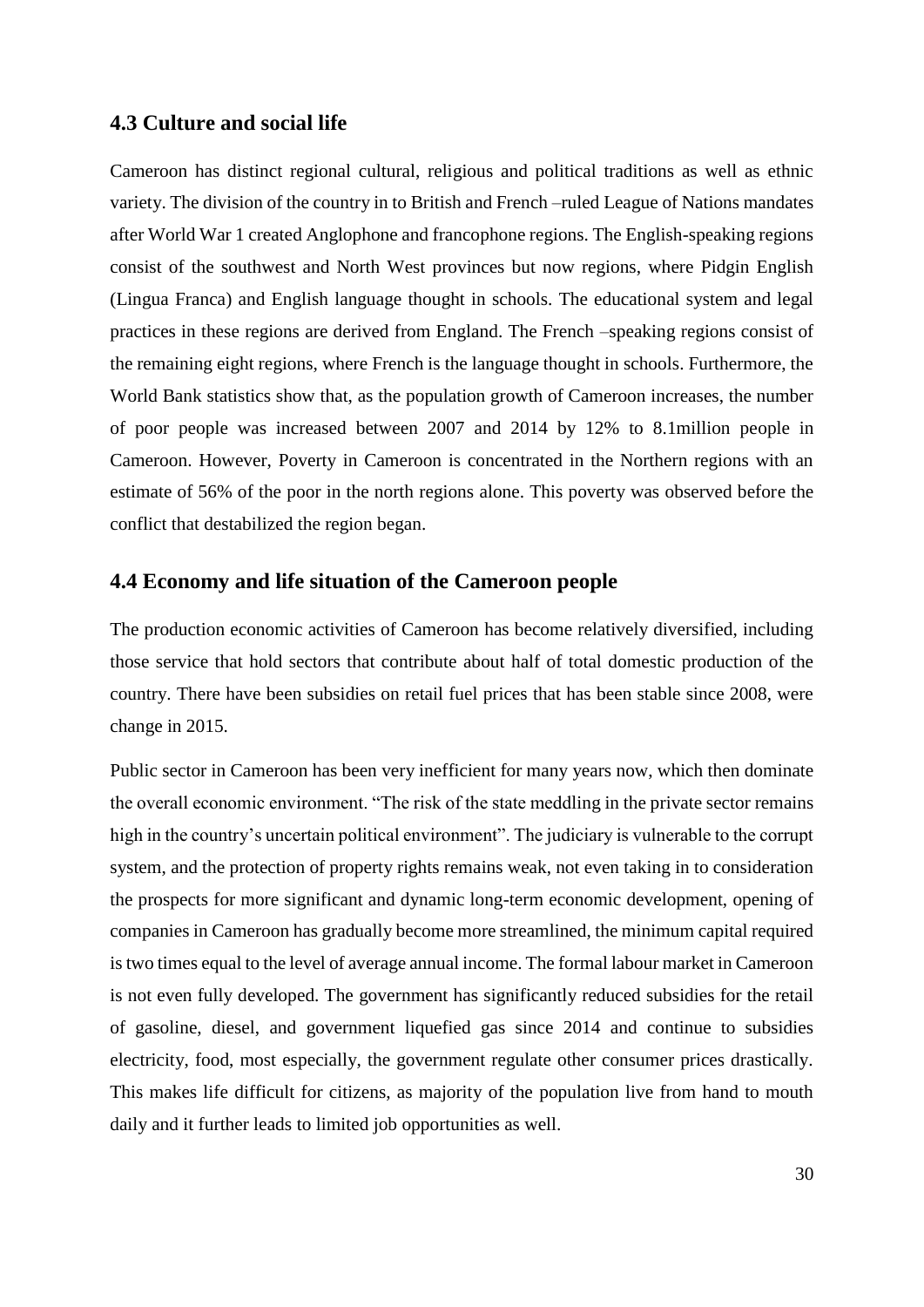## **4.5 Politics and Administration**

Looking at the political administration of Cameroon, people were to be controlled by an individual in each group who has to pass out orders on what has taken place in his own community.

Initially, people lived in independent settlements but as society developed, people were obliged to live in groups in order to co-ordinate their activities meanwhile some areas had a centralized political system. Powers was concentrated at the centre and often in the hands of single leader. Generally, he exercised considerable or divine powers.

When the explorers penetrated Cameroon, signed treaties with national rulers, and urged them to accept foreign German rule, administrative stations were set up. The head of each station then later on created and exercised administrative, military and judicial functions. Then later, on bigger units were created larger administrative units, which were called districts under commissioners in Victoria, Dchang, Yaoundé, Ebolowa, Kribi etc. There were centers for coordination with telephone, postal and road facilities.

The final administrative set up was the governor who was the most senior government official. He holds decrees and had competence in overall spheres ranging from general administration, taxes, tariffs, labour and education to judicial and military matters. There existed six governors at the time.

Presently, the president is the head of state, the Prime Minister Head of government. Administratively, Cameroon is divided in to ten regions, Centre region, the Adamawa, Littoral, Far north, East, West, North West, Southwest, North, and South. Yaoundé is the capital city and it is in the centre region. Douala is the economic capital of Cameroon where the main port for imports and exports are situated. English and French are spoken in all the regions.

## **4.6 Religion**

Religious practices are ways in which people express their beliefs and which is often seen through prayers, meditation, incantations, secret societies etc. In a society like Cameroon, there has been little distinction between what we know as belief and practice in religion. At first most people in Cameroon had a system of worship as some worshiped idols, totems, etc. this was religion in Cameroon before the advent of Christianity. (Tajoche 2003.p.67)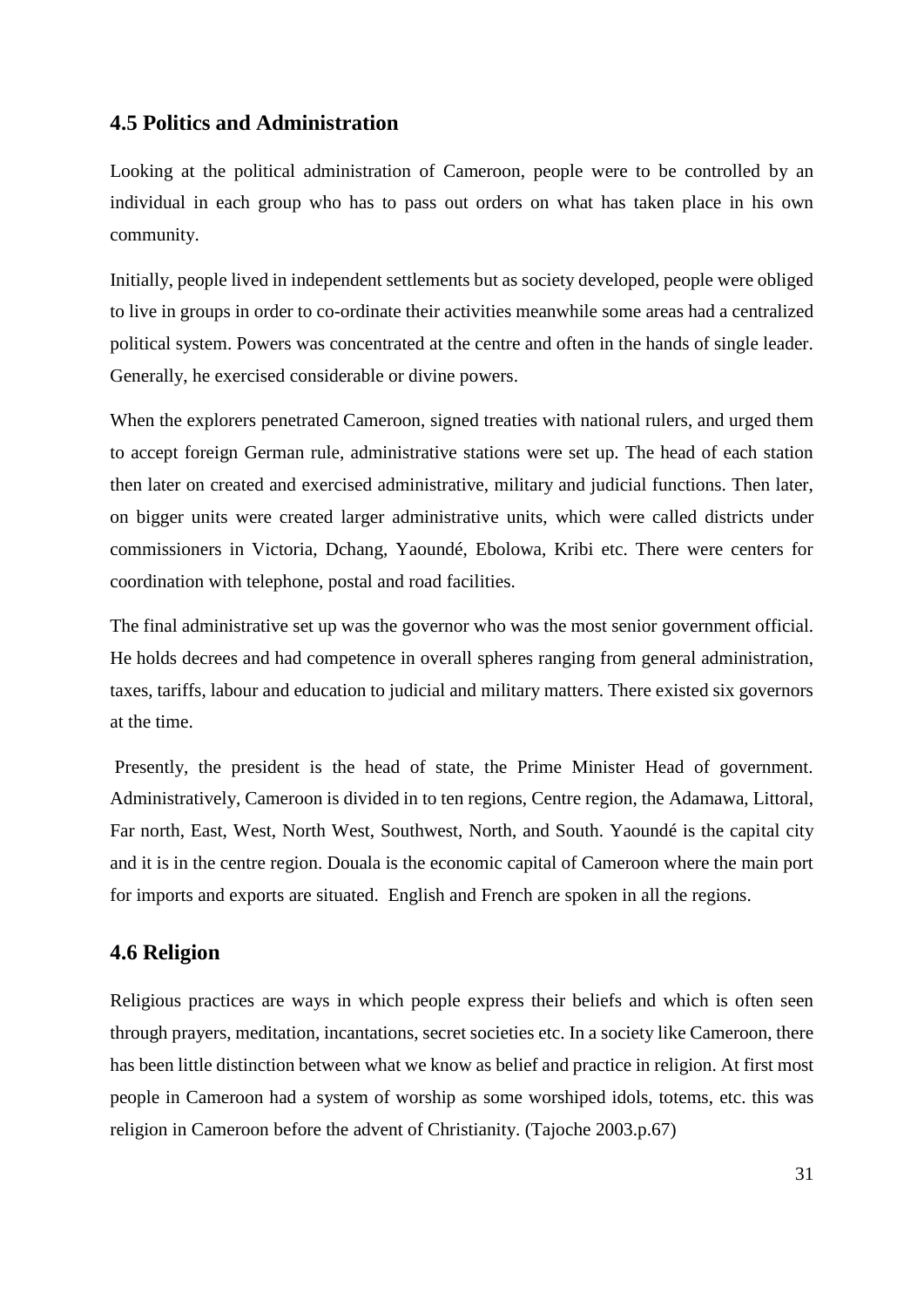When Christianity came in to Cameroon, it dominates all religions in Cameroon with a percentage of about 69%f the population, 21%are Muslims, and about 6% practice traditional indigenous religion, although it is not organized but it still exists. However, there exist other religious groups with less than 5% such as, Baha'is, Jews, etc. Christianity is divided in to the Protestants (26.3%) Pentecostals (4%), Roman Catholic (38.4%).

### **4.6.1 Definition of Religion**

Religion is the belief in the existence of a super natural ruling power, the creator and controller of the universe. It could be one of the various systems of faith and worship based on such beliefs. (Second edition oxford student dictionary.p.526).

### **4.6.2 Types of Religions**

Four major religions include Hinduism, Buddhism, Islam, and Christianity. All these religions have their various ways of belief. Hindus, worship one being of ultimate oneness (Brahman) through definite representations, of gods and goddesses. These gods and goddesses have various ways of manifestation upon the believers when they become incarnate within Idol, Temples, Gurus, Rivers, and Animals etc.

Looking at Buddhism, and its beliefs, they do not worship any God or gods. People out of the religion often think they worship the Buddha.

Islam believes there is the one almighty God, named Allah, who is definitely superior to transcendent from Human kind. Allah is viewed as the creator of the Universe and the source of all good and all evil.

Christianity believes in a loving God who has revealed and can be known in a personal way in this life. With Jesus Christ, the person's focus is not on religious rituals or performing good works, but on enjoying a relationship with God and growing to know him better.

In Cameroon, there exist basically, two types of religion which they include, Christianity and Islam.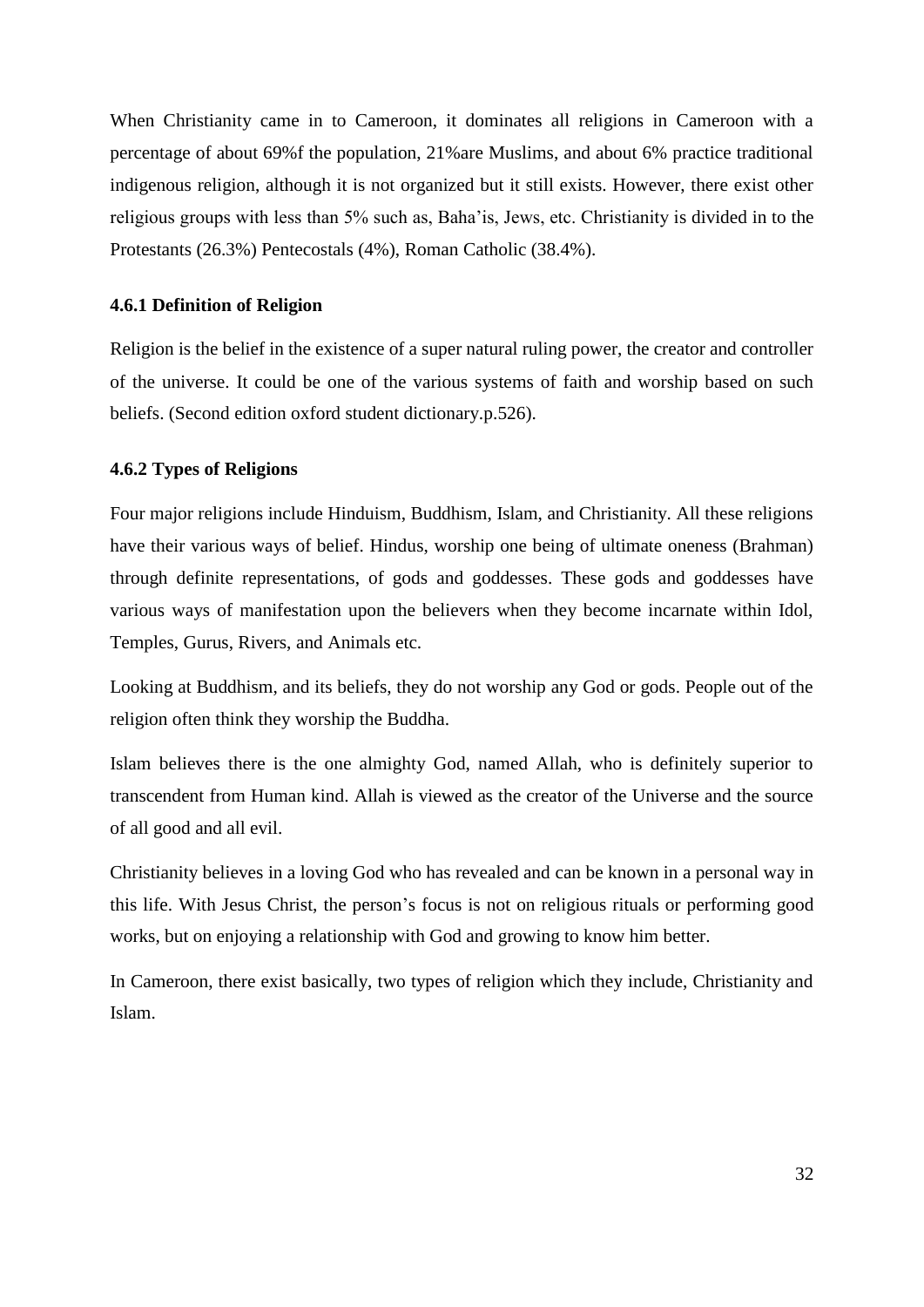#### **4.6.3. Islam**

Islam is a religion that is further divided in to two versions, which they include, the Sunni and the Shia. Islam today forms a significant minority of the Shia perhaps 10percent of the world Islam. (Bowker 2002, p.283).

This did not exist before, it only emerged after the death of Prophet Mohamed in 632, from their dispute started on who should shepherd the new and growing faith. Shia has always been the minority politically everywhere. The Safavids began as popular Sunni reform movement. Although the Shia theology and the Sunni Theology are still based on the Qur'an and Hadith but incorporates (Bowker 2002.p.284)

Consequently, the Sunni is practiced in Cameroon. They are the people of the tradition of Mohammed and those Muslims are mostly fund in the northern part of Cameroon.

### **4.6.4 Christianity**

Meanwhile, Christianity in Cameroon includes the Protestants, Catholics and the Evangelical. All of these religions believe that Jesus Christ is unique because, God acted through him, giving him the world not just the Holy Book, but also the whole life. A human life that consist of the experience of suffering in self-sacrifice, and that which expressed the loving purpose that the one creator has for every other human life. (Bowker 2002.p.)

#### **4.6.5 Protestants**

Looking at the Protestants in Cameroon, they include the Baptist, Orthodox, and the Presbyterians. The interest of the protestants is the response to God's mercy, which emphasized that, the individual must be converted in a deeply felt experience that resulted in a profoundly personal religion owing everything to the new Testament, nothing to any government, and very little to any organization larger than a congregation of believers. (Bowker 2002.p254). The founders and leaders grow and develop intellectual systems like that of the catholic. These Protestants grow as majority of them splits from the Catholic Church. The life of protestants churches that exist in Cameroon today are the Baptist, Presbyterians, and the Orthodox but the Orthodox are only in one region of the Country that is, in the Adamawa region.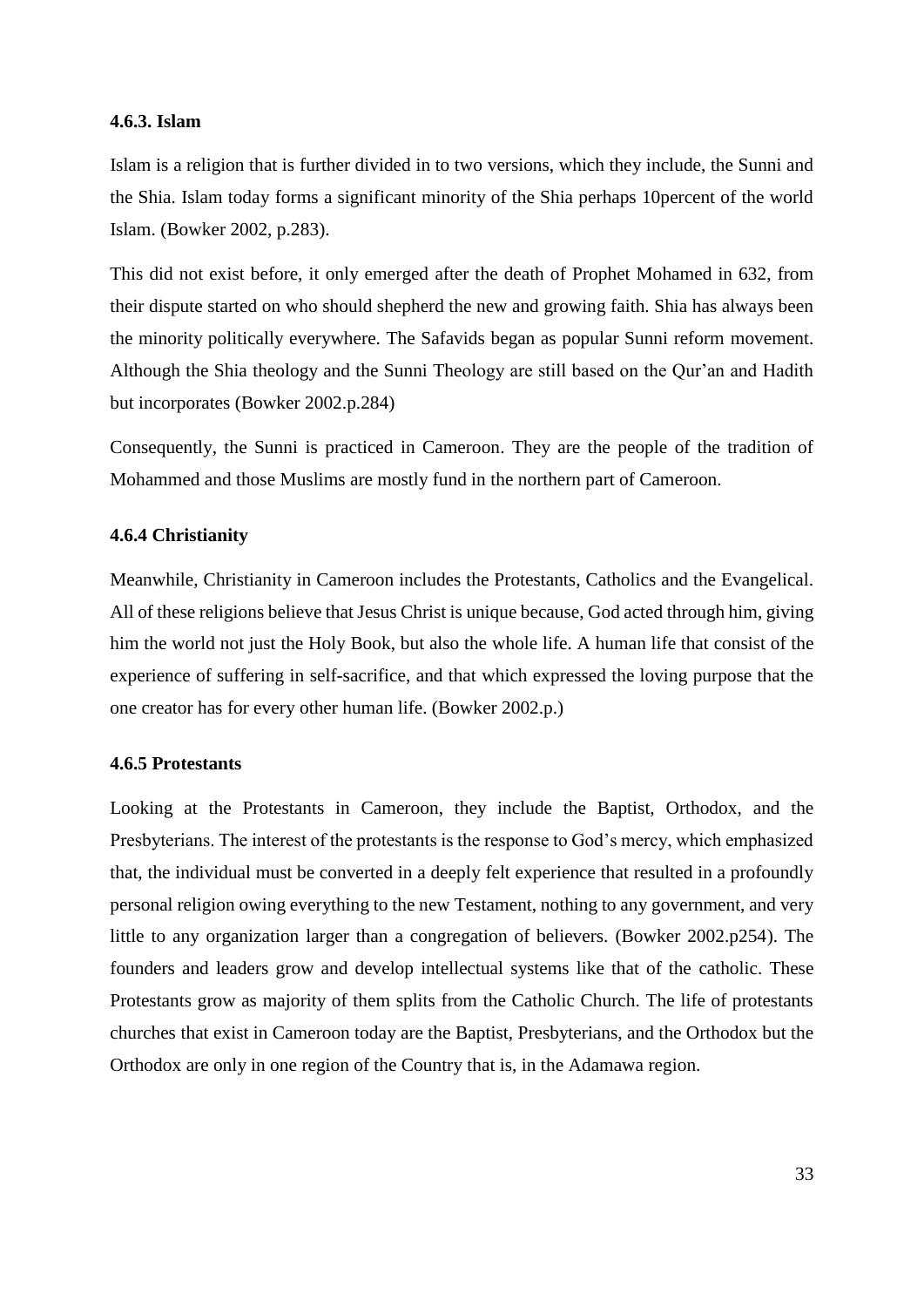#### **4.6.6 Pentecostals**

Pentecostals grow very fast as they draw followers from other religions because of their miracles, prosperity gospel, tackling what affects the lives of people such as poverty and ill health, speaking in tongues within the New Testament. This first occurs on the day of Pentecost after the resurrection of Jesus Christ. The Pentecostal movement all started when this phenomenon was experienced (Bowker 2002.p.255). Pentecostals often rejects the society because they believe the society is corrupt, wicked, hostile and hopelessly lost. At first, people used to suspect that Pentecostals practice and believe everything odd and erroneous. (Synan 1997. p.187-188). In Cameroon today, there exist so many Pentecostal churches with various believes and teachings of which the famous ones are, the Winners chapel, Full gospel mission, church of Christ, Christ embassy, True church of God, omega fire ministry, Jesus church etc.

#### **4.6.7 Catholics**

The Catholic Church always attach considerable weight to tradition, which this means, the church has answered questions in previous eras, seeing its experience through centuries as a divine revelation alongside the bible. They certainly believe that God acts in history. The Catholics take the long view of things, which are being slow to change. As the catholic church developed over centuries, certain basic divisions set in as the Roman empire had been divided in to Eastern and Western administrative units under the emperor Diocletian, with Constantinople also known as Byzantium and Rome dual capital. As a result, the Christian churches in these two zones began to move down separate parts eventually, crystallizing in to orthodox, Christianity of the east and Roman Catholicism in the west. (Allen Jr.2014. p.49-53). Today, the conventional estimate is that, there are 2.3billion Christians in the world and roughly a third of the overall human population of that number slightly more than half (1.2 billion) are Catholics, 300million are orthodox, and 700million are protestants. (Allen Jr.2014. p.55) Looking at the number of Christians that exist in Cameroon, the catholic carry the highest number of the population.

#### **4.6.8 Evangelicals**

Evangelicals come from a Greek word, which means "good news" or the bible. It shares the good news of salvation, which is available through Jesus Christ. An evangelical refers to a person who is dedicated in promoting the good news about Jesus Christ. An evangelical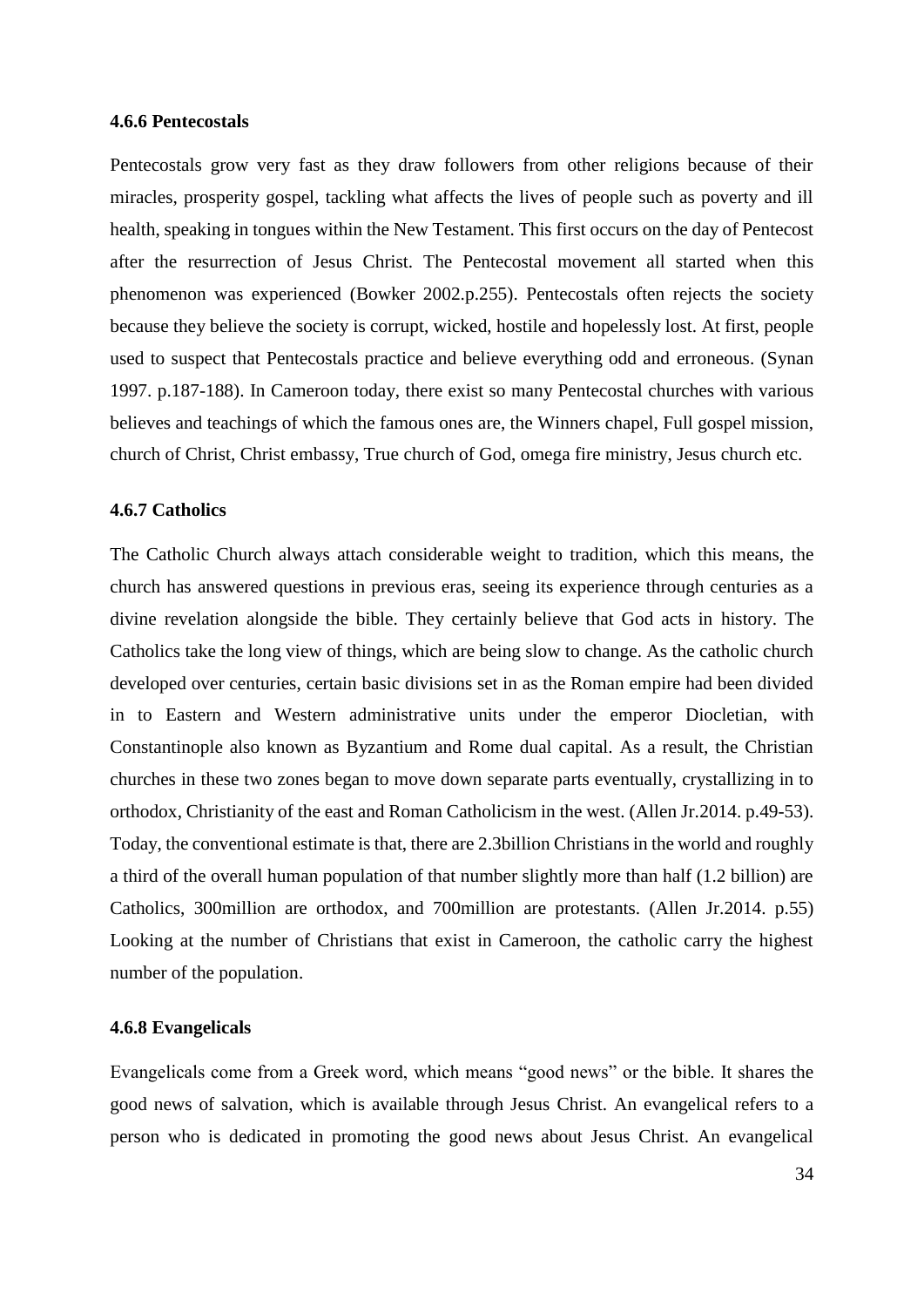Christian is therefore, a believer in Jesus Christ who is faithful in sharing and promoting the good news. Evangelicals rely on the bible rather than later teaching, they often treat it as infallible in its message. They also rely on sermons rather than sacraments. They have a steady aim, which is to spread the gospel the way they understand it and do not need further interpretation. (Bowker 2002.p.255)

#### **4.6.9 Traditional African Religion**

Traditional African Religion is not a religion of the book of doctrine. It is the most influence in the life of some Africans nowadays. Generally, these traditions are oral rather than scriptural which it includes, belief in a supreme creature, belief in spirit, veneration of ancestors, use of magic, and traditional medicines.

## **4.7 Freedom of religion in Cameroon**

The Cameroon government generally respects the right of religious freedom. However, the catholic operate two of the few modern private printing presses and prints weekly newspapers L'Effort Camerounais and Cameroon panorama. These presses print secular newspapers. The state sponsored radio and television stations broadcast Christian and Islamic religious services. There also exist catholic owned radio stations in Cameroon that are managed by some religious groups.

#### **4.7.1 Universal Declaration of Human Rights (UDHR)**

According to article 2 of the Universal Declaration of Human Rights, everyone is entitled to all rights and freedoms set forth in this declaration, without distinction of any kind, such as, race, colours, sex, language, religion, political or other opinion, national and social origin, property, birth or other status. Furthermore, no distinction shall be on the bases of political, jurisdictional or international status of the country or territory to which a person belongs, whether be it independence, trust, non-self-government or under any other limitation of sovereignty.

In addition, article 18 of the UDHR states that, everyone has the right to freedom of thought, conscience and religion, this right includes, freedom to change his religion or belief, and freedom, either alone or in the community with others and in public or private, to manifest his religion or belief in teaching, practice, worship and observance. (Universal Declaration of Human Rights article of  $10<sup>th</sup>$  December 1948).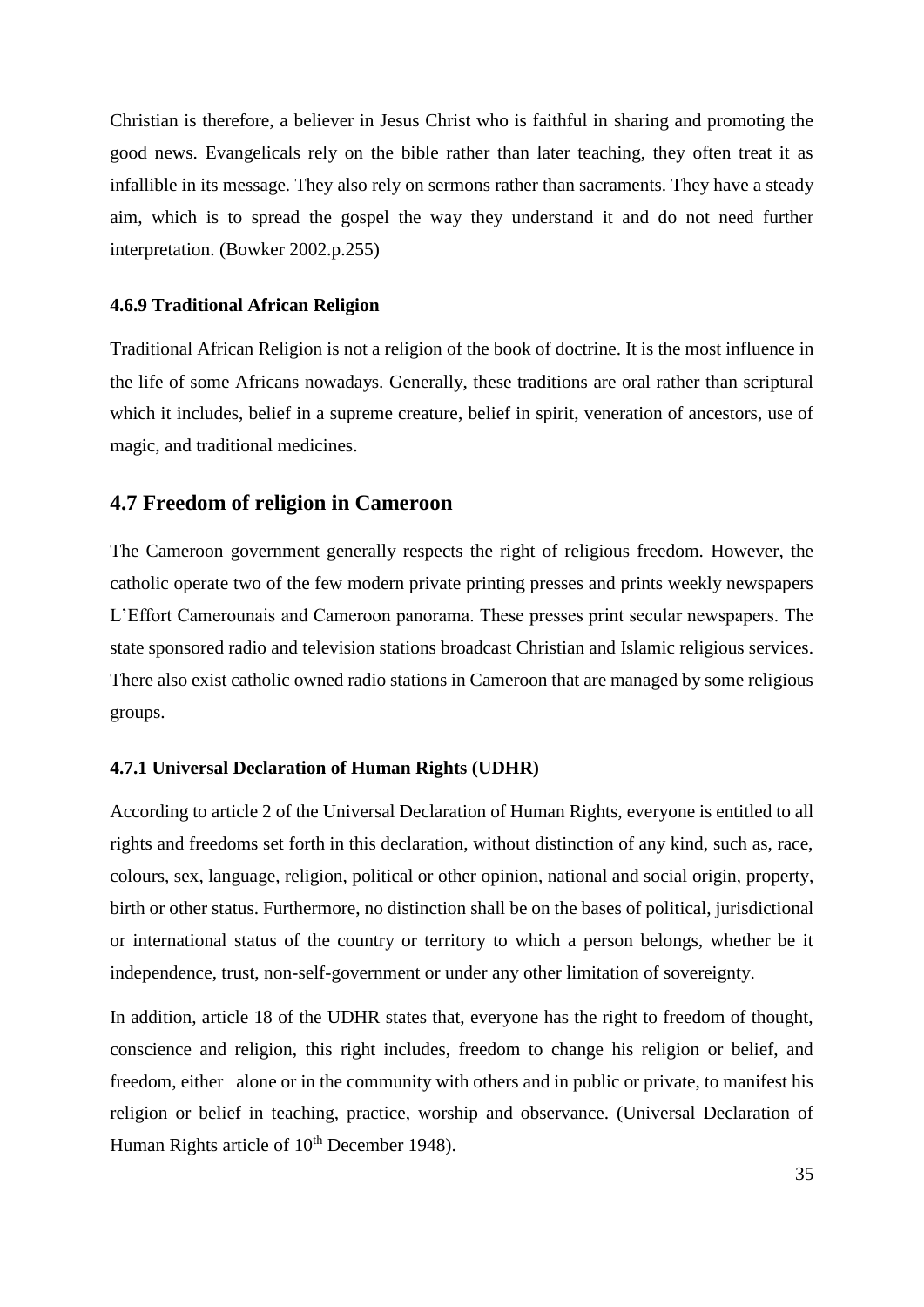The Cameroon government strictly respects the Universal Declaration of Human Rights that is why each Cameroonian citizen decides which religion to follow.

## **4.7.2 Religious tension with government**

The tension between religions and government often result from critical issues such as, embezzlement, corruption, unemployment, poverty etc. Finally, this at times results to death of some religious leaders that at the end of it, the government does not do anything to remedy the situation.

### **4.7.3 Structure of the Catholic Church in Cameroon**

Today, the Roman Catholic Church is the world's largest Christian grouping. There is an estimate of 4.25million baptized Catholics in the republic of Cameroon, 26%of the population in 33 dioceses. There exist 1.356 priest and 2600 men and women in religious order.

The Catholic Church is part of the universal church under the leadership of the pope. There exist five ecclesiastical provinces headed by an archbishop, they include, the archdiocese of Bamenda, Garoua, Yaoundé, Douala and Bertua. Then after the provinces we have, dioceses headed by the bishop, then parishes headed by the parish priest. More will be explained in the subsequent chapters.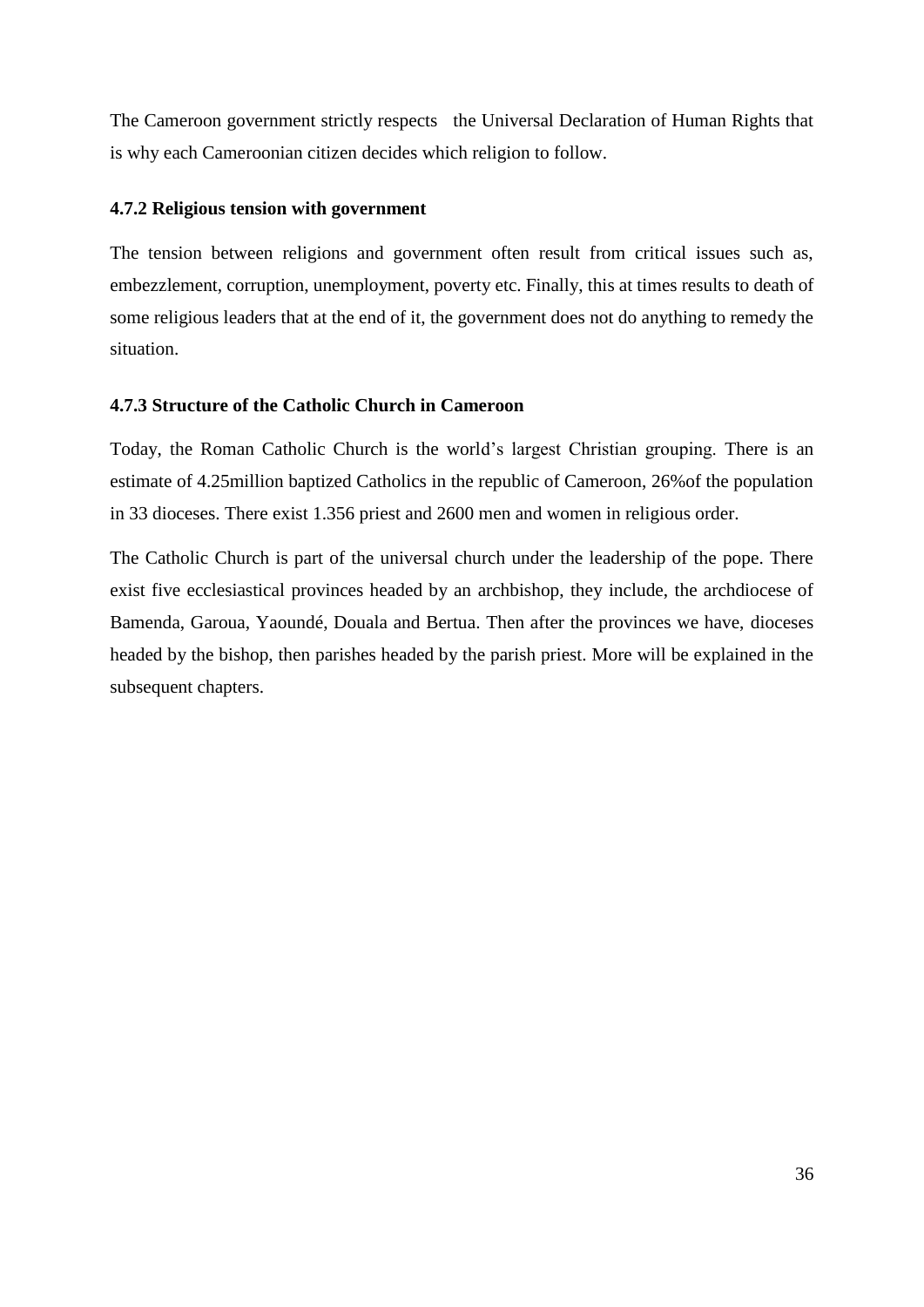# **CHAPTER 5**

### **5.1 Data presentation**

#### **5.1.1 The interview in process**

This work was carried out in Cameroon and in Yaoundé the capital city of Cameroon precisely, on the topic, the contribution of the Catholic Church to the development of Cameroon, and why they are engaged in development works, case of Yaoundé. Below we will see the various responses from my interviews and questionnaires. I carried out interview on two catholic priests and questionnaires were distributed to over 21 people of the local community but I finally got responses from 10 of them. Looking at the various responses, majority of them tried to meet up with my expectation. The research process was really challenging, as I had to follow up people to answer my questionnaires who constantly gave me false appointment in the sense that, someone will tell me to come at certain hour and will later turn down the appointment.

When I went to meet the parish priest of the Saint Peter and Paul Anglophone parish Simbock, after morning mass, he said I should come at 13:00pm. I went there and he was busy with some Christians in his office. I had to make another appointment for next day as he gave me his phone number to call when I am in the church premises, in order for him to tell me his exact position, I came and did as he said, but his phone number was not going through. I waited for over an hour then the number finally went through and he was not in church that morning but he directed me to their new parish house that was pretty far from the church. I then took a bike to that place as taxis hardly go there. If that was not enough, I reached there when they were taking breakfast and I waited for half an hour before he finally attended to me but at the same time complaining that he is always so busy and do not want to spend his time on these interview stuffs.

After I finished with the priest in the Simbock Anglophone parish, I then tried to get in contact with the parish priest of Saint Benoit Francophone parish. I decided to go there on a Sunday after mass, I met the catechist and he gave me the parish priest number, which I called the following day in the afternoon and the priest said I should come next day at 14:00pm. Moreover, I did on arriving there, he was very busy in church with Christians for marriage doctrine, I then waited for over half an hour then he came and changed the appointment to the following week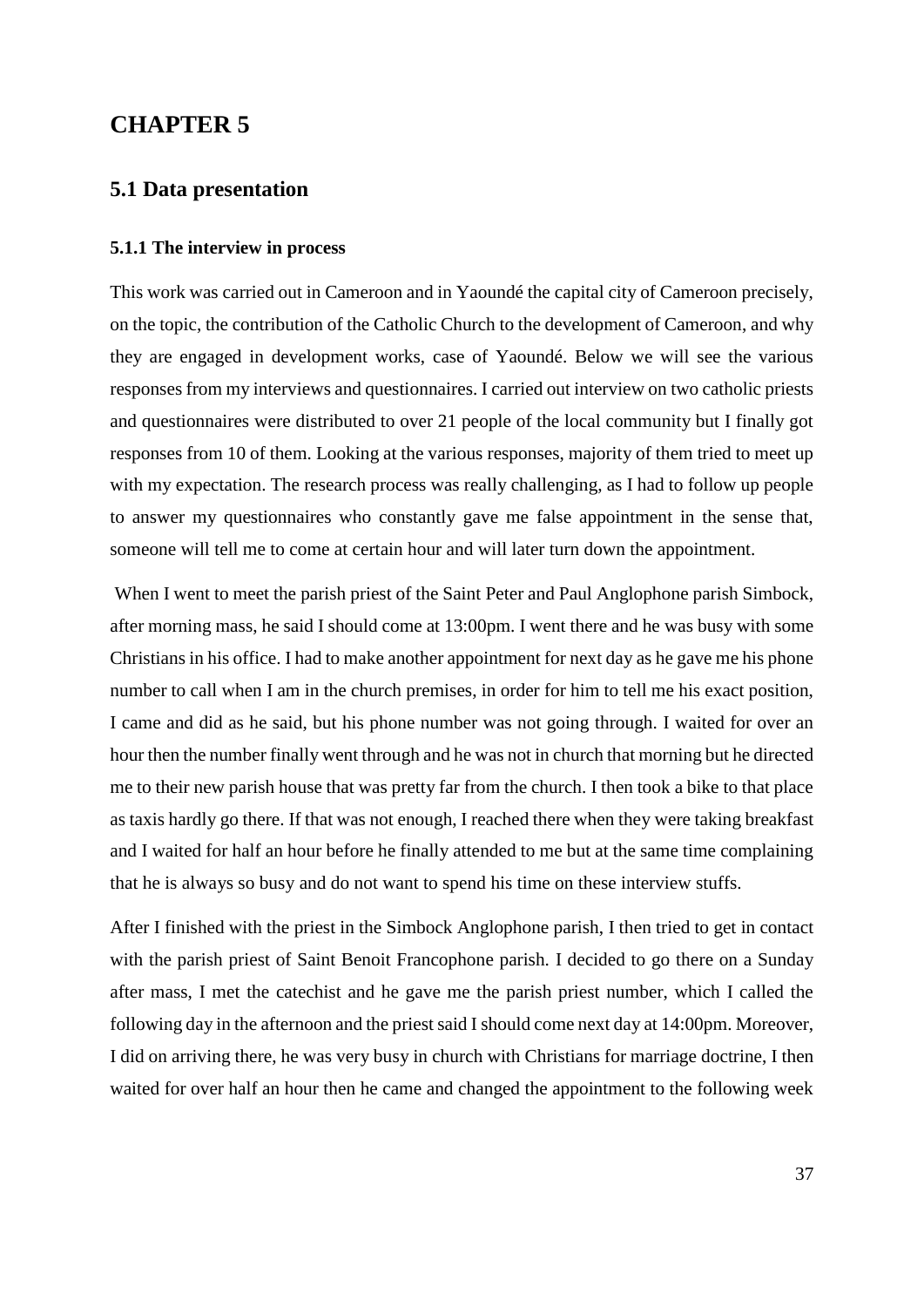Wednesday after morning mass and that was the day I finally talk with him. Before getting to talk with these two, I had tried others but they did not show any sign of availability.

As for the members of the local community, it was not easy actually, because I struggled constantly to get in touch with many of them. It wasn't easy at all as at times, I make an appointment with someone, the person will later turn it down without even letting me know, and some will tell me not to come that he or she is not interested in that my thing. Some will tell me they cannot participate when I have spent my time, transport to get there, and will say she is not a student to seat down and answer questions. At times, I will go and meet someone doing nothing but will deliberately refuse to take the questionnaire and answer. Before even getting to talk with the few people, I had gone to meet them more than twice just about four of them did not complicate.

I can remember there was this member of the local community called Kate. When I met her and she said, there had once come a group to her house, took her name, number and address, and promised that they were doing census to know the number of unemployed people in her community, and till date, she has never heard anything from them and I asked her when did the people come? In addition, she said like two years back and I said maybe they have plans to come but for me, i am a student and doing research for my master's thesis and she was so inquisitive to know what I am studying and I told her. She asked if I will take her information with me and what she is going to answer and I said yes then she took the questionnaire happily and answered. To the best of my knowledge, I think she did it because I said I would take her name and information to Europe.

I met another member of the local community who told me she has been answering such questions from people but nobody has ever rewarded her and I ask her, will you like to read a book or article and see your name on it? And she said how will my name mange to, and I said I am a student and I am doing research for my master's thesis and I can include your name in my work if you are ok with that and she was so happy about it. Before taking the questionnaire to answer, I had struggled a lot to get her.

There was a day I had an appointment with another member of the local community and I went to her place at the exact time we arranged but to my greatest surprise she was not around only for his neighbour to tell me he travelled the previous day to another city. After I had called, sent messages and pay transport to go there. It was not an easy task but it was good experience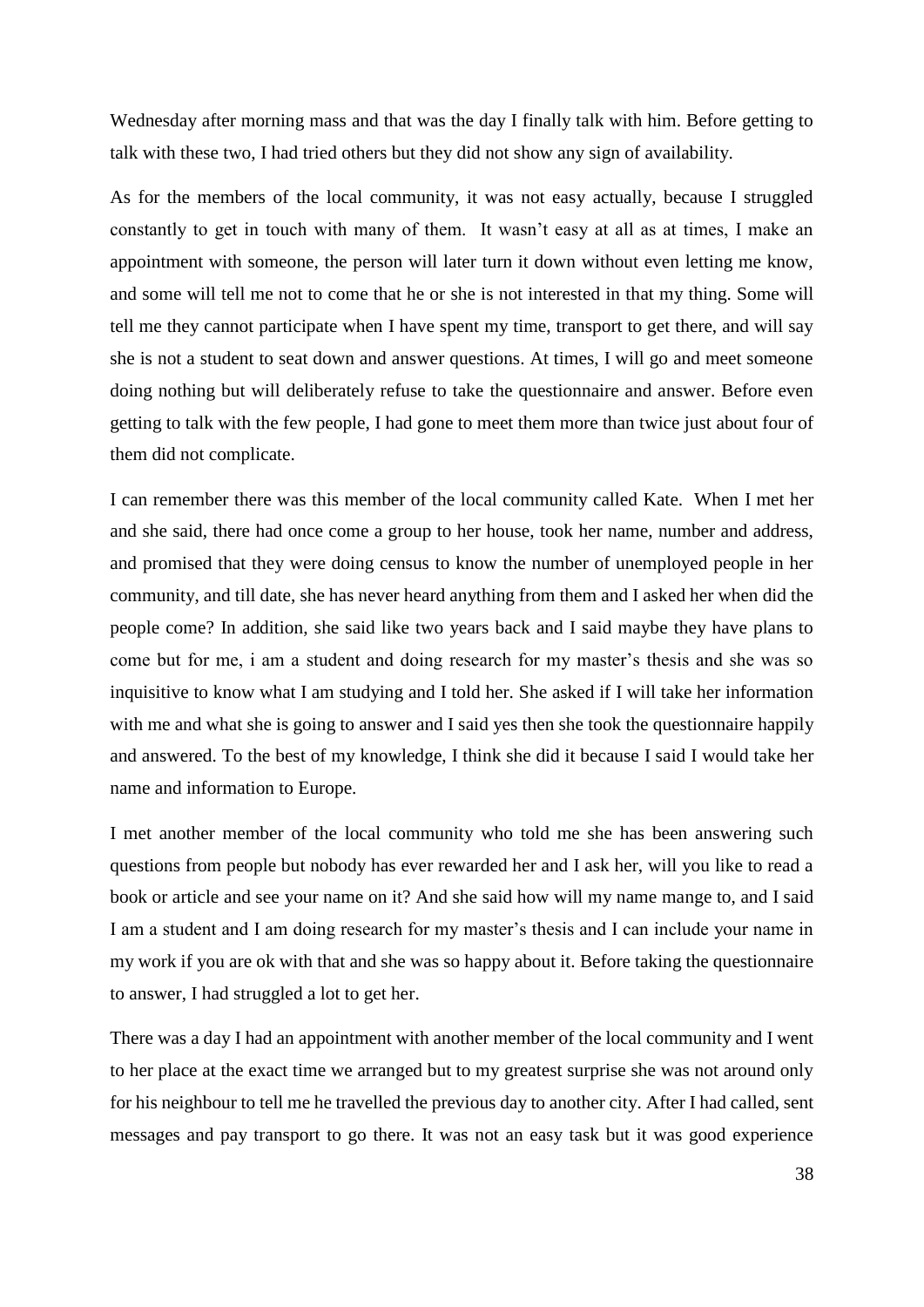though, as I had to have direct contact with people of various characters, denomination and more especially people I have never meet or talk with them before. I am going to present this interview as an individual presentation because it is what I choose. In addition, in the interview, I will use the original names of the interviewee reason being that, they asked me to use their names if I want to. Below are the various interviews I carried out which some gave quality interviews and some did not? All the details will be seen below.

### **5.2 Interviews**

The Interviews were carried out with two catholic priests, these in charge of the catholic projects and members of the local community. Below we are going to see all what they contributed to the research. Based on the interview that I conducted, there was a consensus that they are aware the Catholic Church is involved in development works. Generally, most members of the local community were just aware the catholic is involved in development works and no examples or explanations. Meanwhile there are some who had to give brief explanations that they include, the first person mentioned the type of development work the Catholic Church is engaged in such as road construction, building and running of schools, health services such as hospitals, bookshops, charity works, orphanages, providing pipe born water, etc. One of the parish priests said,

It comes from the parable of the last judgment that life the man lives here on earth prepares man for life in heaven. That the material conditions help man live in a dignifying way Genesis chapter 2 says that, man is both body and soul without neglecting any. Furthermore, the social conditions help man to man to live in a dignifying way and development is both spiritual and wellbeing because, man is a social being and living with others which it could be through education, housing, water, food, electricity, etc. According to the Catholic Church, development is an important aspect in the life of a Christian as it helps to reunite people.

Looking at the second parish priest, he is aware that the Catholic Church is involved in development works. He said,

Development comes along side material things and help human beings to live in conducive conditions that is why the catholic church is involved in development projects such as, hospitals, schools, pipe borne water projects and also doing charitable works like providing food for the needy, the less privileged etc.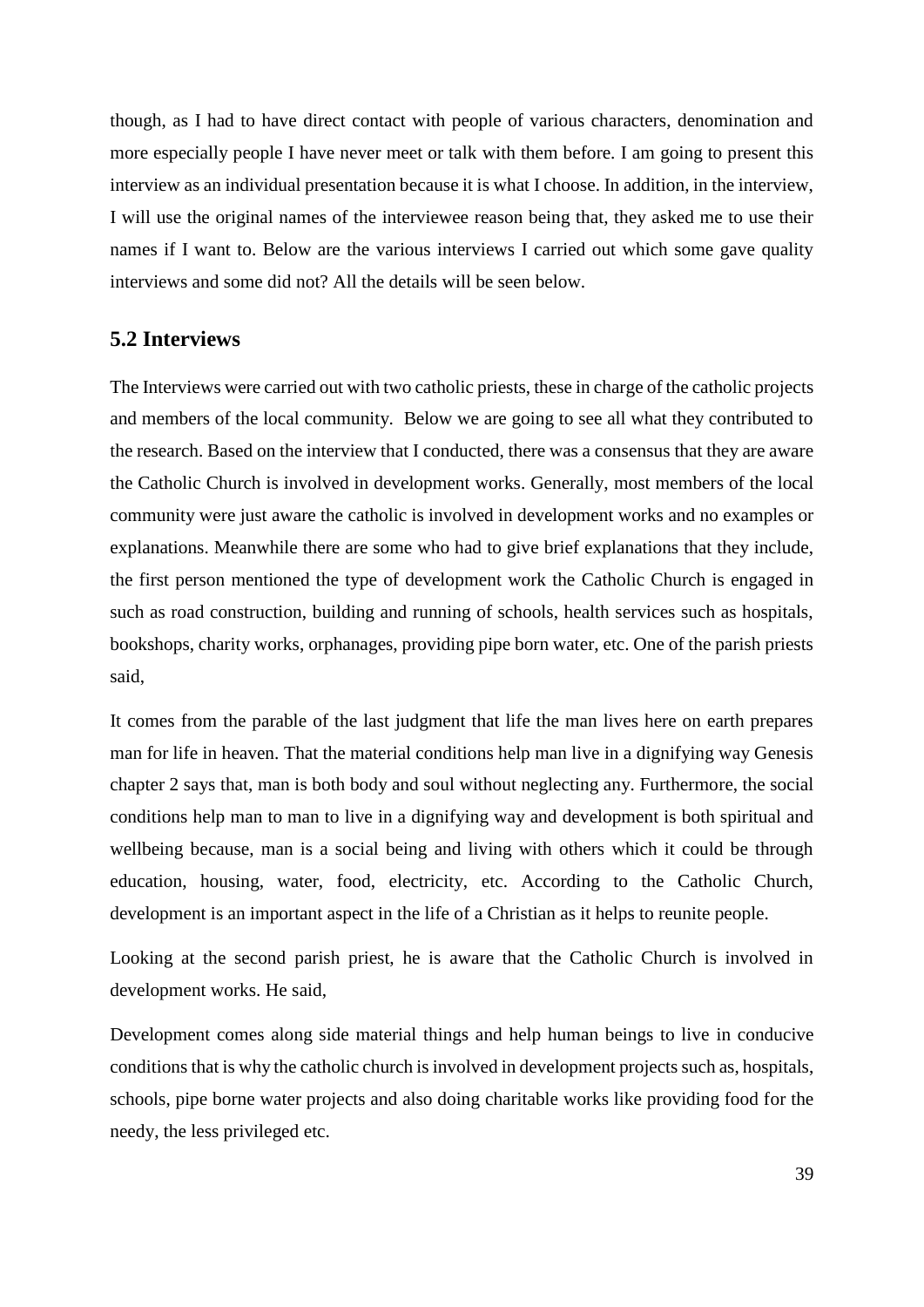Concerning the same question, if the Catholic Church is involved in development work. There were four members concerned with those projects and six members of the local community making, ten members of the local community. All of them gave a similar respond that they are aware the catholic church is involved in development works then one of the members explained that, the catholic church carry out development projects because, development contributes to the wellbeing of mankind. Then another person said, she knows they are involved in development works like construction of schools and hospitals. While the rest of the members just said, they know the Catholic Church is involved in development works.

From the look of various responses, starting from the priests to the members of the local community, they all know the Catholic Church is involved in development work. In a similar question which was,

### **5.3 Catholic church and development**

At this, I tried to find out if the Catholic Church is involved in development works. The first priest i started to conduct interview with said,

The Catholic Church has been involved in development work from the beginning like, the distribution of food to the needy as an act of charity. Principally education since 1890 is when it was established in Cameroon. It opened schools, hospitals etc. They have been able today to have 210 colleges, 1870 primary and nursery schools, six universities. Human development on things like education on human rights. They carry on issues of dialogue capacity building in areas of agriculture, pastoral farming, and environmental care.

The second priest then said," they are engaged particularly on education, health care and they also have training schools for training teachers, health personnel, especially in rural areas". The members of the local community had a similar question too and one of them said, they are engaged in education, health and evangelization. The second said, they are engaged in schools, road construction, health services and business projects that are aimed at using the benefit for helping the poor, the sick and the abandoned. The third person said, they are engaged in educational projects such as schools, health projects such as hospitals, in projects like providing pipe borne water to the communities. The rest of the members of the local community talked on the domain of health, education, road construction, bookshops, pipe borne water etc.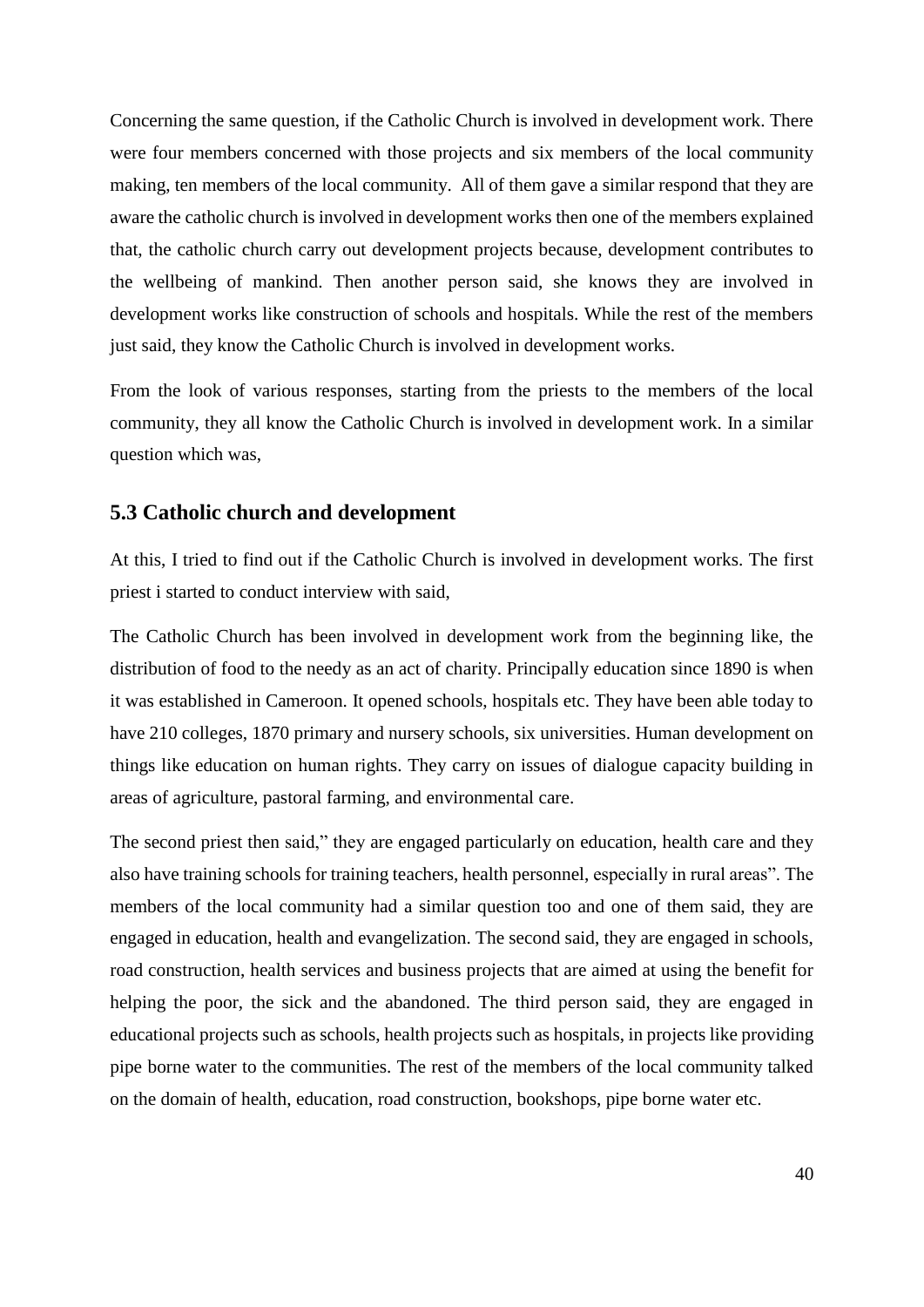In this chapter, I have put together the views of the members of the local community and the catholic priest on the type of development brought by the Catholic Church and why they are engaged in those developmental works. Looking at the above responses, they are similar in relation to the questions which therefore mean that, they are in the same agreement on the various development projects the catholic church is engaged in which those projects include the following,

Education as it is one of the important tools for human beings to integrate in the society, the Catholic Church considers it as one of the essential needs of the individual because it helps to promote freedom of interaction among people in the society. Health is the most important among the basic needs of a human person because, without health, a human being will not be able to carry out his or her daily activities and in less developed societies, the health facilities are limited then another necessity is, Charitable works. This act of charity is very necessary because it helps the poor people to get things like, food, shelter, clothing for no cost. There is also the issue of Pipe borne water, there is a saying that, water is life, a human being cannot live for particular number of days without water to this effect, water is one of those basic needs of a human being that we cannot do without. The idea of road construction is another issue that helps a lot especially in rural areas because; it helps the transportation of farm produce to urban areas easily as vehicles circulation is accelerated. Looking at libraries and bookshops, the church tries to assist with these facilities because. It might be difficult for some people to afford for textbooks and convenient environments for studies.

Below are the findings from the priests, those in charge of those projects and the members of the local community. Here, it will be discussed separately because the upcoming questions for priest are not the same as for those in charge of projects and the members of the local community. Subsequently findings from the priest will be seen first.

There was another question that was similar to that of the local community which, the first priest said, they choose these areas because they englobe every aspect of man, it is holistic approach. Then the second priest said it covers the greatest part of man's life that it is the most important.

From their responses it shows that everything the catholic church is doing as development is concerned, covers the entire life of a human being because, a human being needs education, food, shelter and health care in order to live healthy and to be able to carry out his or her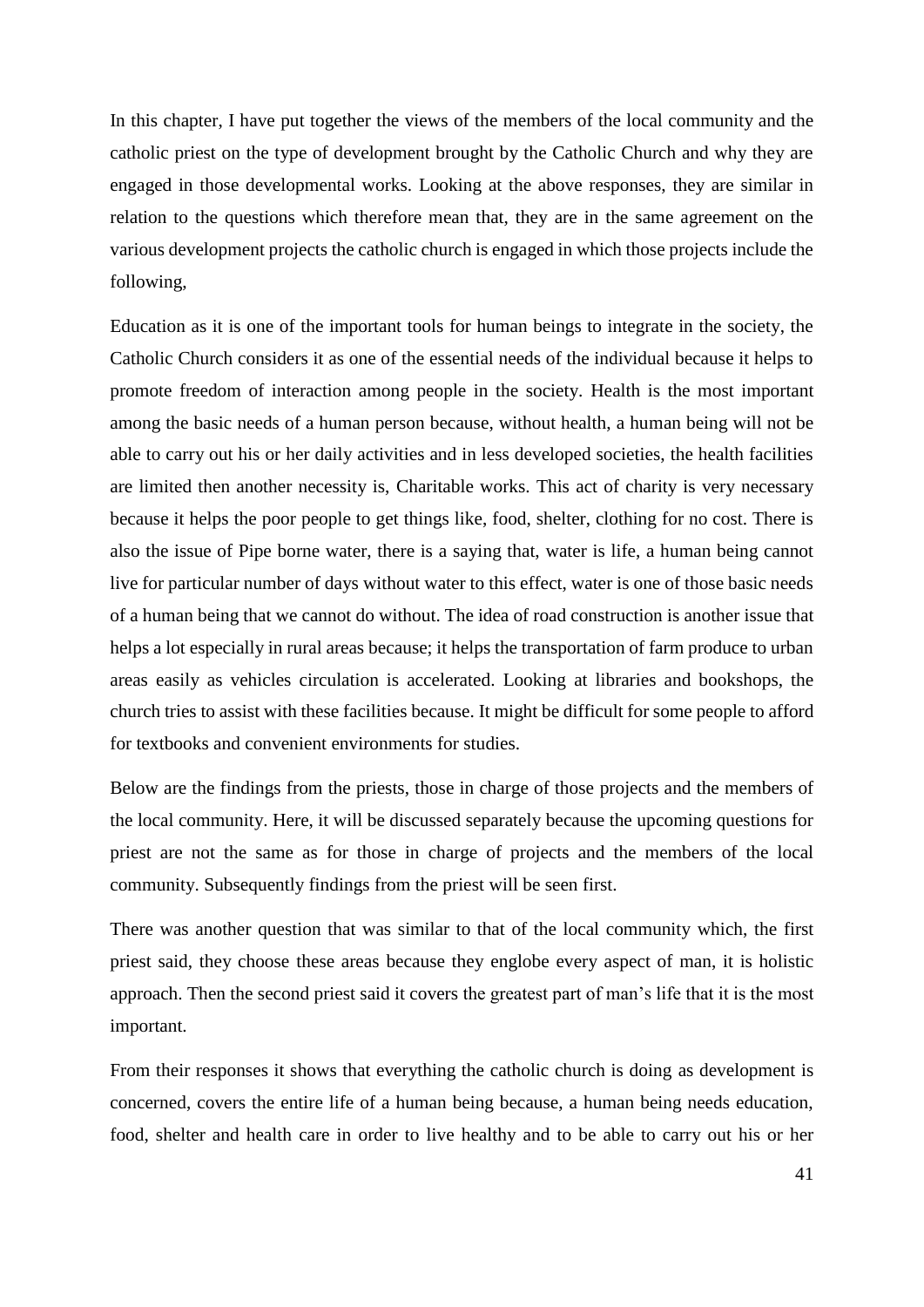activities. They were in the same agreement from their responses. Additionally, is asked if there is any positive effect in the city of Yaoundé.

The first priest said of course it has because; there is access to medical facilities, where there is high level of care. The schools produce best results in Yaoundé like college Vogt, Jean Tobi, saint Benoit etc. Projects for farmers especially those who grow cocoa, their rate of production are growing. They also grow alternative crops.

The second priest said,

Yes, it has a positive effect because, there is access to medical facilities of good standard and the catholic schools in Yaoundé produce best results in Yaoundé.

All of them made me understand that it really has a positive effect in the city of Yaoundé as their products are of high quality and they bring positive outcome in the city. I was then asking them the impression of the catholic communicants towards this development.

The first priest said,

"They are very positive because they are part of it, they are the instrument of the Catholic Church as they implement and evaluate". Then the second priest said, "They are part of the development because, they play major roles in those activities".

From the look of their responses, they strongly believe that as the catholic communicants are the actors of the development, they may not have anything to say about the development that will portray a negative image of the catholic development projects. I further asked the impression of the Yaoundé city dwellers.

The first priest said, "they give support which I very minimal" The second said, "they are always proud of it"

From the look of their answers, they both gave different answers which means, they both have different ideas on what the Yaoundé city dwellers think. In addition, i asked if the government gives any support to the church for these projects.

The first priest said,

The church could do more if the government support well. However, in terms of acknowledgement, the states do. Looking at the part of administration, there has been support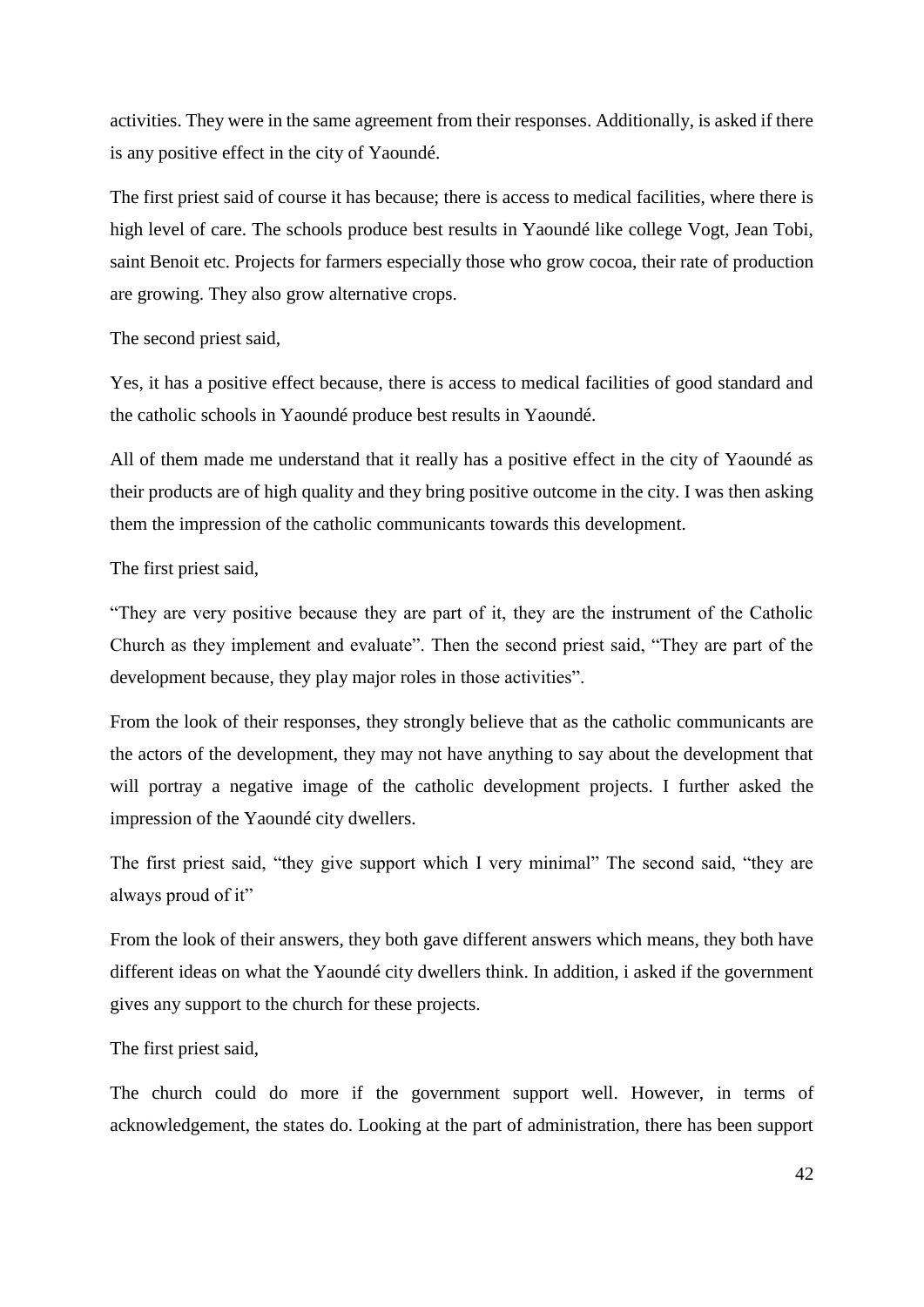between the year 2005 where the government gave support to catholic primary schools which it was more than 1 billion and 1.2 billion frs CFA. After this year, it has dropped progressively to 500million. This means that today, more than 50% dropped whereas, the number of students in catholic schools has grown from 2005.

The second priest said, "The government support by giving subsidies and subvention although since 2005, it has been dropping gradually".

They acknowledge the government gives support although not satisfactory. From all indication, they could have done more if the government maintained their level of financial assistance. I further asked if the church wish to do more in terms of development.

The first priest said,

"It is a constant desire of the church and also in keeping the admission to enhance full development of human being. The church is consistent with her mission to go to the whole world and proclaim the good news with the exploitation of all its potentials".

The second priest said it has always been the dream of the catholic church to do more because, what keeps them to the present level is limited support if not they could have done more than what they have done.

According to their view, the church could do more to help humanity that their problem is just limited finances. I was then asking what the population wish for the church to do.

The first priest said, "its earns are quite limited and the church needs to help the state. They cannot do everything because the church acts to the optimum of its financial capacity". The second priest said, the population wish the church to do more than what it does but the church cannot go beyond its financial capacity".

They explain that the population may expect more but the church cannot do more than what it is doing because it has limited finance and work within its financial means. I then asked why the church do development work and not spiritual work

The first priest answered,

The church considers the development of a whole human being because, a human being is a spiritual, biological and social being and so, evangelization must address all these aspects of a human person. However, the emphasis of the church is the salvation of human person because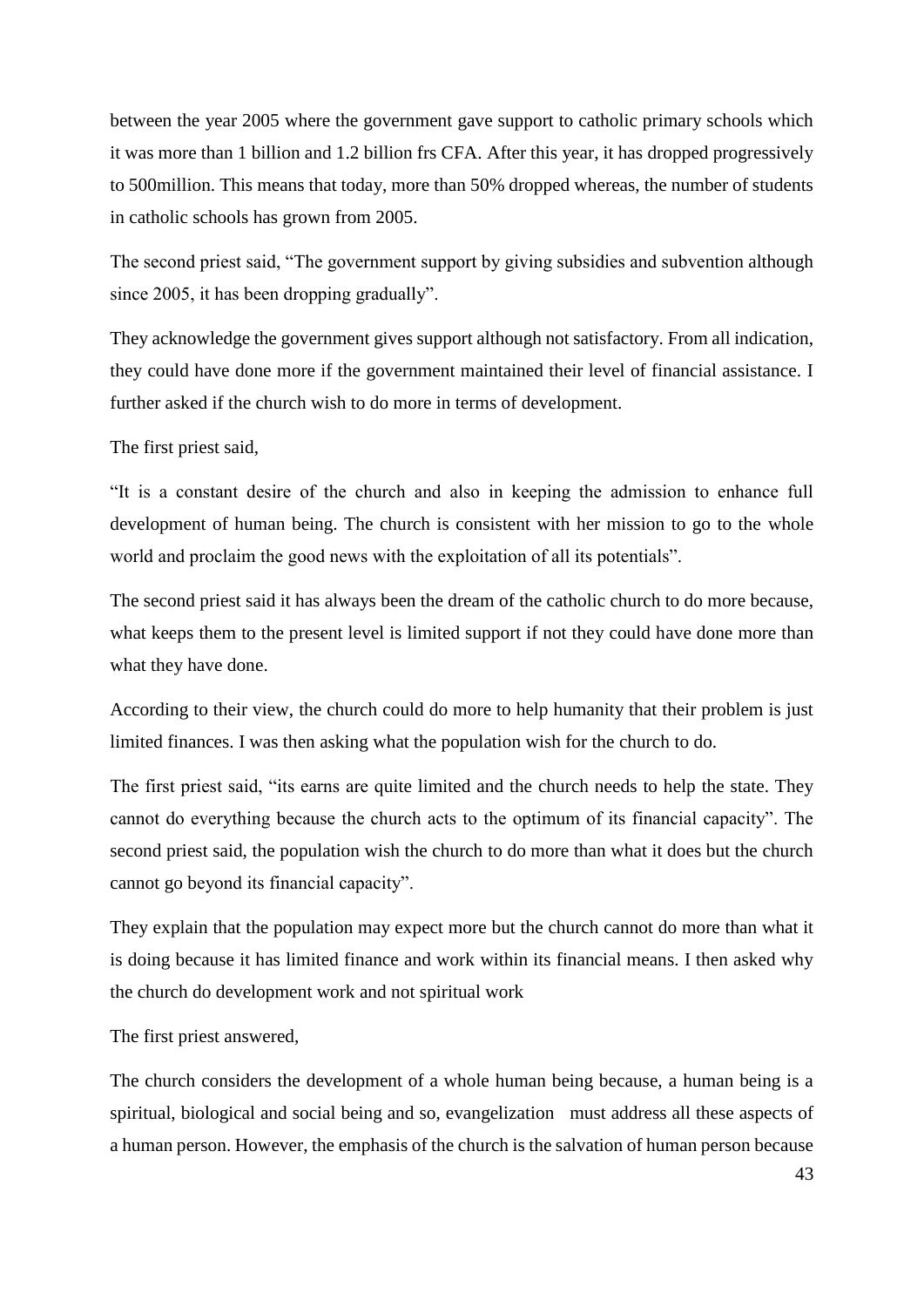a hungry man cannot pray. Furthermore, all these values are very important as they continue to the salvation and well-being of a human person.

The second priest said, "All are very important to a human being because human beings need knowledge to advance mentally and need health care to live healthily and to be able to carry on their daily activities".

All of them tried to explain that both are very important to a human being, as we have seen why. They try to show that, man cannot move on smoothly in life without being in to both. Does the church expect anything back from the Local Community?

The first priest said,

The church at times need their own contribution so that, it can be ongoing. If someone opens a farm, he needs food for sustainability. The second priest then said, "Yes the church expects their contributions so that their development projects won't stop. No matter how small it is".

They all try to make us understand that a member of the local community needs to assist the church no matter how little it is which could be financially, morally or spiritually.

I finally asked if there is anything, they might want to contribute apart from what I asked

Only the second priest, that is the francophone priest, answered by saying, "he wish the Catholic Church continue with it good work as they have saved souls and made life comfortable for a reasonable number of people in this community irrespective of their denomination and nationality.

## **5.4 Those in charge of the projects**

When I finished with the priest, I then meet the people in charge of the catholic projects in Yaoundé. Each of them was so gentle and nice to discuss with as all of them gave me their quality time without complicating**.**

### **5.4.1 The Catholic Church**

I first wanted to know if the people in charge of the catholic projects know the Catholic Church. Because they might be working with those projects without having, a clue of what the church is.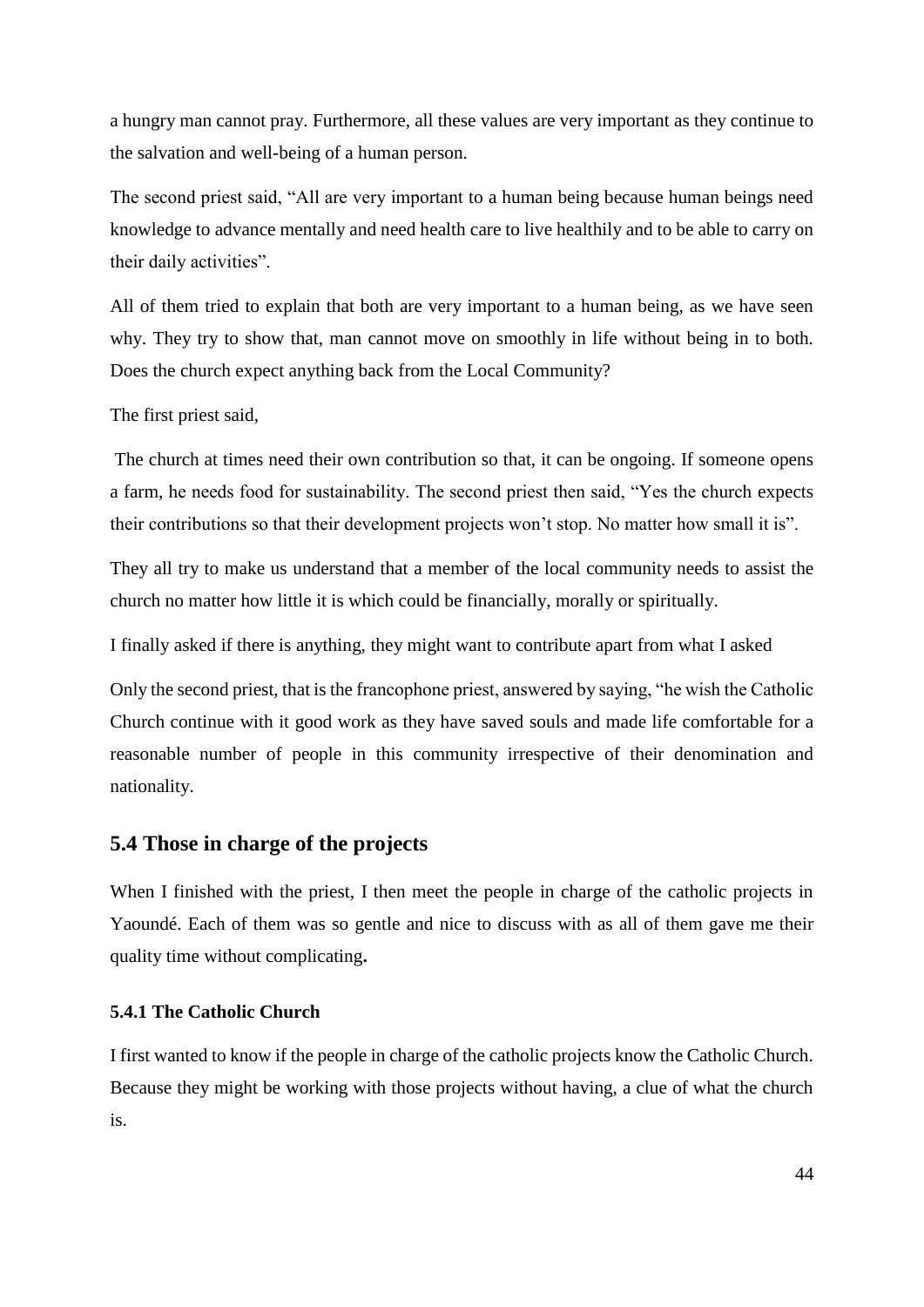One of them said she knows about the Catholic Church. Another member of the project committee said, it is the universal church created by Jesus Christ through Peter the apostle.

Another further explains that, it is the universal church that means, the same thing is done everywhere, for example, and the same gospel that is read in Vatican on a particular Sunday is read in all other catholic churches in the world.

Another member in charge of projects said, he knows about the Catholic Church that is, the mother church where other churches originated.

From their responses, they know about the Catholic Church and how the Catholic Church came about. The two questions that came directly after this one were already answered above reason being that, they were similar with those for the priest and I had to compare their various responses so, they were smaller questions. Below is,

#### **5.4.2 Field of development**

I proceeded by asking them if the Catholic Church is doing anything in this area.

Most of them said they are doing a lot. Another explains, they are doing so many things such as the congregation of sisters of charity in Yaoundé, who take care of the sick, abandoned, old poor and orphans.

## **5.5 The local community and the projects**

I then asked them if the local community the projects are meant for are good or bad. This was to see if they actually acknowledge those projects and they said,

They are very helpful to the local community as the catholic health centres, hospitals are wellorganized offering cheap and free services to the area. Another said they are very good because in her area in Yaoundé, portable water was a problem so with the borehole built by the Catholic Church; it is really helping more than 800 inhabitants.

They try to show proof of all what the catholic church has done that is good and helpful to those concerns including their own experience of those activities.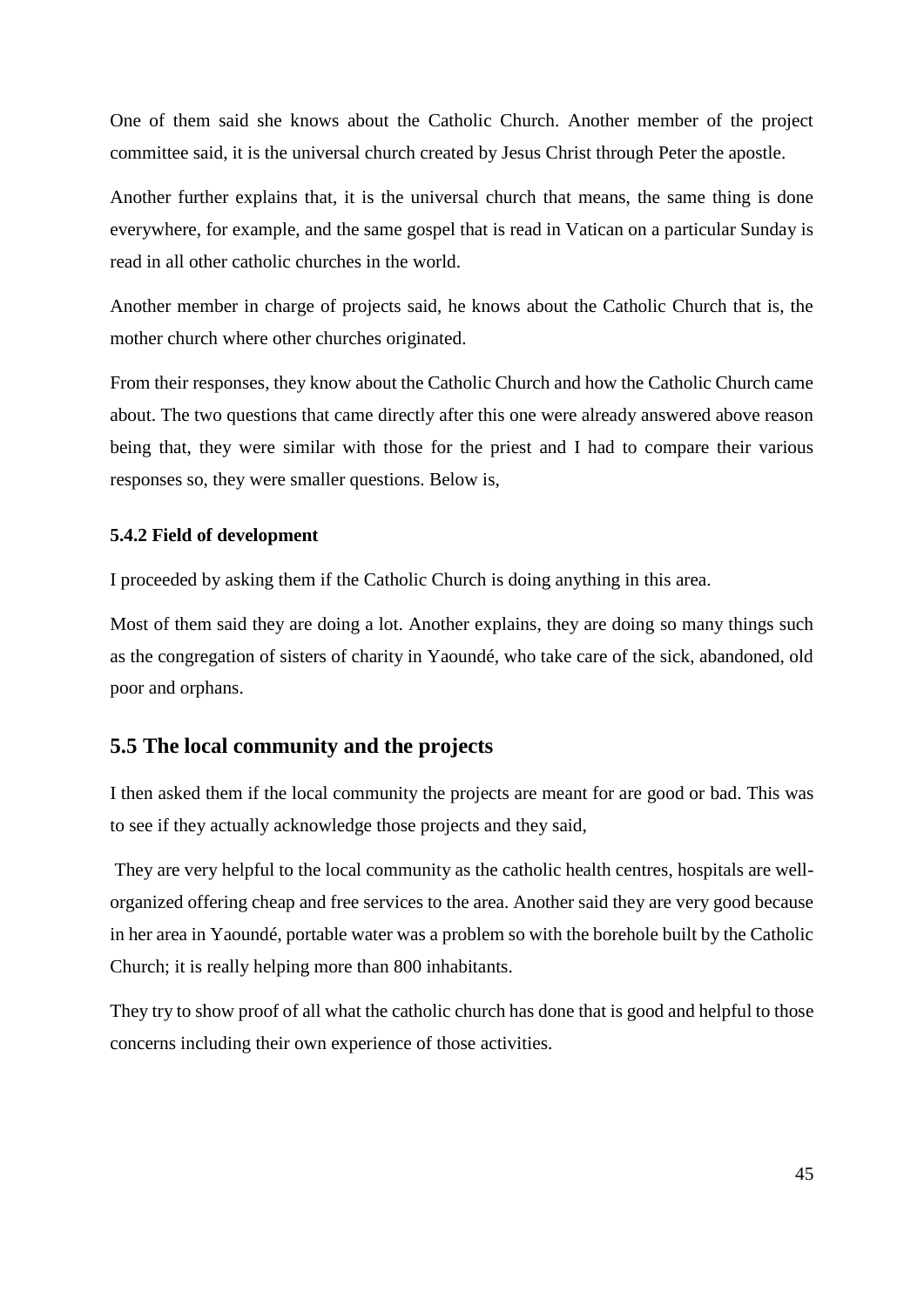#### **5.5.1 Projects and its benefit to the people**

At this point, i tried to find out from them if the projects are good or bad for the people who benefit from it. Their responses were,

They all said they are good for those who benefit from it. One of the member of the projects said, the projects are certainly very good for those who benefit from especially catholic schools that morality is well shaped than in public institutions. Another said, they are every good for those who benefit because, they get quality services.

#### **5.5.2 Effect**

I further asked them if they think there is any effect. These effects could be positive or negative depending on individuals.

A member said, with good services rendered, there is change in the community that is corrupt like ours, and moral lessons from catholic schools go a long way to reduce corruption in this society. Another said, the effects are positive and negative, positive because, some poor families are able to regain health and comfort from the free health and charitable care services, negative because, some poor families in this community prefers to abandon their old parents for charitable care. This person in charge of these projects was on the perspective that,

 It brings employment, improve health and reduce illiteracy. One person said, they offer very good services in hospitals, which improve lives of the citizens but on the other hand, taxing high for services, which push people not to benefit from it and die of poverty.

Looking at their responses, they really appreciate and acknowledge the fact that, the Catholic Church is doing a great job and trying to come out with their weaknesses which those, weaknesses try to draw back many people.

#### **5.5.3 Their development activities**

I then asked then what they think the Catholic Church do.

A member in charge of the projects said, she thinks they do so because they are filling the prescription of the holy bible. That Jesus himself was a teacher and preacher. Another said they do it to improve people's lively hood. This member then said, to help curb the level of unemployment in their communities and to prepare youths in the domain of education to meet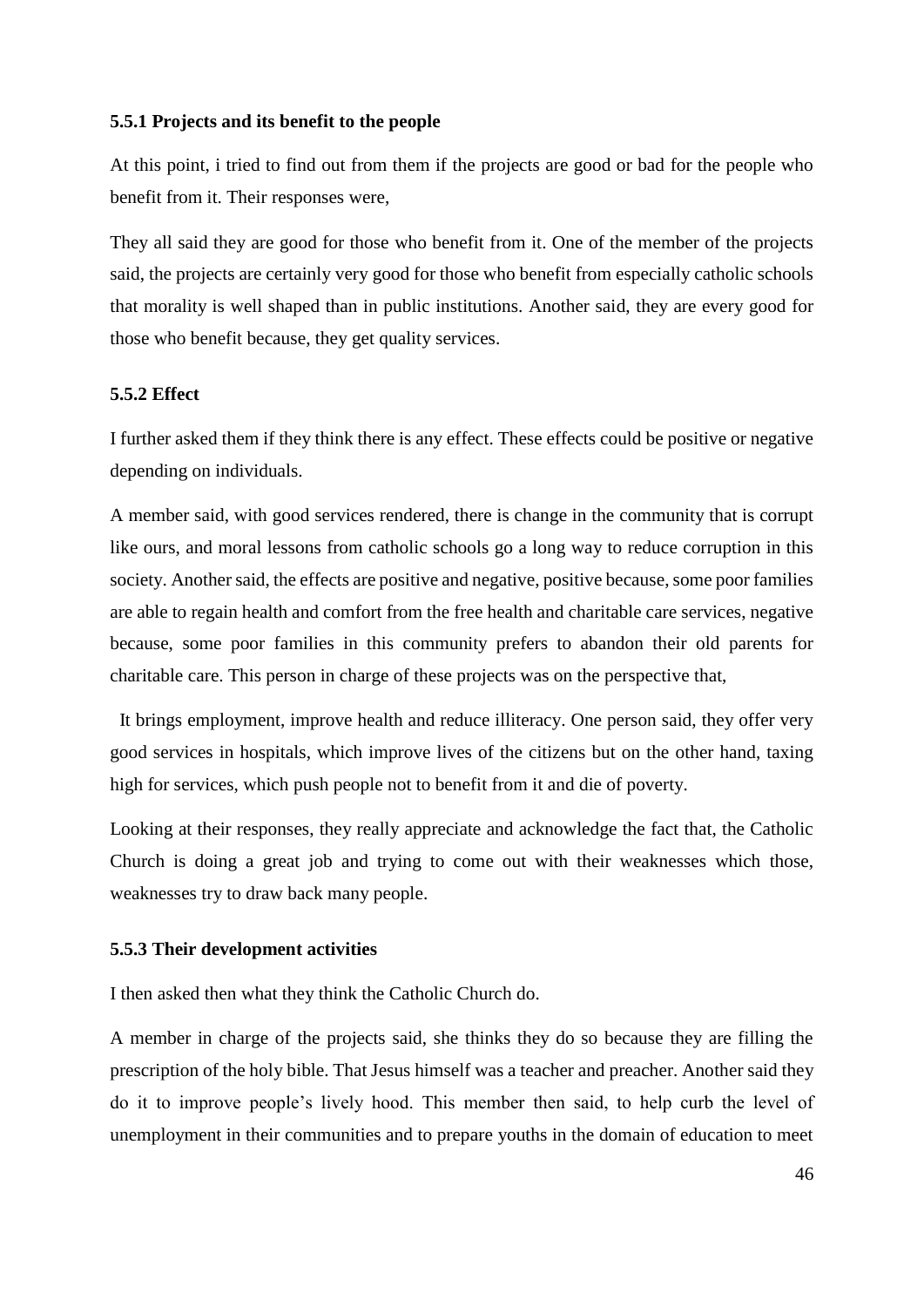up with their challenges of changing the society. This person then answered, that the Catholic Church knows the problems of humanity and having got means, then thought it can share with its suffering people.

As we can see, all of them are saying almost the same thing to the reason why the Catholic Church is doing the development projects and all are positive. They are all in the same agreement.

#### **5.5.4 Wish of the population**

I then tried to find out what more does the population wish from the Catholic Church to do.

A member said, the population will expect the Catholic Church to do more by increasing the number of catholic schools around and the number of hospitals if possible constructs hospitals where there exist only health centres. This other member in charge of the projects said, the population wish there is no discrimination as far as these projects are concerned. That these projects should be beneficial to all, moderate fees should charge and in case of identifying the poorest, charitable work should be given to them. There is one person who was on the perspective that," the population wishes that the Catholic Church especially in interior places should pay teachers as well that is, good salaries and they should also reduce the school fees in most of their school".

Looking at this person, she said, the Catholic Church should make sure their projects are beneficial to all. This means that, she is not actually satisfied with those projects because she thinks the Catholic Church needs to stretch its hands further and improve on the ongoing activities.

#### **5.5.5 Pay back or gift**

As the interview moved on, i then asked if the Catholic Church expects anything as pay back or gift from the local community.

A member said he does not think so because he has never been asked to do so. Another said she does not think so but even if they need, it will not be anything significant. Another member said, in reality pay back is not expected but just maintenance contributions in some cases. The real pay back is that the Catholic Church needs to see humanity happy serving God, living in unity, love and feeling the presence of God in man's life at all times. Another person said, she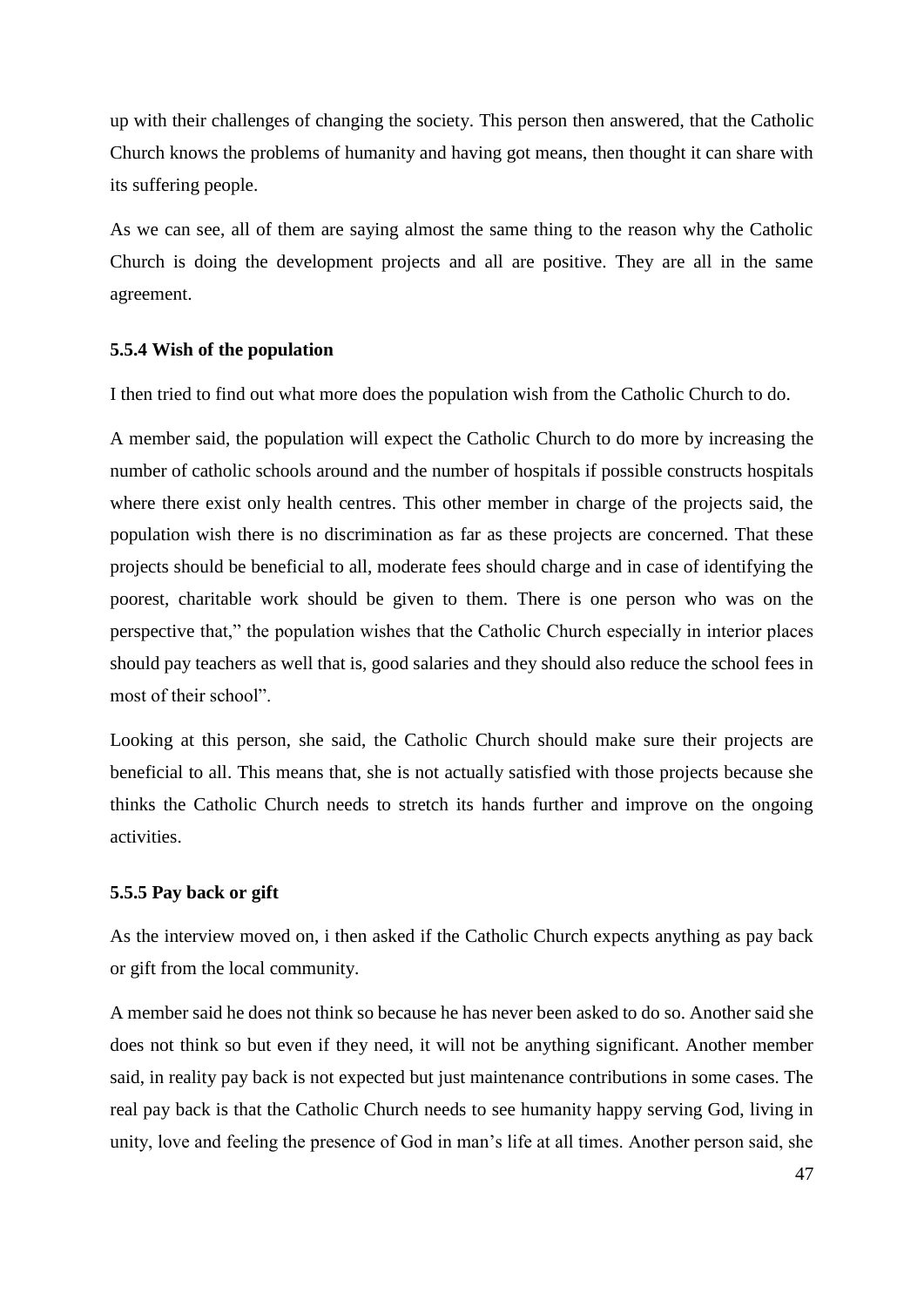thinks" they expect considering the fact that their education is not free Christians donate money to be used for most of their projects".

### **5.5.6 Additional information**

I concluded by asking if there is anything they may want to add.

A member of in charge of the catholic projects said, she would like to build an NGO (Non-Governmental Organization) whose main goal will be to take care of the old. Another said she wish to congratulate the Catholic Church and wish these projects be created where there is high need. Then this other person said, these projects should take place especially in villages, suburbs, shantytowns etc.

# **5.6 Members of the local community**

After done with the members in charge of the catholic projects in Yaoundé, I then went on to meet the members of the local community to get their own view on the development brought by the catholic church in Yaoundé. The members of the local community were not actually giving detail answers their answers were very brief as compared to the above interviews, most of them were not easy to meet. They had the same questions with those people in charge of the catholic projects so, when i asked, do you know the Catholic Church?

A member of the local community said she knows the Catholic Church, that the Catholic Church is the mother church. The rest of the members just said they know the Catholic Church based on the responses I got from each of them.

I simply understood that all of them know the Catholic Church.

From there I proceeded by asking them if they are doing anything in this area and,

One person said, they have so many schools and hospitals. The rest said they do many things.

I went forward to ask if the local community the projects are meant for is good or bad. The responses were,

The response I got from one of them is that, they are very good because, they try to assist the population in all domains. The response from the rest of the members was that, the projects are very good for those who benefit from it.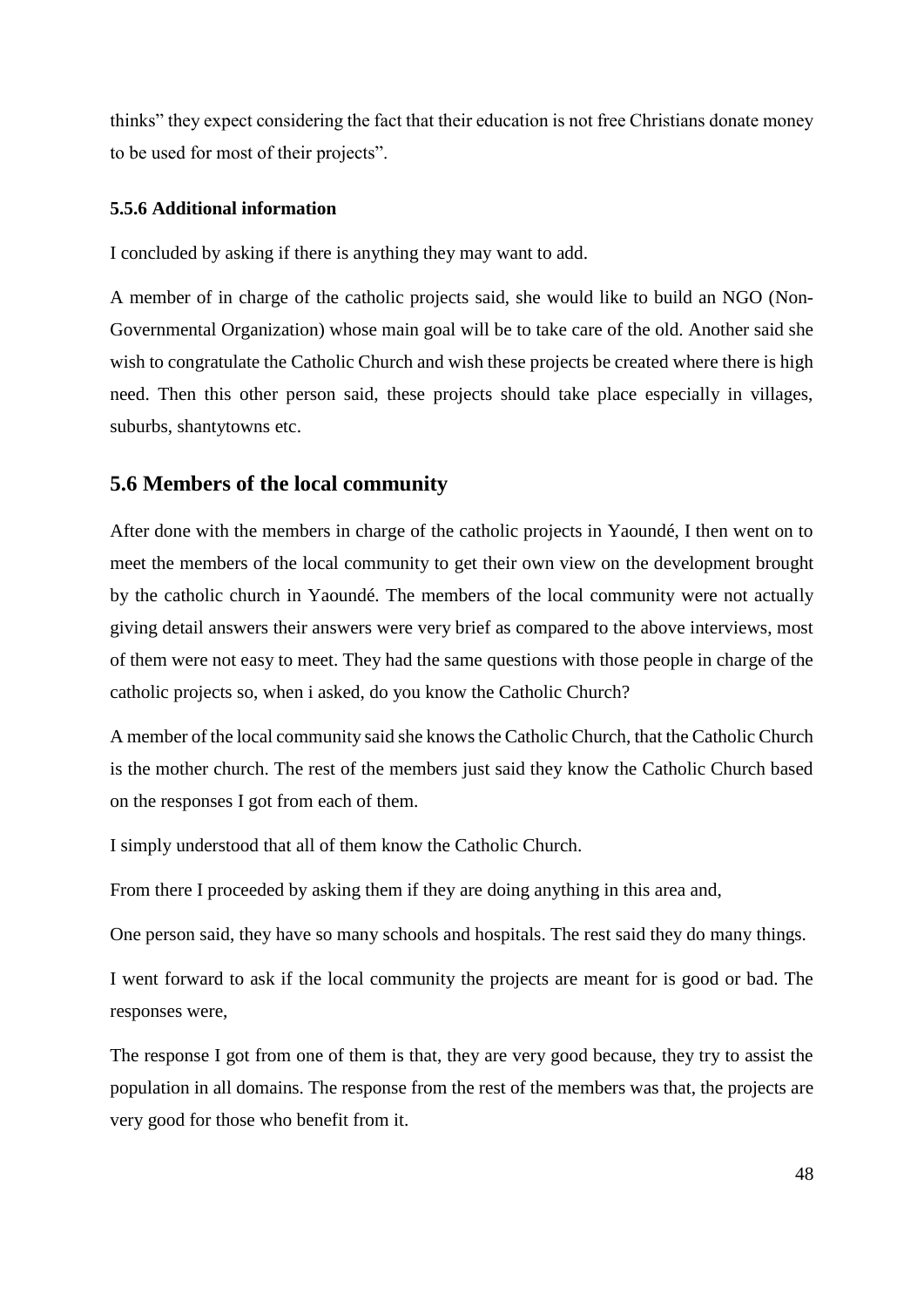From my own observation to these responses, if someone does not benefit from it, the person will not feel the impact

I proceeded to ask if they think the projects are good for the people who benefit from it. Their answers were as follows,

One person said, they create health facilities and good schools for the population. Another said, they try to make everybody feel accepted in the society through health, education and by taking proper care of the disabled and the marginalized. Others said there is great effect.

After I got what they think about the benefits from the projects, i then went on to ask them if they think there is any effect. They said,

A member said, the main purpose is to evangelize the presence of God in man's life and to make man realize his value despite any condition he or she finds himself. Another person said, to improve the living standards of families and the community. The rest of the members said, to help the poor.

Furthermore, I asked them what the population wish from the Catholic Church to do. Their responses were,

A member said they should expand their services. Another said, they should reduce their school fees charged. There is a member who said, the population wish the catholic church to continue in this light because, they have saved lives and made sure a lot of people go to school and put food on the tables of many families.

I then asked them what more do the population wish from the Catholic Church to do. They said,

Someone said the fees they charge in schools are their pay back. There the member who said, they need payback and sometimes motivation. Another said, they need pay back for maintenance. The rest said they know the church expects pay back from the people.

The members know the church needs pay back from the population but they cannot give the exact pay back the church wants from them.

After I got all what they said, I ended up by asking them if there is anything, they will like to add.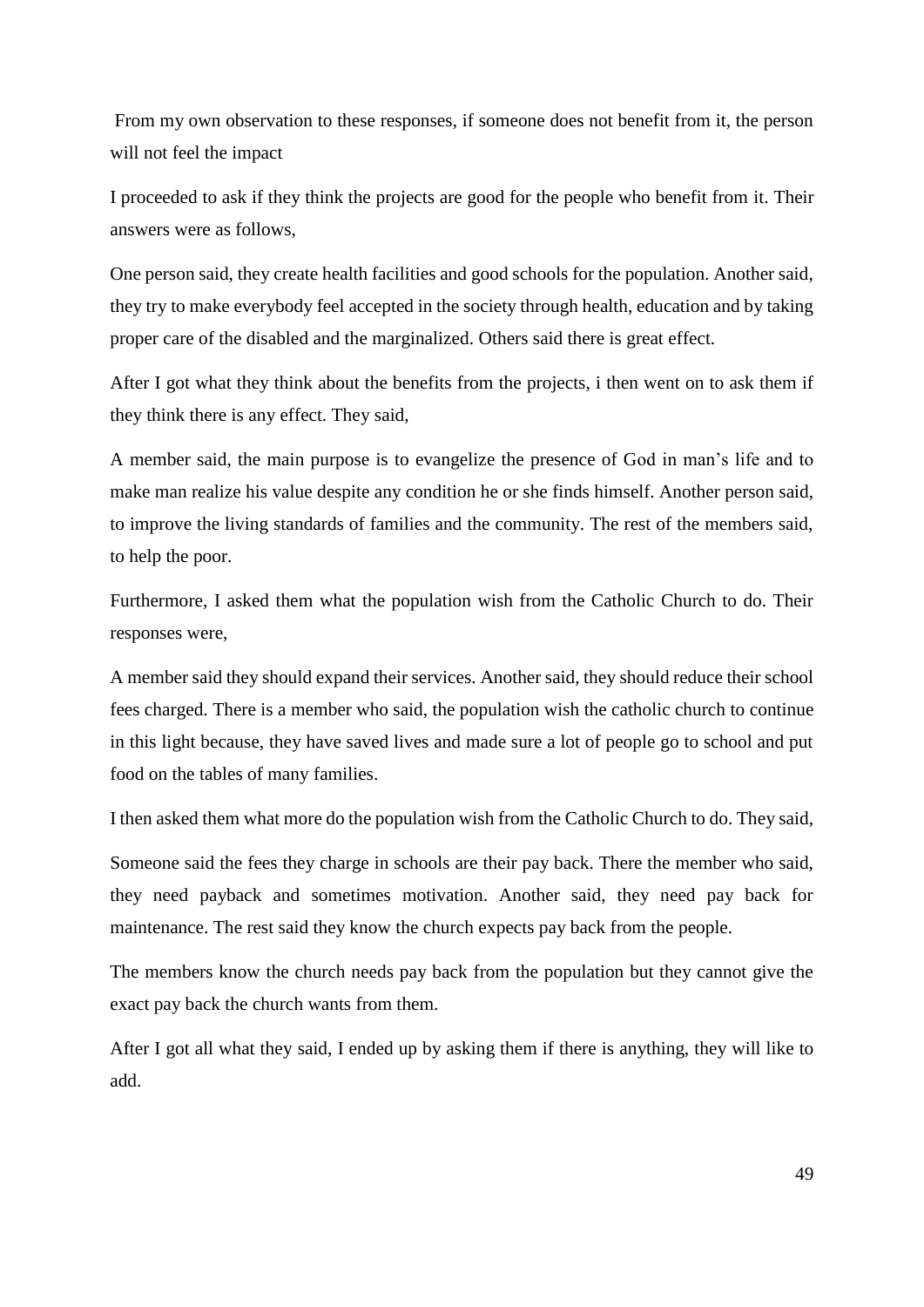A member said she would like to thank the Catholic Church for the great job they do. That they should continue in that spirit.

In fact, looking at the data I collected, the people have almost the same idea on the developmental projects brought by the Catholic Church to the city of Yaoundé, the reason for those activities, and most importantly, how the projects are beneficial to the population. Below is the analysis of the data.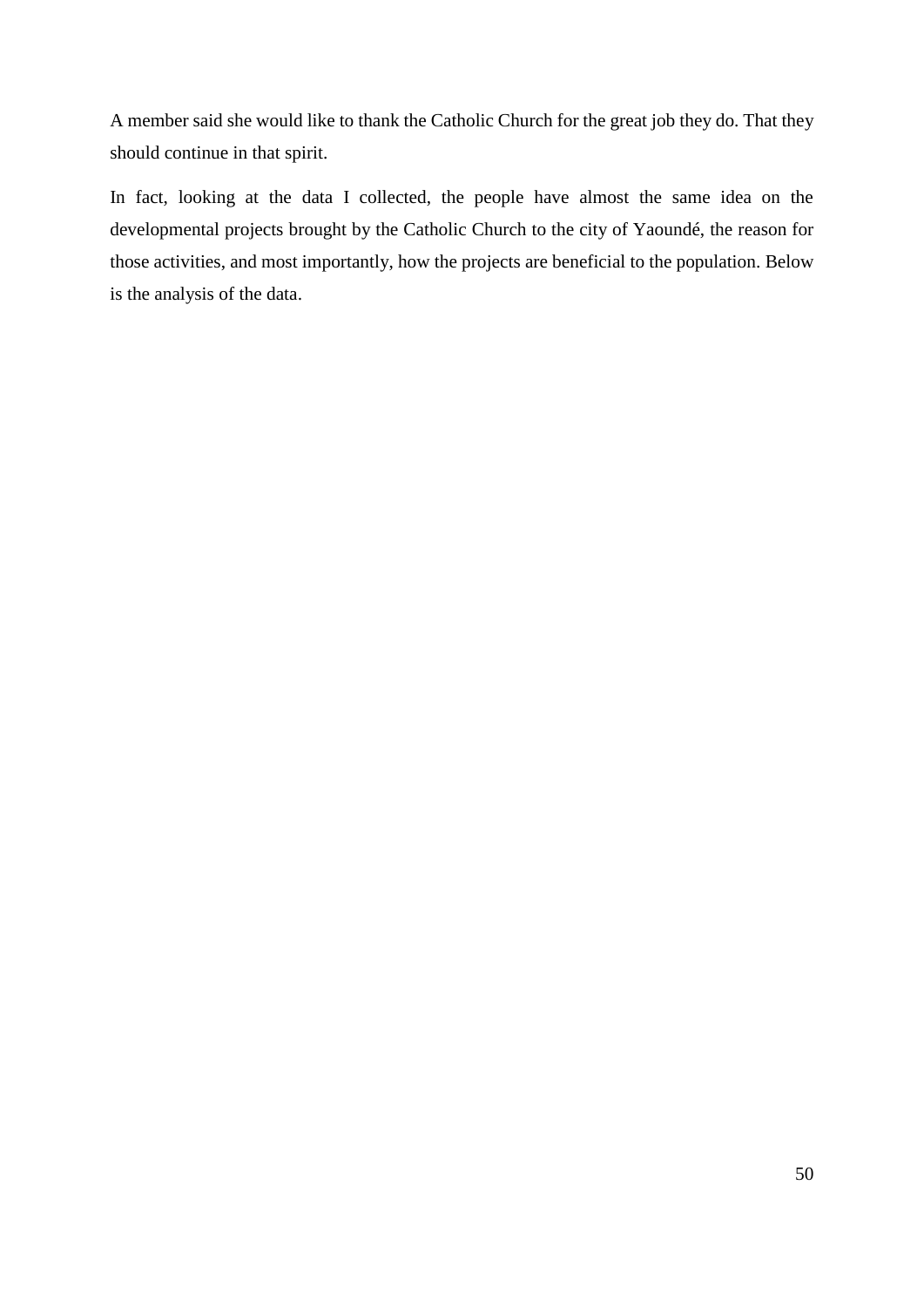# **CHAPTER 6**

## **6.1 Data analysis**

The main task of this chapter is to critically examine why the Catholic Church is involved in development and the felt effect of the people who benefit from the aid. This is in order to see if they truly carry on the developmental projects and the reasons for doing it. To compare the various perspective of Catholic Church and development and to see how the population is influenced by those perspectives.

There exist organizations that do humanitarian works, which are, not profit making and Nongovernmental organizations are involved. What then is the difference about their development and practice? Do they bring or do something different? What is then an additional value they bring? We will also see if something will be missing if they were not engaged in development work. The questions will go a long way to guide the analysis and discussion below.

We saw in the previous chapter, the view of the catholic priest, the people in charge of catholic projects and members of the local community on why the Catholic Church is engaged in development works. Their views were sometimes contradictory, irrelevant and lack some common grounds because; most of the informants were not giving detailed information.

Their understanding touched some of the aspects of development, which is bringing forth positive change such as, construction of roads, hospitals, building and managing orphanages, health care, providing portable water etc. All of these have to do with material and economic development. Some members understood it from the spiritual and moral perspectives as the catholic schools help to mould the behaviour and character of the children who study in catholic institutions. Below we will then see **why** and **the felt effect** of these development projects to the population. Below, I am going to analyse smaller questions to why the Catholic Church is involved in development works and after that, the effect the development work has on the population.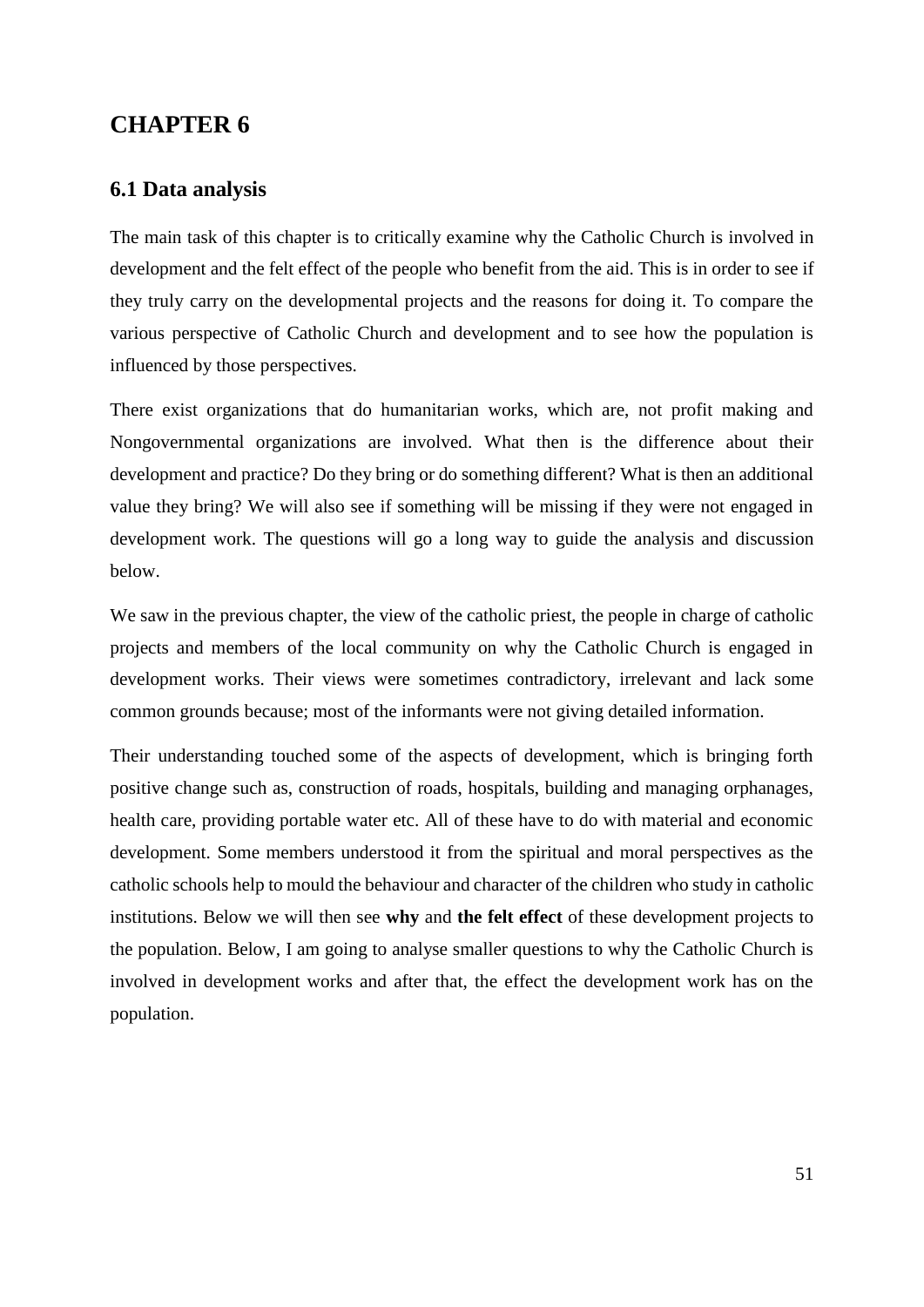## **6.2 Analysis of the perspectives of the Catholic Church**

#### **6.2.1 Catholic church in development works**

The Catholic Church as one of the Christian denomination, which try to practice most of what is written in their doctrine or teaching, in the parable of the last judgment which says that, life the man lives here on earth prepares man for live in heaven. It goes further to say, material conditions help man to live in a dignifying way, and in Genesis chapter 2, man is both body and soul without neglecting any. The social conditions help man to live in a dignifying way. To this effect, Massaro (2000.p.120-121) He talked about solidarity among human beings, without distinction. He said,

People are independent; they rely on others for almost all their social and biological needs. There are some complex fabrics of social life, which they include, human achievements such as, language, education, and culture. To depend on shared fields of human endeavours. He went further to say, solidarity is to recognize human interdependence, which is a positive value in our lives. (Massaro 2000, p.120-121).

Deneulin then argue that, religion accepts that, the aim of development should be the provision of basic needs, not necessarily material ones such as, sense of purpose in life and work. He further said that with the idea of basic needs, building of a church for example is far better than constructing a road. Despite his conclusion on non-material human needs, the basic needs approach was later associated with the provision of material needs such as, education, food, infrastructure etc. (Deneuline 2009, p.37).

Based on my findings, Deneuline demonstrate how religion is carrying on all of these activities stated under the basic needs of a human person and also, according to the catholic teaching, on how human beings are supposed to live and cooperate together as one that is, in solidarity (together as one).

#### **6.2.2 Development works by the Catholic Church**

From the history of the Catholic Church, it has been in development activities from the beginning such as, providing health facilities, education, charitable works, road construction, pipe borne water, bookshops, libraries etc. We earlier saw in chapter two the theories of development, which included spiritual and moral developments. To this effect, Haynes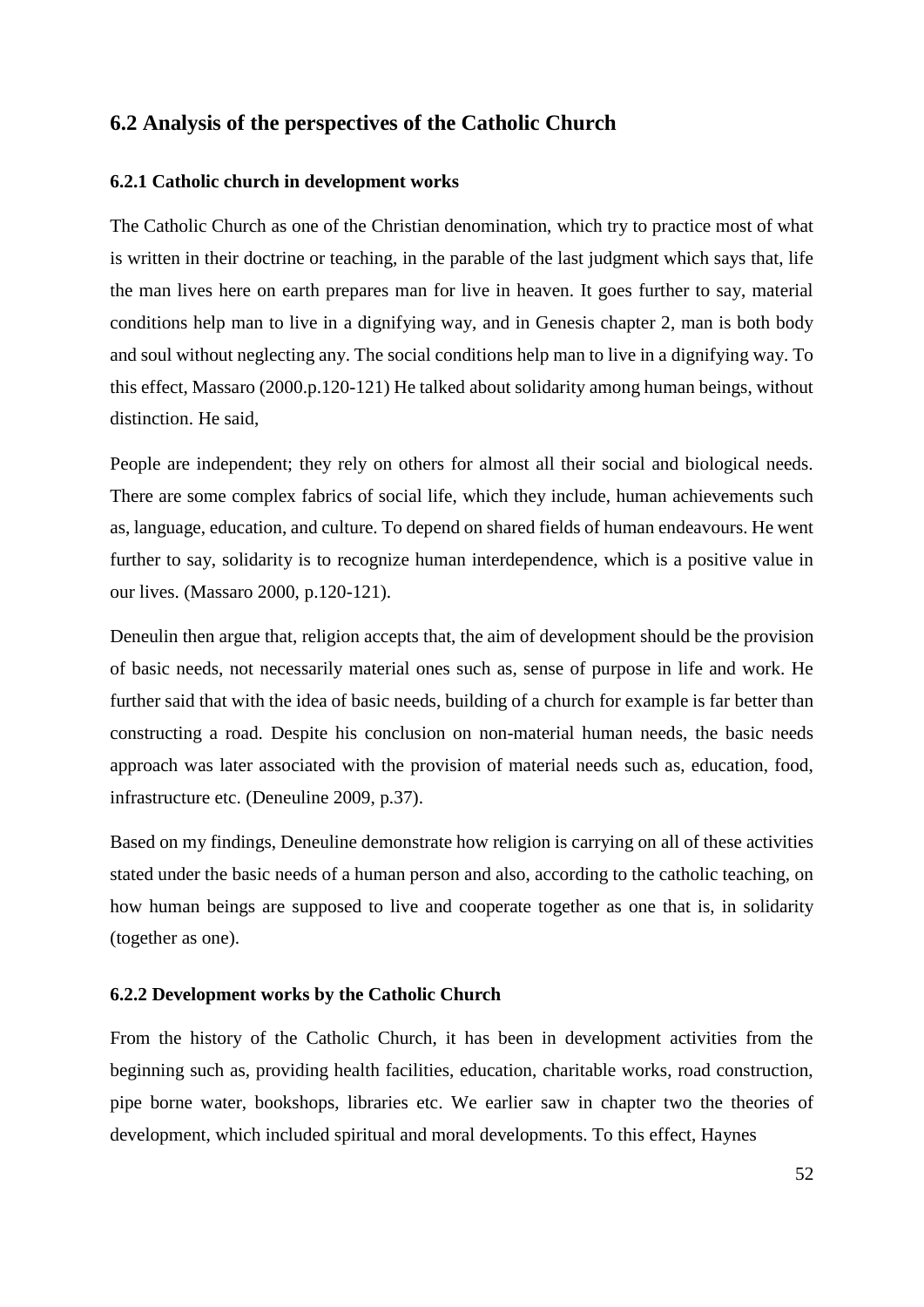(2007.p. 55) talked about the coping mechanism among the poor religious practitioners who had observed that religious practices can complement other intrinsically valued aspects of human flourishing, such as, safety, health, knowledge, meaningful work and play, selfdirection, culture and so on. A key value of religious faith in this context is that, it can facilitate achievement of a degree of serenity, provide a meaning to life that would otherwise be absent or lessoned in this way, even when someone is very poor, lacking conventionally organized development goods to a considerable extent. Religion can comprise a highly Important yet difficult to quantify the dimension of human wellbeing which contributes significantly to a person thriving or contentedness (Haynes 2007. P. 55).

Looking at my findings, Haynes demonstrates how religions help and is still helping many poor people especially in developing world, and in order to cope within a lowly material position.

## **6.3 Health and education**

Looking at what we saw in the previous chapter, we can see that health and education are one of the main development projects of the Catholic Church. Education and health status go a long way to shape the lives of individuals of the society. These include other important issues like, educational background, family life, housing and level of political stability or conflict in the country. This theory gives people the opportunity to develop their individual potentials, talent, and capabilities so that they can live healthily and enjoy their freedom of being one of the primary agents of a country. It also enables people to live longer and healthy and to be educated, to enjoy themselves and live in a more dignifying way, human rights. Self-respect and political freedom. Massaro looked at the idea of the family as the basic unit of the society, which occupies a special place in the catholic teaching and a place where people cooperate and the first place where children learn about themselves, their identities, and their vocation within the wider society. He further said,

The church sometimes refers to the family as the "domestic church" because it is also where young people first encounter God, form their consciences, and learn moral virtues. Elsewhere is referred to as the "first cell of society", for no institution can substitute for the important social roles played by families. (Massaro 2000.p. 125).

From the development works done by the catholic church in this domain, we can see that, education is one of the most important and better still it equips us to be strong enough to excel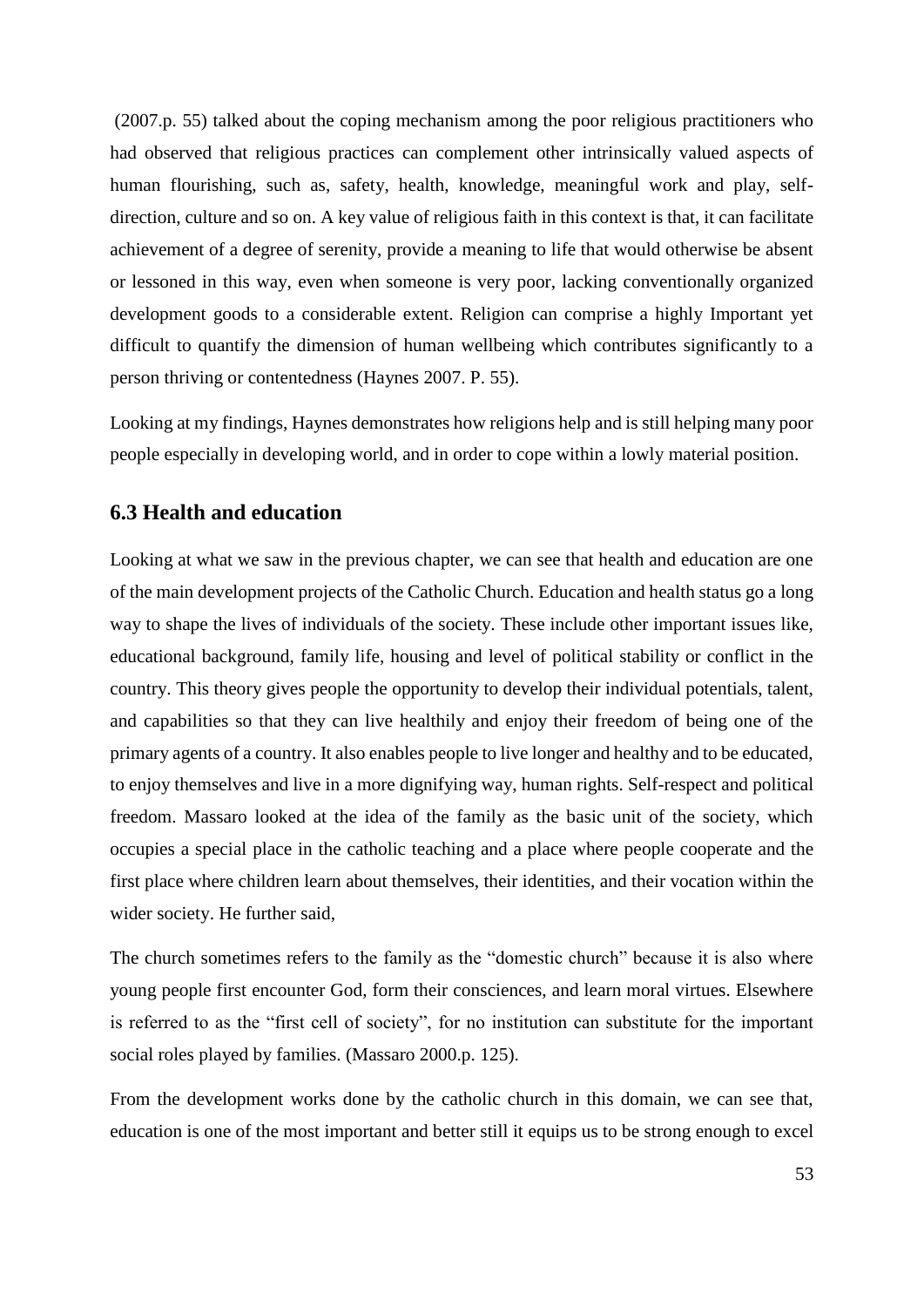through other fields in the society which then help us to look after ourselves, families, and friends. It also helps to shape our attitudes such as, self-motivation and most importantly, hard work. With education, we are open to more and different careers, which introduce new and different ideas. (Hopper 2012.p. 85) Amatya sen view it as,

Through education, learning and skills forming were able to become more productive, thereby, contributing to the process of economic expansion as well as owned self-development (2001.292-3).

## **6.4 Human development approach**

The human development approach is to testify that, these basic needs of human beings that include food, shelter, clothing, access to clean drinking water, health services, sanitation, education and need to participate in political and decision making processes that affect people's lives positively. This theory also gives people the opportunity to have a free and stable mind that can mould their talents and potentials so that they can be able to live a long and healthy life.

Consequently, the Catholic Church is mostly centred in the basic needs of the human beings as they are engaged in education, health, road construction, providing pipe borne water etc. Through all of these, we can equally see that, they are engaged in meeting up with some of the UN Millennium development goals such as primary education, combating HIV/AIDs, reducing child mortality, improvement of maternal health and eradication of extreme poverty (Hopper 2012.p. 13).

From my findings on why the catholic church do these development works I saw that, they are basically engaged on education and health because, it shows that the catholic church has been in to education since 1890. They have been able today to boast of 210 colleges, 1870 primary schools and 6 universities in Cameroon. I also found out that, they work on human rights, dialogue capacity building in areas of agriculture, pastoral farming, and environmental care.

## **6.5 Environmental approach**

The environmental approach has a role of saving the natural environment; prevent hunger, famine and food security, and the need to ensure greater access of ownership of land and resources in the interest of conservation and sustainability. When we look at the view of the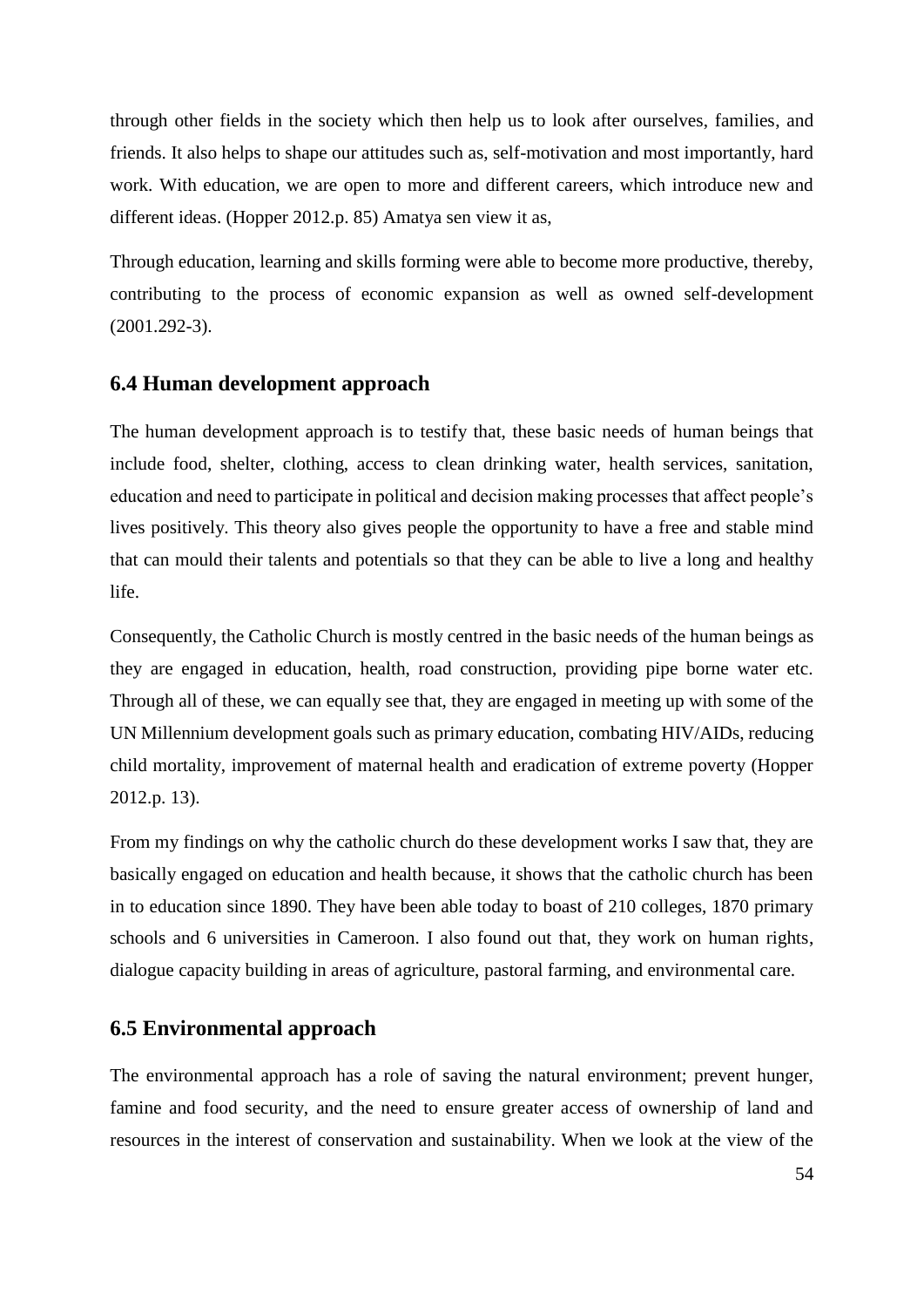world commission on environmental development of 1987, which states that economic activity and development strategy is to focus on human development and on the needs of the poor. The commission described the concept as the essential needs of world's poor, which the overriding priority should be given. The Catholic Church assist poor farmers in cultivation of cash and alternative crops promote pastoral farming etc. (Payne 2010.p. 135)

## **6.6 Why this area of development**

Consequently, the catholic church had chosen this area of development some years back and up till today, they are still doing it though, other projects are taken care of when need arises. Haynes talked on the multidimensional developments that, religion help many among the poor in the developing world in order to cope with the material positions. These also try to keep the identity because, if the identity is lost, eventually faith will be lost. (Haynes 2007.p. 55-56)

The catholic church try to meet up with some of the engagements that were discussed in the second Vatican council which states that, we should give out to those who need like, to assist the poor, to care for the orphans, the old, and give to the needy. The Catholic Church defines itself during this council as the communion of all human being united in God irrespective of denomination or religion (Deneulin 2007.p.139)

My findings show that, the Catholic Church choose these areas of development because, it englobes every aspect of man and it is also a holistic approach.

## **6.7 Government support to enhance these projects**

According to the social teachings of the Catholic Church, participation in community work and life is not only a great aspiration of citizens but it is also a pillar of democratic government and it ensures the permanence of democratic system.

Participation in community life is not only of the greatest aspiration of citizens, called to exercise freely and responsibly, his civic role with and for others, but it is also one of the pillars of all democratic orders and one of the major guarantees of permanence of democratic systems. It is therefore; evident that, every democracy must be participative. (Compendium paragraph 190)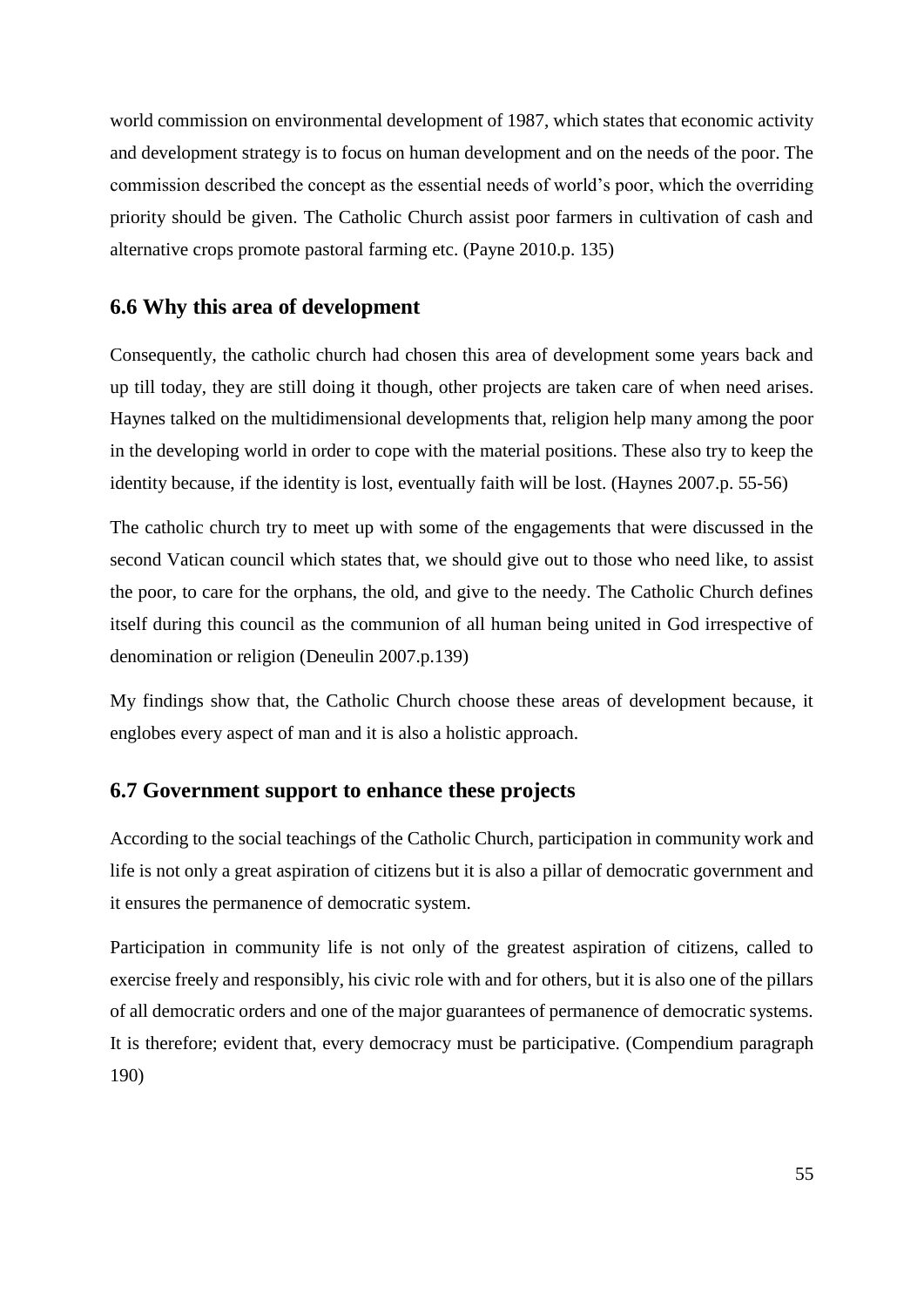From my findings, I realized that, the Catholic Church is doing a lot to support and develop the community in almost all the aspects of life but the only challenge they have is that, they have limited finance and little or nothing is gotten from the government, which can enhance their development projects. Haynes then looked at this as; the government in many developing countries are unwilling to work closely or in collaboration with religious entities in pursuit of development goals. Not even taking in to consideration the fact that. They often make significant contributions towards the provision of health and education services. (Haynes 2007.p.107).

Looking at the case in Cameroon, the Catholic Church used to receive support from the government as subvention and subsidies but the government has gradually reduced it to an amount, which is very insignificant so, the church is doing its possible best to assist the government in these areas of development, but only to the optimum of its financial capacity.

## **6.8 Why Development and not spiritual work only**

In Haynes 2007.p. 111, it states that, it is good to note that international development policies as well as conventional development theories were devoid of spiritual issues. The human development and capability approach says, it is where the human beings find ultimate fulfilment in God since the human person has many aspects and dimensions of life, which those dimensions include, social, cultural, political and spiritual. It is very necessary for human beings to pursuit social and economic development because, it plays a very important role in human development. Looking at it in a Christian perspective, a person becomes more and more human, when he or she goes closer to God thus, the end of economic and social development should be the development of a whole person. Massaro then argues that, the church identifies itself within the concern of the poor and its entire mission as one of her service to those in need. To bring the gospel to the people in full sense this means, to care for the numerous needs of people simultaneously, spiritual and material (Massaro 2000.p. 159)

According to the catholic understanding of spiritual and material dimensions of life, they consider the two to be inseparable that means, they move alongside each other. Therefore, salvation life is the end of human endeavours and progress. Pope Benedict the XVI said, development needs God or else it will be entrusted to man who may be tempted to think that could as well bring about his own salvation but, ends up promoting a humanized form of development.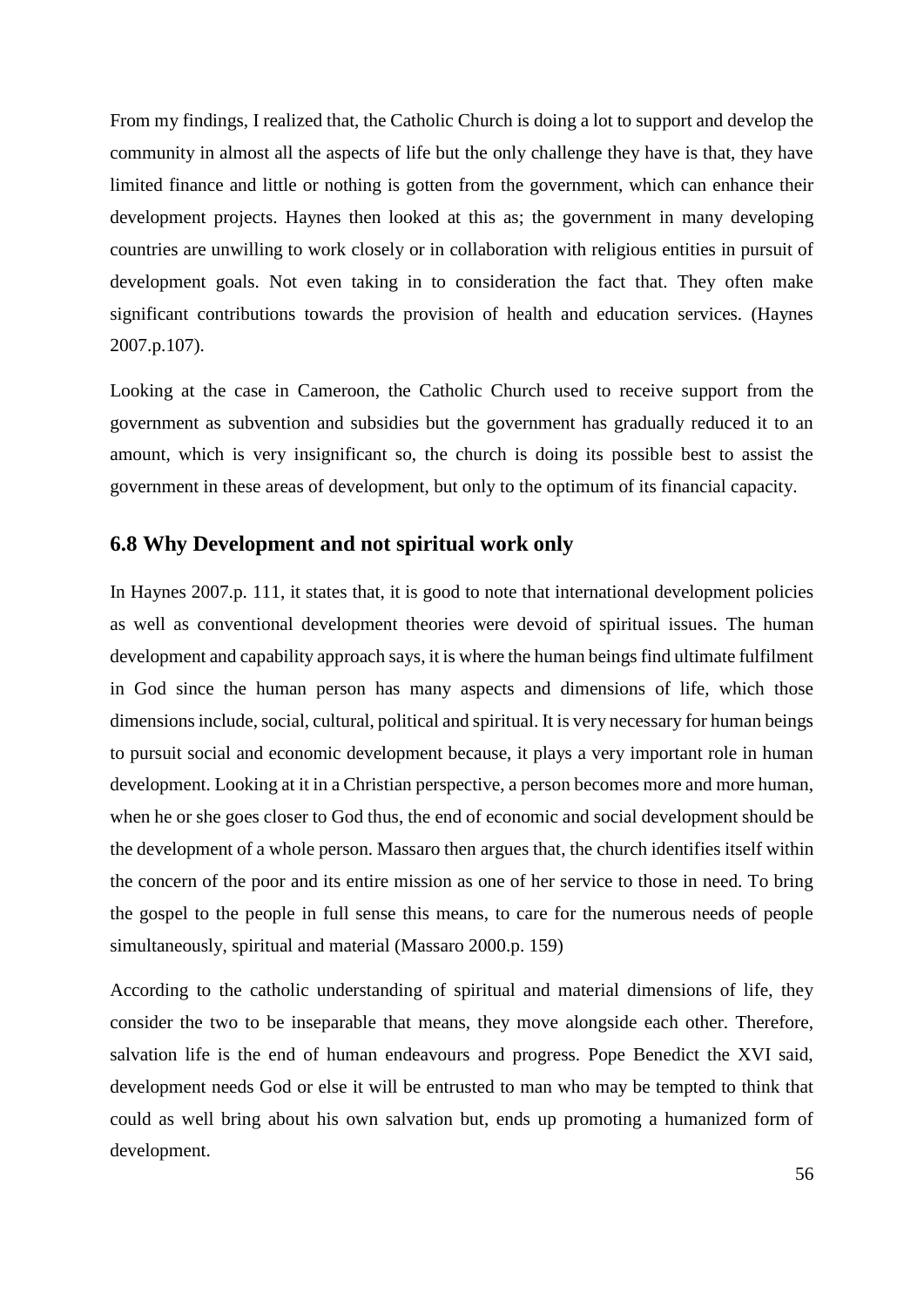Without the perspective of eternal life, human progress in this world denied breathing space. Institutions by themselves are not enough. Development requires a transcendent vision of the person, it needs God. Without him, development is ether denied or entrusted exclusively to man, who falls in to trap of thinking he can bring about his own salvation and ends up promoting a dehumanized form of development. (Pope Benedict XVI, 2009 caritas in veritate, paragraph 11).

Development is the work of God, it is part of Gods mission to the world, to be involved in development, it is at the same time, taking part in God's work. This was an example of the mission of Jesus Christ, who was sent to accomplish Gods mission. At the beginning of his public ministry, Jesus spelt out the road map of his mission.

The spirit of the lord is upon men, because, he has chosen me to bring good news to the poor. He sent me to proclaim liberty to the captives and recovery of sight to the blind, to set free the oppressed and announce that the time has come when the lord will serve his people (Luck 4: 18-19)

The material and spiritual aspects of development is an important aspect as development is concerned. According to my findings, the Catholic Church considers development of a completely human person. It states that, evangelization addresses all aspects of a human person. The church is always concern with the duty to promote the growth of economic, social, cultural and spiritual wellbeing of people especially the poor.

## **6.9 Members of the local community**

#### **6.9.1 Why the engagement in development work**

The Catholic Church do development work as we already saw as part of evangelization. President Truman called for assistance in order to assist the underdeveloped areas so that they will be able to benefit from the scientific and industrial progress of the developed world. Religion has been considered as a component of peoples wellbeing including health, education, shelter, material security etc. (Deneulin 2009.p. 44). The second Vatican says,

We urgently turn to thoughts to all the anxieties by which modern man is afflicted. Hence, let our concern swiftly focus first on those who are especially lowly, poor, and weak…. We want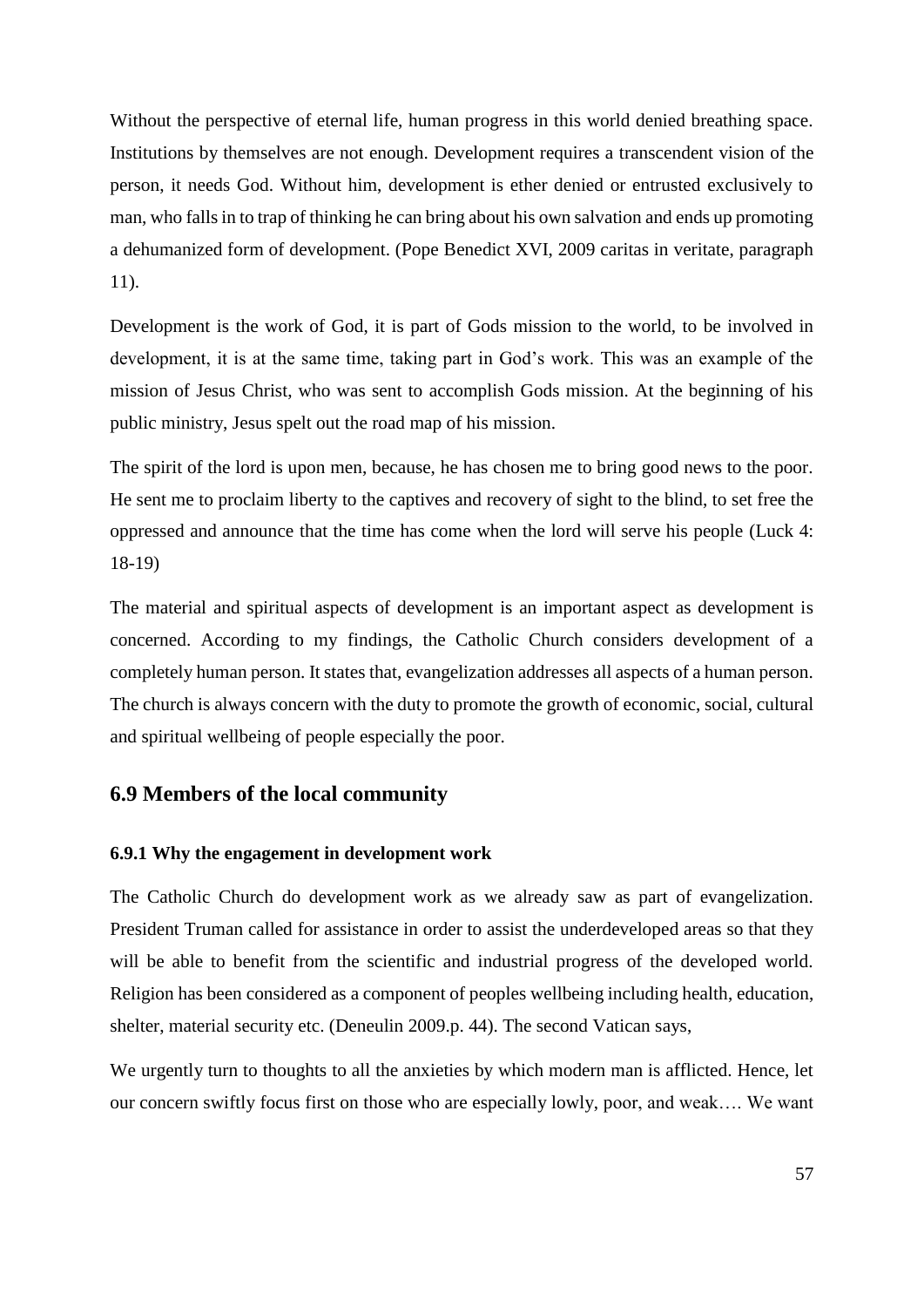to fix a steady gaze on those who still lack opportune help to achieve a way of life worthy of human beings. (Daneulin 2009.p. 138).

From my findings, on why the catholic church is doing and had done as development is concerned, they have been doing their possible best to create many nursery and primary schools, secondary and technical schools, catholic university of central Africa, many hospitals and health centres in Yaoundé in order to give the population a healthy life, and to eradicate illiteracy. This has been very important for the young people as, it helped them to develop skills, talents and techniques, which help them to pursue their career. They also offer scholarships to young people that help them to study in higher and professional institutions.

The sisters of Monte de Soeur Yaoundé always lunch campaigns and organize workshops on HIV/AIDs with the intension to help combat this deathly disease and at the same time, free taste and counselling is done on the population. This is also done in schools and parishes. They try to make people know the danger of this disease and how it can be prevented. They also provide a high standard of maternal care that has gone a long way to reduce infant mortality and improve health in general.

This also provide job opportunities for people in almost all the sectors and departments which is very important because they can be well educated, live healthily, be creative and more so, participate fully in community life. Deneulin then confirms this by saying,

The end of development to opportunities is for people to reach their potentials as human beings, to be healthy, to be creative, participate in the life of the community, to engage in relationships, to live in a peaceful environment, to enjoy nature, to express themselves, to make decisions about their lives and so on.

I also realized that, one of the reasons the catholic church is involved in these development activities is because they want to create a means to take care of orphans and the abandoned by creating orphanages and motherless homes. Schools to reduce the level of illiteracy, hospitals of high standards to give the population good health. These services are very helpful because, they are almost free as very little money is taxed especially in cases of health.

We have seen why the catholic church is engaged in development works all based on my findings, and subsequently, we will see how the communicants, those handling those projects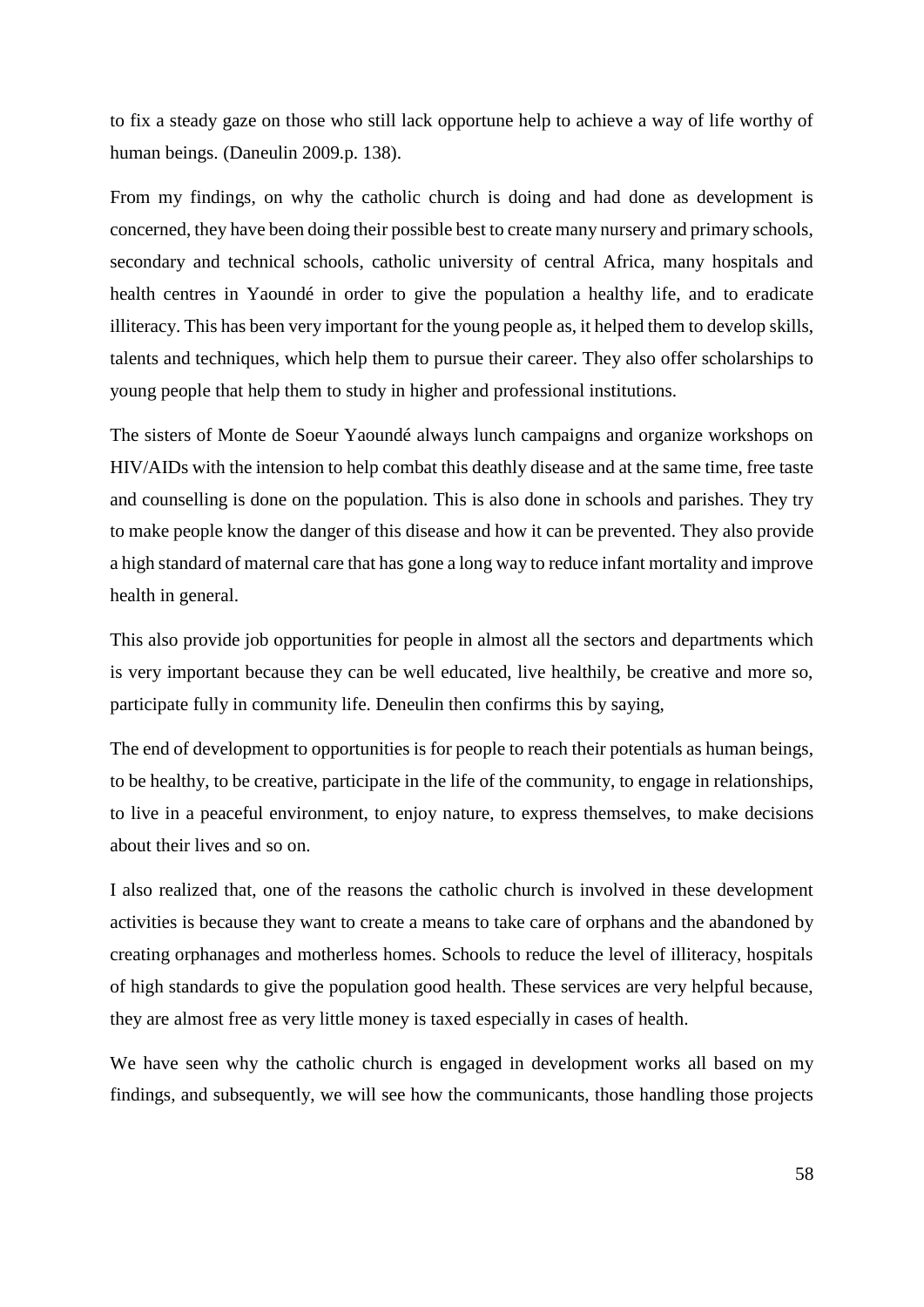and the priest feel about those services they get from the catholic church. These services could be to their satisfaction or not.

### **6.10 The felt effect**

#### **6.10.1 from the people who benefit from it.**

We rightly saw above why the Catholic Church do development works and the various development activities they are engaged in. we will now see if it has an effect on the population more especially the population of the city of Yaoundé to be précised. I actually realized that, the members of the local community are satisfied with the development works based on my findings, but not every member of the local community can be satisfied. Majority of them testified that, they feel the impact of what the church do because, they participate in most of those activities, which means, and they are part of it. From what I observed, the members of the local community participate to the extent of taking part in decision making concerning some of those projects, which mean they are equally empowered. Talking about participatory development, Hopper in his own view says, though there exists numerous conceptions and variations of participatory development, it is possible to detect certain common themes such as, emphasizing upon localism, self-determination, grass roots activities, empowerment and popular agency. (Hopper 2012.p. 160) "He also observed that, contemporary development debates have come up with issues about power, self-determination, empowerment and also the purpose of development". (Hopper 2012.p.159). He said again that,

Participatory development entails involving local people at all stages in the development process, including identifying what needs to be formulated so that they have a greater say in decisions that affect their lives (Hopper 2012.p. 160).

According to the compendium of social doctrine of the church (2004), men and women are supposed to work hand in hand in order to develop the community in which they live with the purpose of achieving a common goal. This is as well important for people who live in other communities to create a relationship of solidarity to communicate, cooperate in order to serve humankind (Compendium 2004 paragraph 150). This can be done perfectly when each and every member of the community participate in those community activities because everyone is called to contribute through representation, to the political, economic, social and cultural life of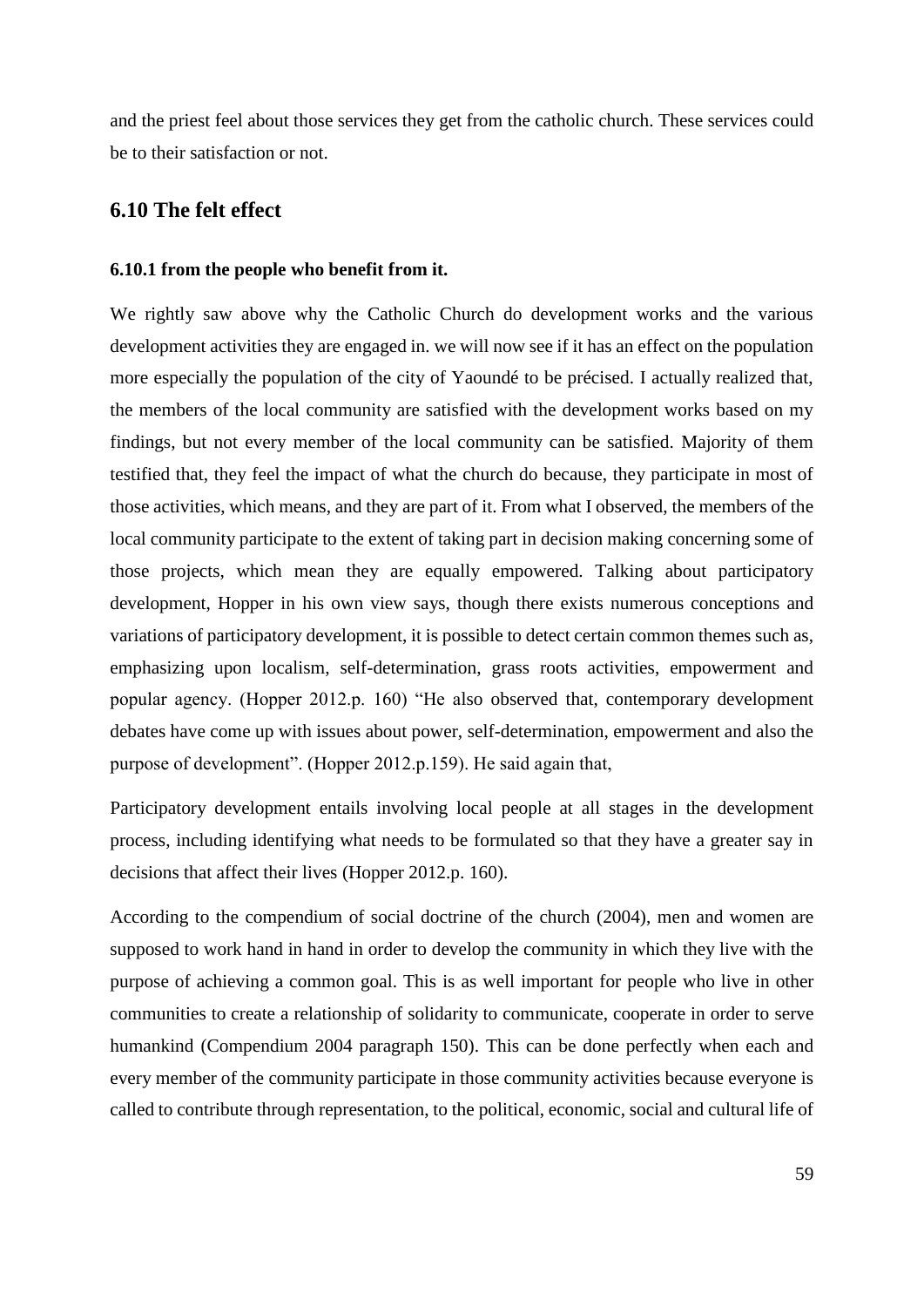his or her community. It is absolutely necessary to participate because, it is a duty and also to encourage the poor, marginalized or vulnerable etc. (Compendium paragraph 189).

#### **6.10.2 Effect in the city of Yaoundé**

This shows the various aspects on how the people in the city of Yaoundé feel. From what the priest and the members of the local community said, they all feel a positive impact of what the Catholic Church do. Massaro 2000 says that, the Catholic Church do everything possible for people to understand that, God made everyone in his image and likeness and therefore, must be treated the same. The catholic tradition interprets human life in a way that treats people equally without distinction (Massaro 200.p. 115-116).

### **6.10.3 Human basic needs**

This approach stands on the fact that, development should be the provision of human basic needs such as, sense of purpose in life and work, and self-determination. Payne made mention of the fact that, development brings about opportunities for people to integrate socially, culturally and politically which gives them chances of realizing their human potentials and talents. Those needs lay emphasis on the need for food, shelter, clothing and other necessities to service. Not excluding other facilities such as, health care, clean drinking water, sanitation, public transport and education. The last but not the least, the need for people to be able to participate in political and decision making processes that will have a positive effect on people's lives. (Payne 2010.p.120)

It shows that the members of the local community greatly feel the impact of the development activities of the Catholic Church as they mention the existence of many orphanages, charity homes, schools from nursery to university level, hospitals of good standard. They testify that, these facilities are of great help as suffering people, the abandoned, old, less privilege, disabled etc. are well catered for by the church that is almost free. Quality education is given to children who study in catholic schools.

There exists the congregation of sisters of charity that is, the sisters of mother Teresa of Calcutta in Yaoundé whose main mission is to help the poor, the old, disable, orphans etc. They are well known for the care and financial assistance they give to the population irrespective of their denomination or nationality. They give free health care to people, have some members that are registered and they supply those people with monthly foodstuffs. They also go to the Yaoundé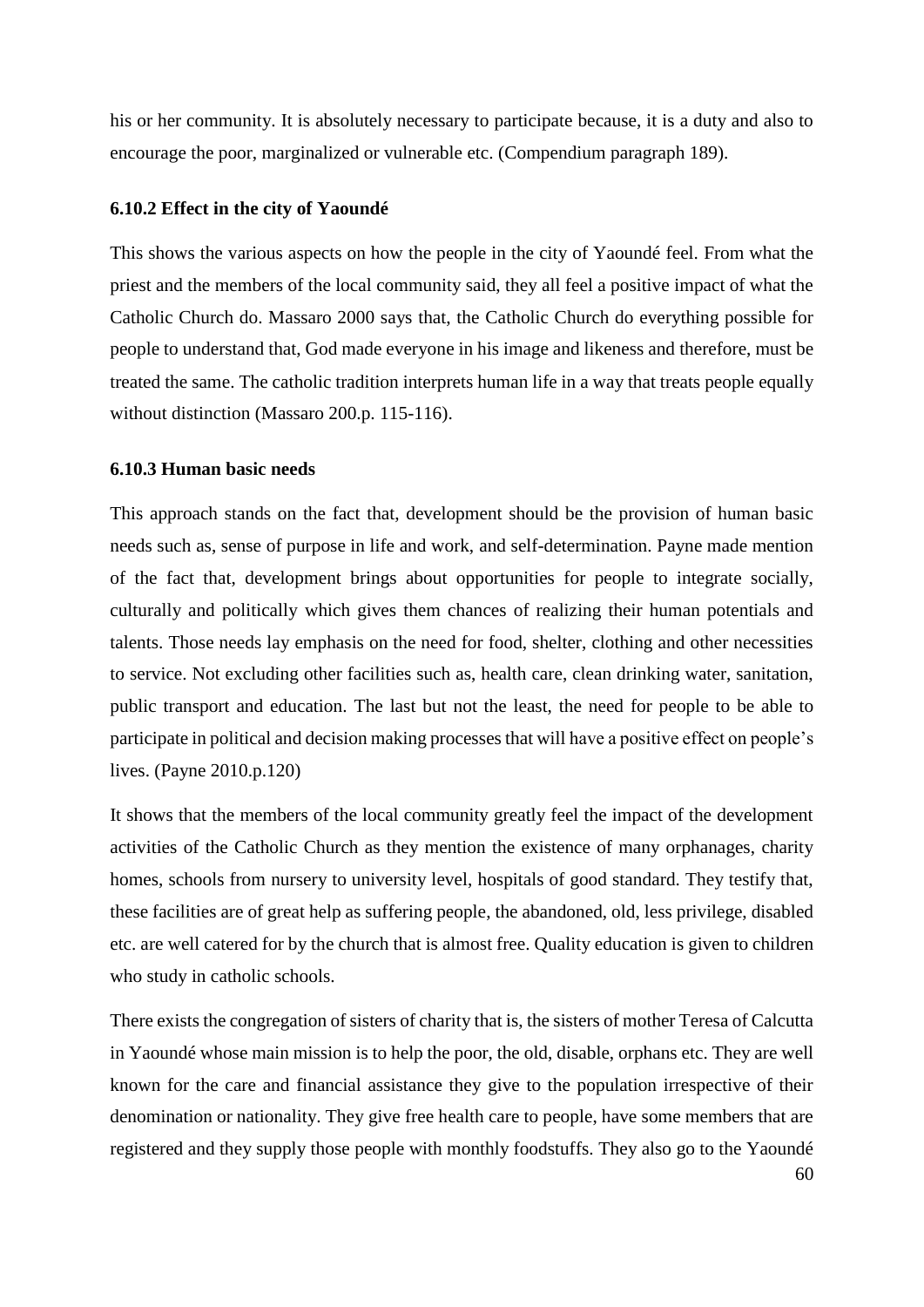central prison (Kondengue) every Friday to give food and clothing to prisoners. They also offer free consultation for general health care where they administer treatment for diseases such as, malaria and communicable diseases so, in situations where they have severe cases, they are sent to the hospital for proper treatment. They also construct or rent houses for the homeless, help educate the poor and less privilege children. Keep and care for orphans, the disabled, the old and the abandoned. They do not take care only of the population of Yaoundé but also of people from other countries who come to Cameroon as refugees that is, people from war countries like, Democratic Republic of Congo and people from countries like Chad and Central African Republic.

Furthermore, they provide job opportunities for people as some are employed as accountant's secretaries, drivers, yardmen and women, cleaners etc. This then help them to live in a dignifying way as they interact and integrate in the society. Olssen said,

Throughout the developing world, various religious entities own and provide services such as, health care, education, help the poor, people in need, orphans and disabled people and also support income generating activities by farmers, fish folk and slum dweller.

According to my findings, the Catholic Church own schools and are still creating some. Not forgetting libraries and bookshops, train teachers, health personnel. Some of the people I interviewed said, these schools are created to improve the level of education and some said it is to reduce the level of illiteracy in Yaoundé and Cameroon in general. The United Nations had estimated that, around 115 million primary school age children remained outside formal education system in the year 2000 and they finally ended up in adult illiteracy. 880 million adults are illiterates in the world so, the World Bank then put emphasis on the provision of practical and vocational forms of education, science and technology because it will serve developing countries in future. (Hopper 2012.p.86). The Catholic Church is trying to meet up with the demands of the world banks by providing all forms of education for the people.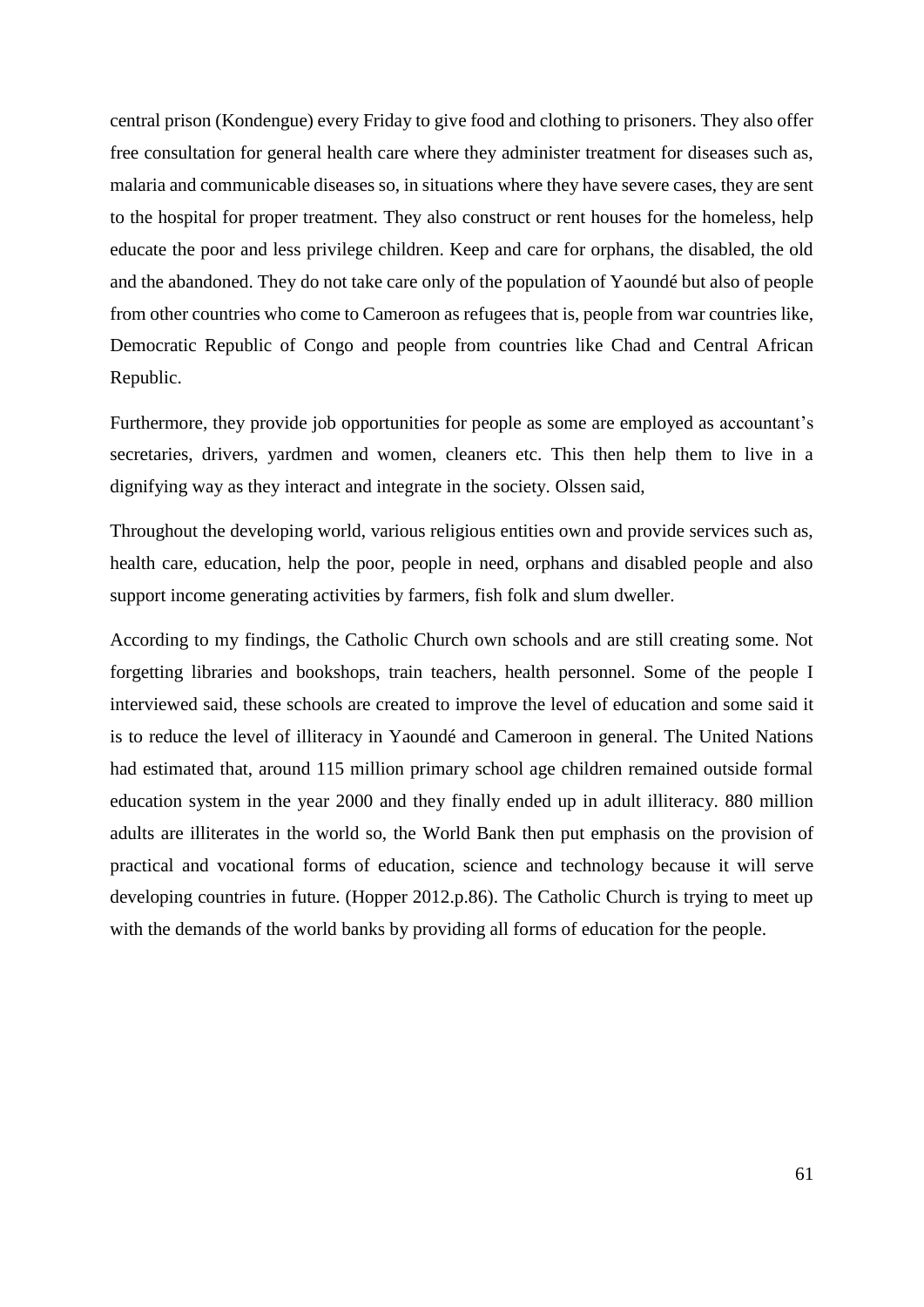# **CHAPTER 7**

## **7.1 Conclusion**

The mission of the church is to talk on the salvation by God and which will affect only those who believe and follow his words and teachings. The preaching of the word of God consists of providing the correct and direct path to the faithful on their journey to heaven, love and happiness of God. Actually, mission cannot be determined because, it consist many spiritual works of believers, which is in various dimensions. What we need to look upon is, does mission actually have anything to do with development? However, if the church is engaged in development works, thinking and planning it, therefore mean that, the two work together as the church is concern.

Taking in to consideration the atmosphere of the church from inside and from outside, and from the assumptions of some men of God on their approach to mission of the church, it is a multicultural society. There are times where the church clashes with the government for some reasons where they do not seem to come to an agreement on issues that concerns development either when one of them is over stepping its bounds.

This study was aimed at investigating on what the Catholic Church has contributed on development and the reason why they are engaged in development work in Yaoundé, and how the people receiving the aid feel. In addition, to see the effort they put in as development projects. This was very necessary to investigate on the various way the community get the development brought by the catholic church, and what they feel(impact) because, the felt effect could be affecting the population either positively or negative.

In this regard, my main research question was; why has the catholic church engaged in the developmental work in Yaoundé, and what is the felt effect of the people in the local community that receive development aid. In addition to the research question, were the following questions: Do the people understand development? Do the people know the development work of the catholic? How does the priest explain why they do development work? Do they know about development? Do the people know why the church is doing this? What do the priests think are the effect? What do the people think are the effect in relation to this?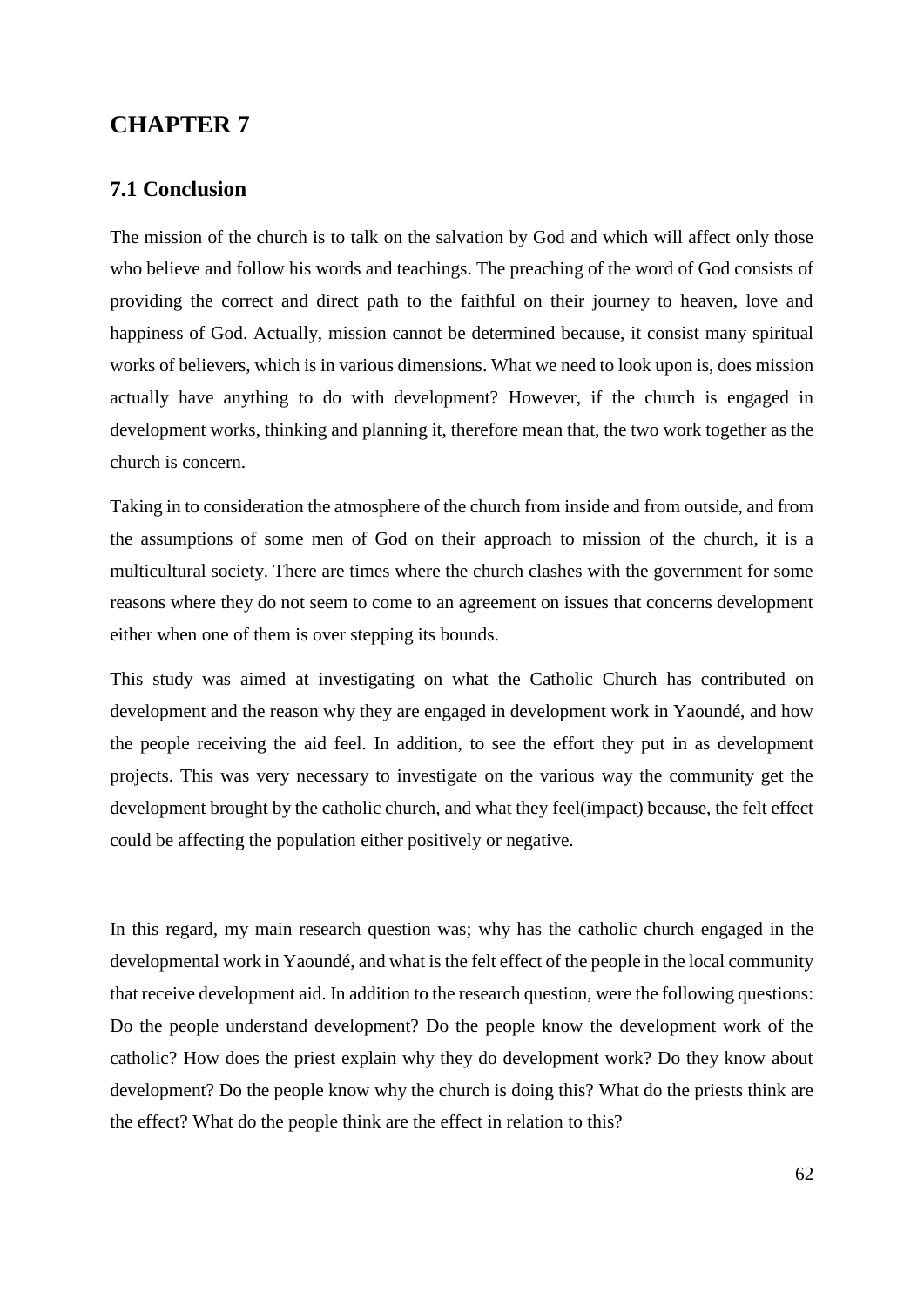To answer the above questions, I chose the case study research design as a framework for collection and analysis of my data. Two catholic priest one from saint peter and Paul parish simbock and the other one from saint Benoit, four people in charge of catholic projects in the city of Yaoundé, seven members of the local community. All these took place in Yaoundé the capital city of Cameroon, in the centre region precisely. My research method consists of qualitative research method and literature research. I went through what some catholic documents and some writers have said in relation to my topic plus other related issues. This went a long way to help me in the understanding of the concept of development, and to formulate my research questions. They provided me with the theoretical framework of my discussion.

To be able to analyse my data, i decided to separate the questions for the priest and those in charge of the catholic projects and members of the local community. A questionnaire was an option in some cases because; some of my informants were not able to offer me their precious time. Although I wanted to get detailed responses that could provide me with an insight of the development projects carried by the catholic church. (Bryman 2012,471). I had an interview guide but most of the interviewees had a lay way of responding. The interviews were conducted in English, French and Pidgin English. I interviewed fewer people than expected but I believe I had enough material to come out with some conclusions and also to present interesting findings.

With the qualitative research method, I conducted empirical studies as a strategy of collecting data. I used the empirical studies as a research strategy of collecting data. Two main research tools were semi-structured and unstructured interview types. After data collection through these techniques, development theories and some important issues were gotten from the literature. Subsequently i am going to show the various ways I used to answer the research questions.

Chapter 2 was based on examination of theories from the secular perspective, and on the concept of development from the catholic perspective. These brought together then provided bases for the analyzation and interpretation of my data. This chapter focused on theories and works that have contributed to the research question under the study and to the interpretation of research findings.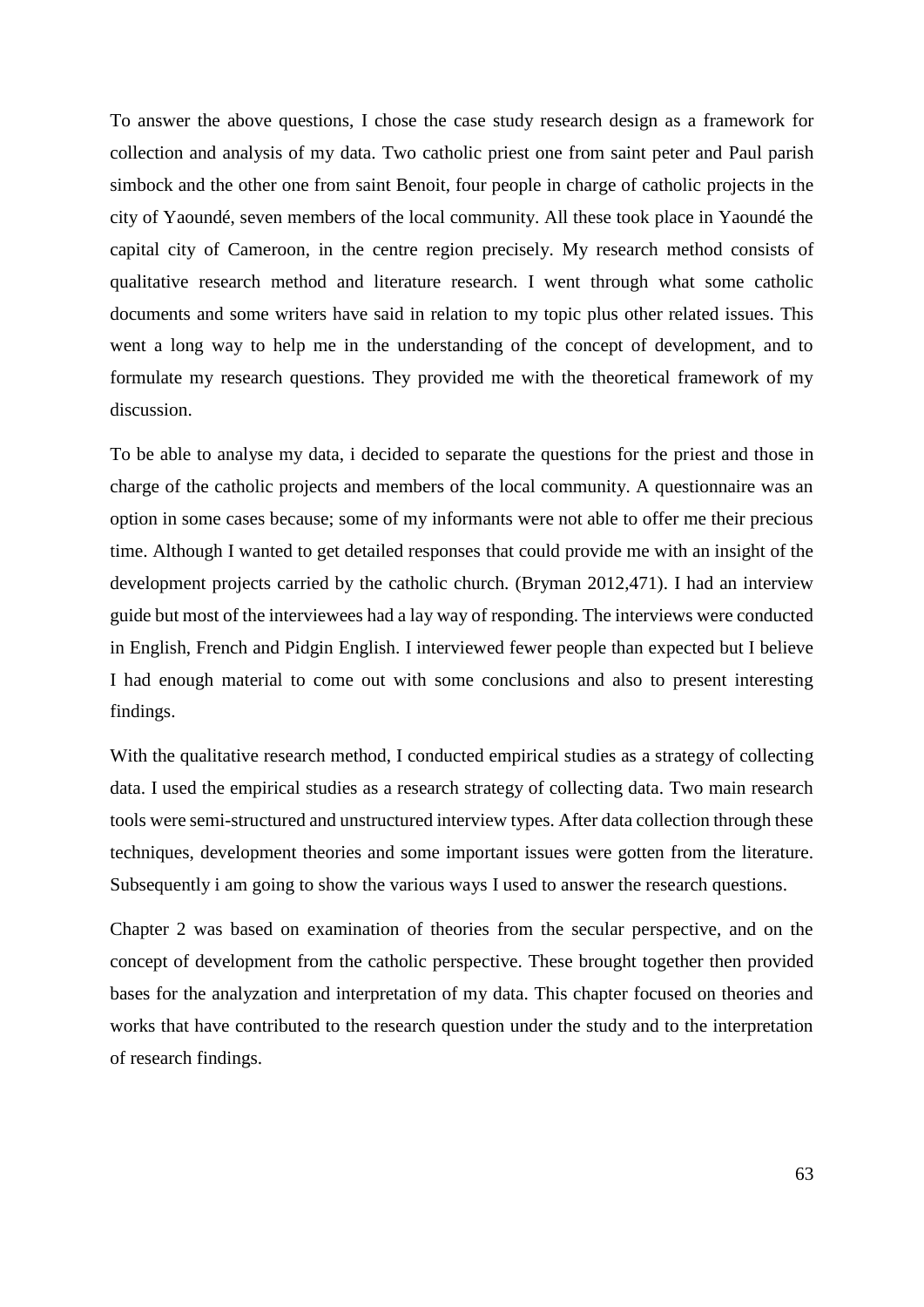Chapter 3 was to talk on Roman Catholic Church. I explained about the catholic in this chapter, its structure, and how each of them functions. Most importantly, how the Catholic Church started in Cameroon (its origin), the activities they are engaged in as mission.

Chapter 4 of this study provided the context by bringing out the geographical location of the study. This was carried out in the saint peter and Paul parish Simbock, Saint Benoit all in the city of Yaoundé that is in the centre region of the country. Besides, I gave a brief history of Cameroon including culture and social life, administration, geography and religion aspects of the people.

Chapter 5 brought details of my research study on, Do the people understand development. Do the people know the development work of the Catholic Church? How does the priest explain why they do development work? Do they know about development? Do the people know why the Catholic Church do this? What do the priests think are the effect? What do the people think are the effect in relation to this?

Chapter 6 was to analyse and discuss my findings within the frame of theories of development subsequently followed by the conclusion containing interview guide, and then, the bibliography.

## **7.2 Answer to research question and sub-questions**

The aim of my study was to answer the research question and sub questions in other to find out why the catholic church is engaged in development work, the felt effect by the local community who receive development aid. The method used helped me to answer these questions (qualitative research method). Regarding my findings, local community understands the meaning of development. The members of the community all know the development works the Catholic Church is doing such as, taking care of the poor, disabled, marginalized and the old. Creation of schools at various levels, hospitals and health centres, own and manage bookshops and libraries, road construction projects, markets etc. The priest said, development of the Catholic Church began many years back. They further said, the catholic church know that the social and material conditions of man help him to leave a decent life, man is a social being and live with others in various milieu which could be education housing, water, food etc. According to the Catholic Church, development is integral aspect in the life of a Christians as it goes a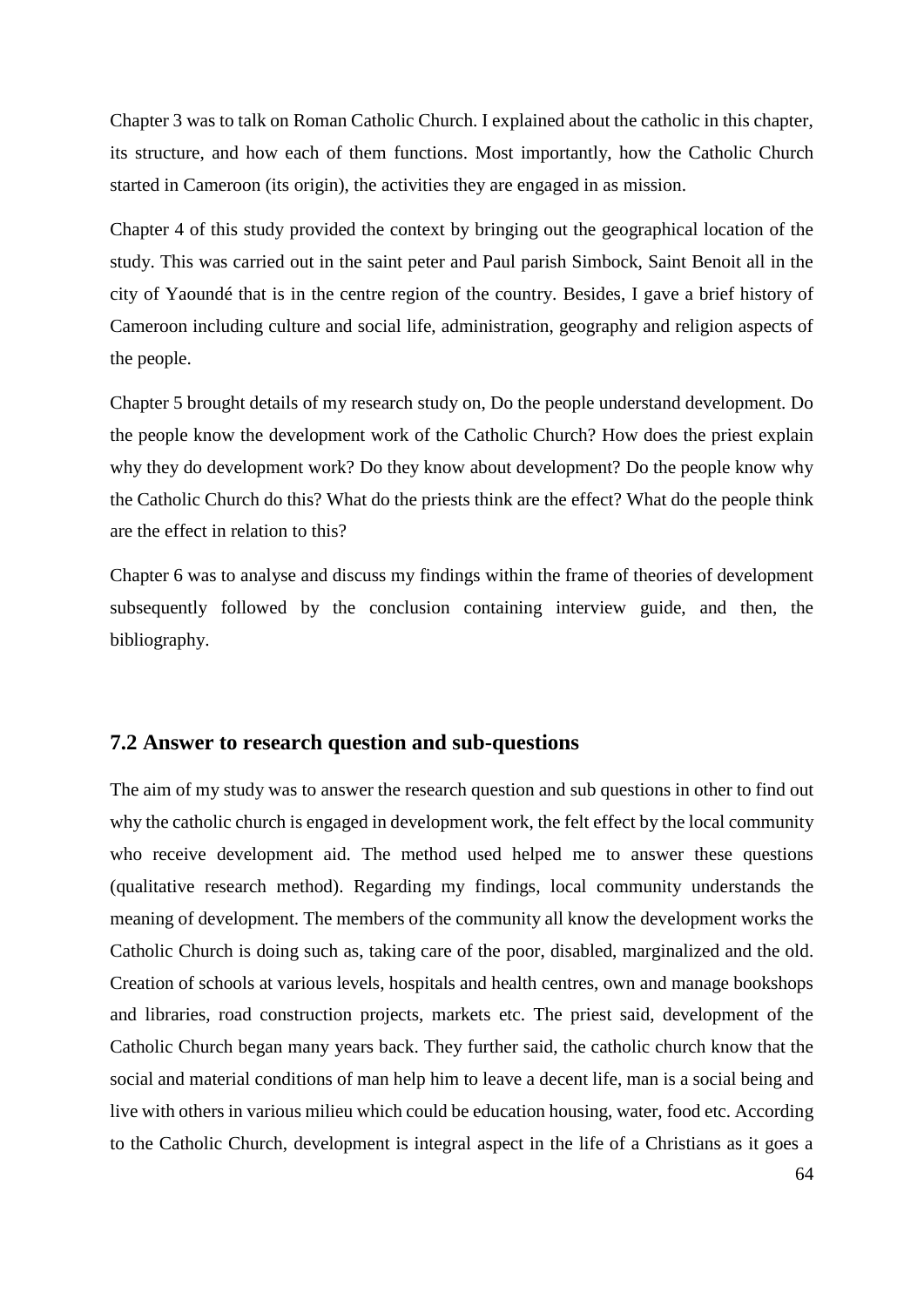long way to reunite people. Definitely, they all know about development because from the catholic teachings, they have learned of spiritual and material development. The catholic priest had to explain the reasons why the catholic church do development work which was that, the church had discovered there were many children of school age who were at home without being educated because, they did not have the financial means so, the church created schools in order to help those less privileged. They build up orphanages to cater for the abandoned and for those their parents have passed away, the church has charity homes to feed, clothe, and take care of the sick, old, abandoned and war victims. The Catholic Church builds hospital to save lives of the sick.

The catholic priests think that this has a positive effect on the population, as majority of them are part of it. The population also have a positive feeling because they get to enjoy most of those services. Although not everyone could get the same satisfaction, some members were complaining of high taxes charged by the church as school fees for children and financial contributions they make in their various churches, in order to assist the poor, old less privilege.

#### **7.2.1 Main research question**

The main research question is, why has the Catholic Church engage in development work in Yaoundé, and what is the felt effect in the local community that receive development aid. From my findings and what I observed, the catholic church engaged in development work in the city of Yaoundé because, it saw that the government could not satisfy citizens by providing schools and hospitals to help the population and the needy in particular. Therefore, the church then engaged itself in the constructing and running of numerous schools and hospitals in Yaoundé. Catholic schools in Yaoundé produces best results in the city and their hospitals are equally of good standards and offer quality care to patients. The people in the local community who receive development aid professed that, they greatly feel the impact of those services because; they feel the value of love, solidarity, equality etc. As they take, part in most of those activities (participatory development) either through employment by the church, or contributing in the decisions of those projects. The morals the children who study in catholic schools get is another positive effect the members of the local community get, help and free health care facilities as well.

What I can say on this is that, taking in to consideration what I observed, the Catholic Church does a great job as compared to other development agencies that carry out development projects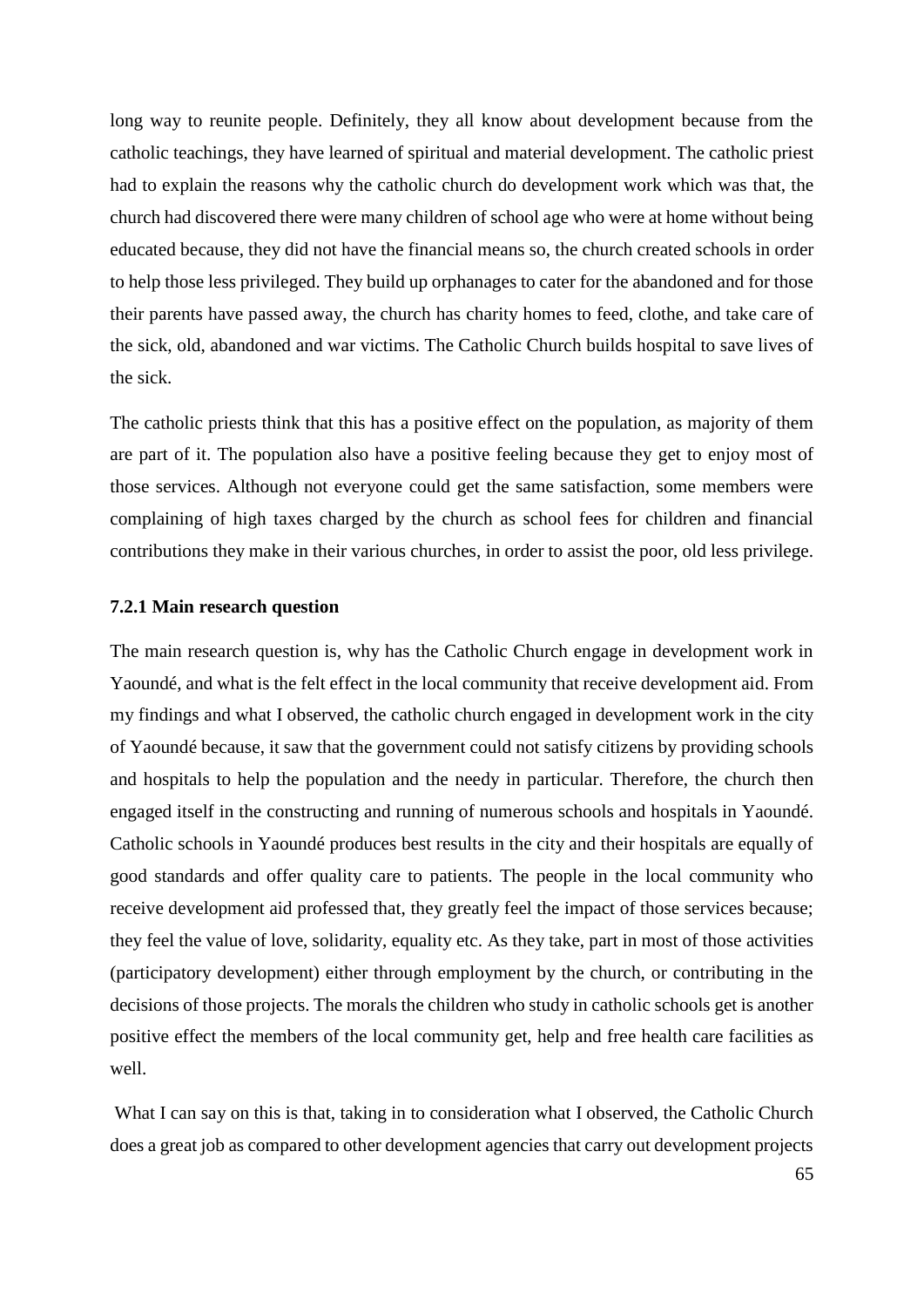of this sort in Yaoundé. What I also believe as life itself is concern is that, human being needs to be free, educated, have shelter, clothing etc. which all of these reflects what we already said in the theory of basic human needs approach. Those needs are the main priorities of the catholic church of Cameroon, towards the population, without taking in to consideration the denomination of each individual.

When we look at sustainable development, (gender-centred and environmental approaches), they are concerned with some sort of poverty alleviation, gender equality and women empowerment. The catholic also affirms on the importance of environmental sustainability, which they have some, similarities with the UN Millennium Development Goals as the Catholic Church organise pastoral farming in order to support those who cultivate cash crops such as, cocoa, coffee and alternative agriculture. This is very important, as agriculture is one of the main economic activities in Cameroon.

Human beings ought to exercise and promote freedom with responsibilities and conjunction to God's will. Because this lead to realising a genuine development. From the Christian perspective, injustice, inequality, exploitation and destruction of the environment are seen as human rebellion against God that is, when we fail to love, lack solidarity, being greedy and lack respect for human dignity. Working for development, work alongside good health.

### **7.3 My own contribution**

The Catholic Church has its own weaknesses and shortcoming. They embark on very largescale development projects and some will be mismanaged or end up not reaching its final state because of limited finances and resources so, they end up charging higher school fees that some people end up being unable to afford. There is great need for the Catholic Church to work in collaboration with other stakeholders in order to attain a certain level of those developmental activities since the governments support is insignificant.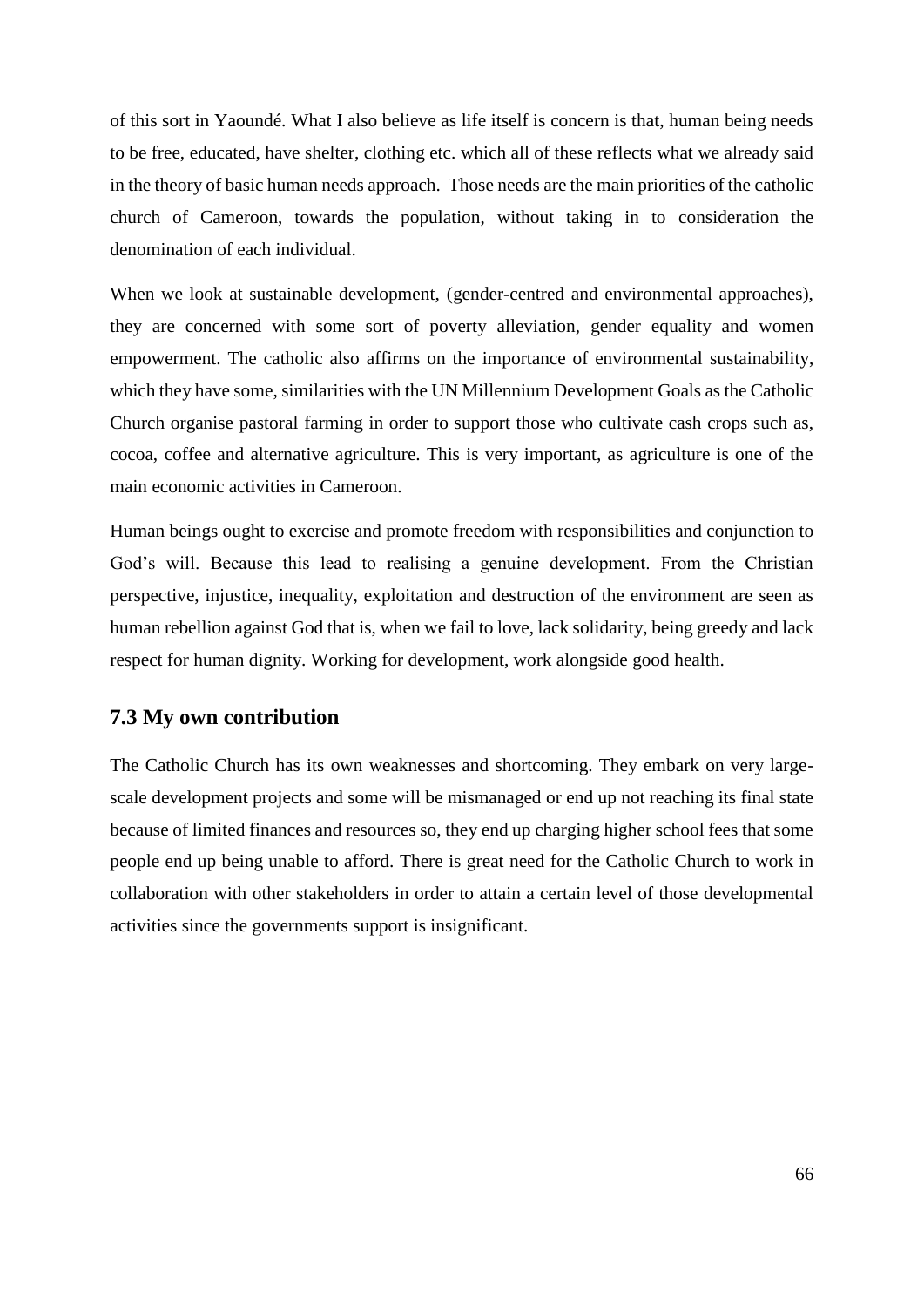# **BIBLIOGRAPHY**

Ahonen. A. Risto (2006): *Mission in New Millennium*, Theological Grounds for World Mission, Helsinki Finland

Allen Jr. John L (2014): The Catholic Church, what everyone needs to know updated edition, Oxford University press, New York

Berger, Peter, in Haynes, (2007), Religion and Development: conflict or cooperation?

Bowker, John (2002*): Religions*, Cambridge: University press

Beyer, Peter (2006): *Religion in Global Society*, USA and Canada

Bryman, Alan (2012): *Social Research Method* 4<sup>th</sup> edition, New York: Oxford Press

Chambers, Robert (1983), in Paul Hopper, (2012), *Understanding Development*, Cambridge, UK: polity press

Compendium of Social Doctrine of the church, (2004), Rome: Liberia Editrice Vatican

Daneulin Severin, with Bano Masooda (2009): Religion in Development, Rewriting the Secular script

Haar, Ter (2011): *Religion and Development*, Columbia: University press, New York

Haundmills, New York; Palgrave Macmillan

Haynes Jeffrey (2007): Religion and Development, Conflict and reconciliation: PALGRAVE MACMILLAN

Himes O.F.M, R, Kenneth (2004): *Modern Catholic Social* Teachings, Washington DC: printed in the Unites states of America

Hopper Paul (2012): *Understanding Development*, Polity press: USA

Kim Kristeen and Kim Sebastian (2016): *Christianity as World Religion 2nd edition*, New York Kim Kristeen and Kim Sebastian (2008): *Christianity as World Region, Continuum International* publishing group, 11 York Road London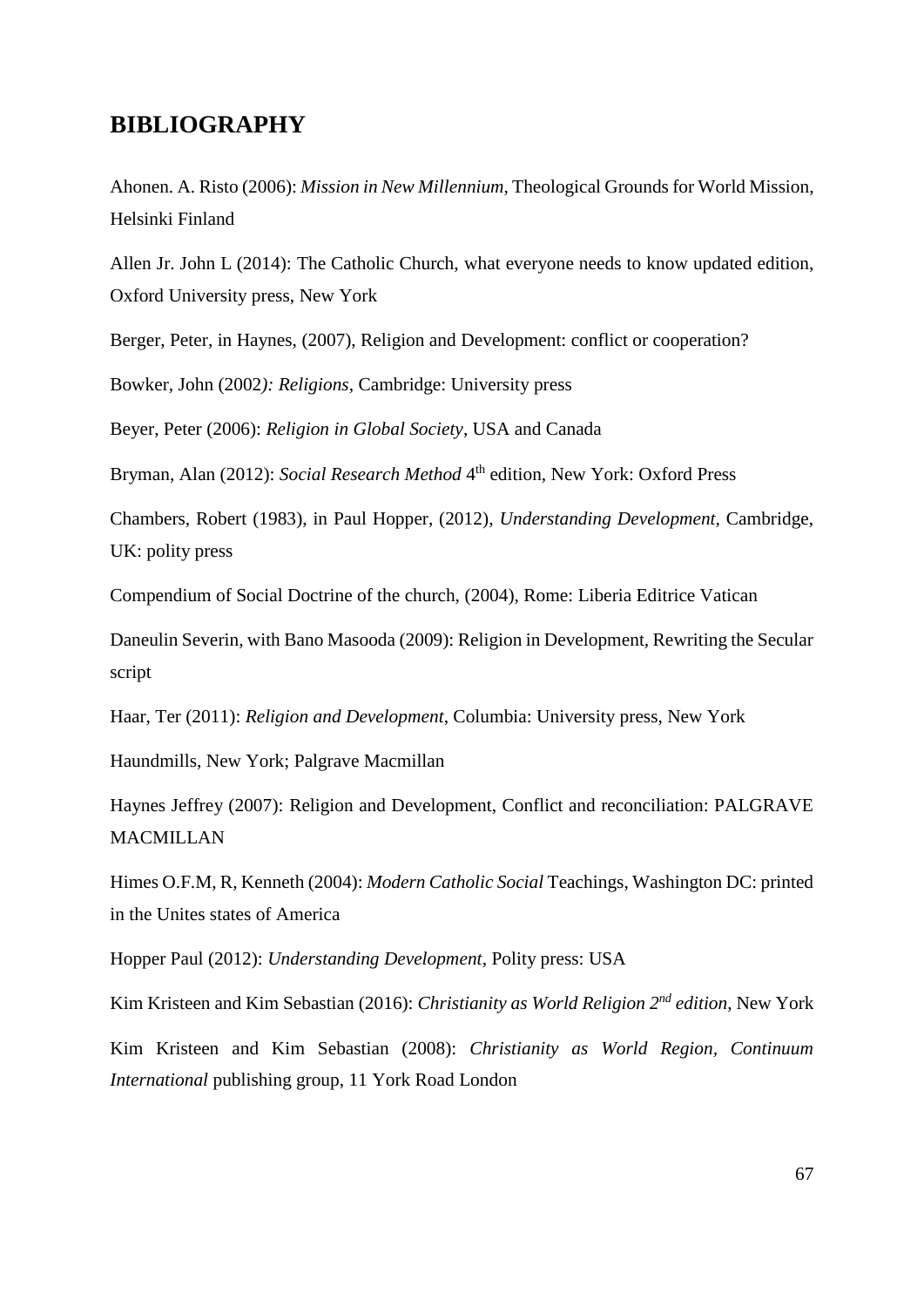The Lutheran World Federation (20004), Mission in context, Transforming and reconciliation empowerment, printed in Switzerland

Witte John, Jr and Green Christian (2012), *Religion and Human Rights*, Oxford University press: New York

Massaro, Thomas (2000): *Living Justice*, published in the United States of America

Payne Anthony, and Philips Nicolas (2010): *Development:* Polity press

Peter, in Haynes, (2007), Religion and Development: conflict or cooperation?

Potter Robbert B,'The nature of development studies'in vandana desai et al, eds (2004), The *compendium of development studies*, London and New York, Rout ledge Taylor and Francis group

Synan, Vinson (1997): The Holiness Pentecostal tradition

Tajochi Tarzifor (2003): *Cameroon History*, Education book center Buea: South West province of CameroonTajochi Tarzifor (2003): *Cameroon History*, Education book center Buea: South West province of Cameroon

#### **Websites**

http//www.cia.gov/library/publications/the word-fact book/geos/cm.html. Accessed in 29/10 2016

http:www.everyculture.com/bo.co/Cameroon.html. Accessed on the 26/02/2016

sac.info/wp-content/uploads/2015/05/pallotine-Mission-Sunday-2014pdf. Accessed on the 14/04/2016

old.sac.info/index.php? option=com\_content &view=article &id=415

<https://books.google.no/books?isbn=1850653356>

Cameroon history time line-historic over view of Cameroon. Accessed on in November 2016

Crawfurd.dk/Africa/Cameroon time line.htm. Accessed on 24/02/2016

http: www.every culture.com/Bo.co/Cameroon.html. Accessed on 29/03/2016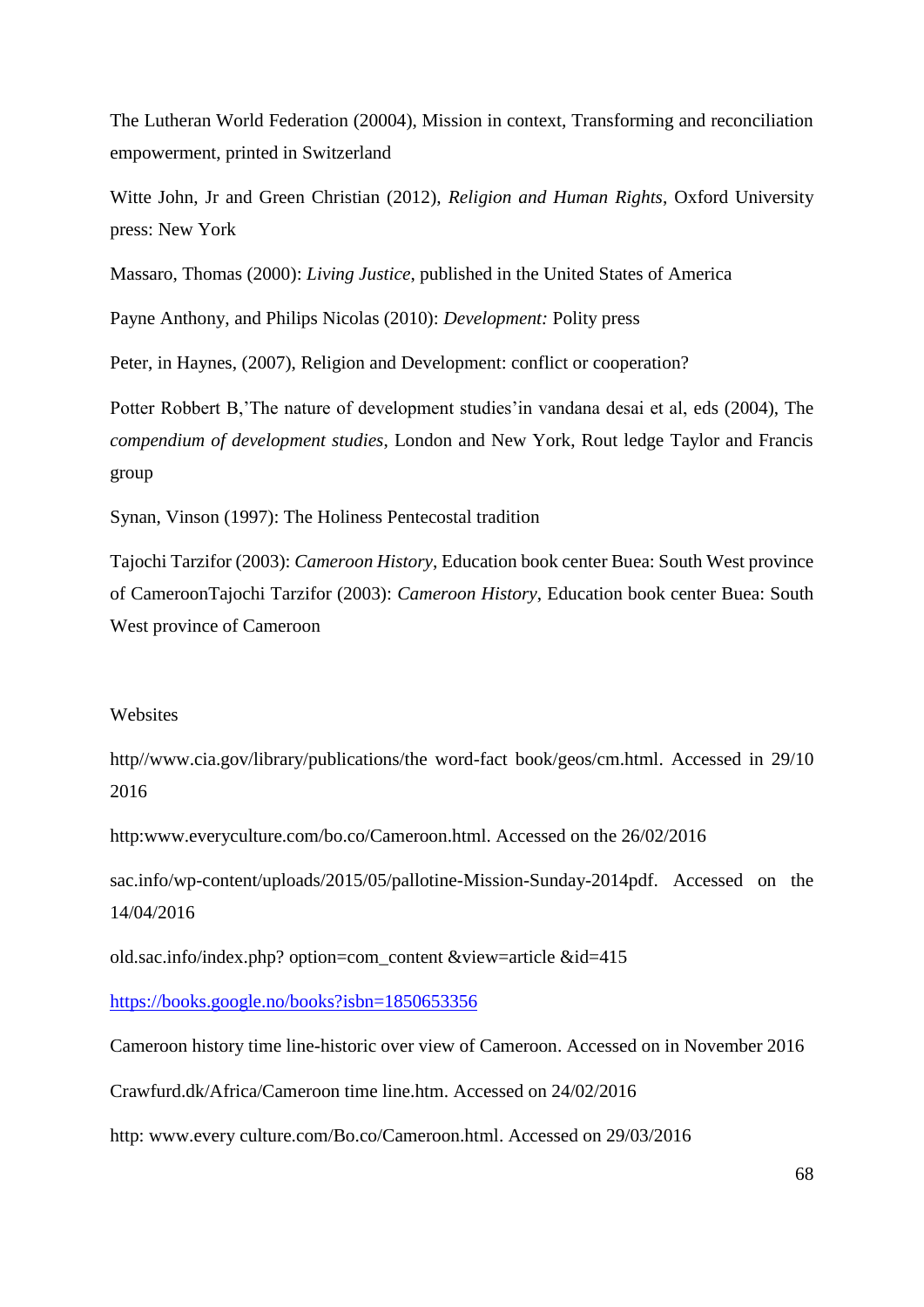(old.sac.info/index.php? option=com \_content &view=article &id=415). Accessed on the 26/03/2016

<https://www.google.no/search>

http//www.cia.gov/library/publications/the word-fact book/geos/cm.html

http:www.everyculture.com/bo.co/Cameroon.html. Ace

sac.info/wp-content/uploads/2015/05/pallotine-Mission-Sunday-2014pdf. Accessed on 14/04/2016

old.sac.info/index.php? option=com\_content &view=article

Cameroon history time line-historic over view of Cameroon Crawfurd.dk/Africa/Cameroon time line.h

Christianity.about.com/od/denomination/p/catholicprofile.htm

Caritas.org/wher-we are/Africa/Cameroon